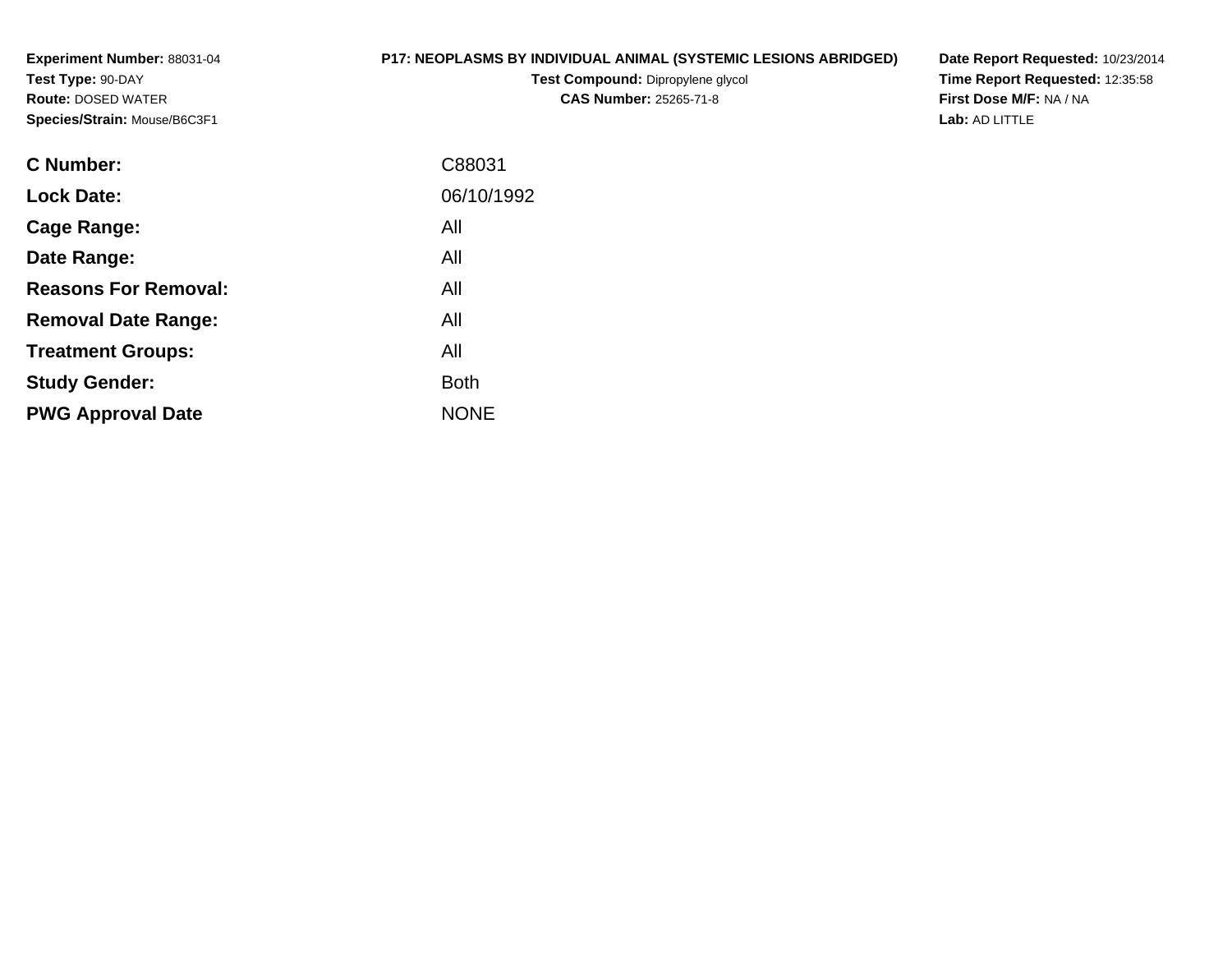# **P17: NEOPLASMS BY INDIVIDUAL ANIMAL (SYSTEMIC LESIONS ABRIDGED)**

0<br>0<br>0<br>0<br>9

0<br>0<br>0<br>0<br>0<br>8

0<br>0<br>6<br>6

0<br>0<br>0<br>5<br>5

**Test Compound:** Dipropylene glycol

0 \*TOTALS

**CAS Number:** 25265-71-8

**Date Report Requested:** 10/23/2014**Time Report Requested:** 12:35:58**First Dose M/F:** NA / NA**Lab:** AD LITTLE

| Test Type: 90-DAY            |                  |                  |                  |        |        |
|------------------------------|------------------|------------------|------------------|--------|--------|
| <b>Route: DOSED WATER</b>    |                  |                  |                  |        |        |
| Species/Strain: Mouse/B6C3F1 |                  |                  |                  |        |        |
|                              | DAY ON TEST      |                  | 0                | 0      | 0      |
| <b>B6C3F1 Mouse Male</b>     |                  |                  | $\pmb{\theta}$   |        | 0      |
|                              |                  | 9                | $\boldsymbol{g}$ | 9      | 9      |
| <b>VEHICLE CONTROL</b>       |                  | $\boldsymbol{l}$ | 1                |        |        |
|                              | <b>ANIMAL ID</b> | Ω                | 0                | 0      | 0      |
|                              |                  | 0                | 0                | 0      | 0      |
|                              |                  | 0<br>0           | 0<br>0           | 0      | 0<br>0 |
|                              |                  |                  | 2                | 0<br>3 | 4      |
| <b>Alimentary System</b>     |                  |                  |                  |        |        |
|                              |                  |                  |                  |        |        |

| Esophagus                    | $\ddot{}$ | +         |           |           |           |           |           |           |           | ٠         | 10 |
|------------------------------|-----------|-----------|-----------|-----------|-----------|-----------|-----------|-----------|-----------|-----------|----|
| Gallbladder                  | +         | +         | $\ddot{}$ | $\ddot{}$ | $\ddot{}$ | $\ddot{}$ | $\ddot{}$ | $\ddot{}$ | $\ddot{}$ | $\ddot{}$ | 10 |
| Intestine Large, Cecum       | $\ddot{}$ | $\ddot{}$ | $\ddot{}$ | $\ddot{}$ | $\ddot{}$ | $\ddot{}$ | $\ddot{}$ | $\ddot{}$ | $\ddot{}$ | $\ddot{}$ | 10 |
| Intestine Large, Colon       | +         | +         | +         | $\ddot{}$ | $\ddot{}$ | +         | +         | +         | +         | $\ddot{}$ | 10 |
| Intestine Large, Rectum      | +         | $\ddot{}$ | $\ddot{}$ | $\ddot{}$ | $+$       | $\ddot{}$ | $\ddot{}$ | $\ddot{}$ | $\ddot{}$ | $\ddot{}$ | 10 |
| Intestine Small, Duodenum    | $\ddot{}$ | $\ddot{}$ | $\ddot{}$ | $\pm$     | $\ddot{}$ | $\ddot{}$ | $\ddot{}$ | $\ddot{}$ | $\ddot{}$ | $\pm$     | 10 |
| Intestine Small, Ileum       | +         | +         | +         | $\ddot{}$ | $\ddot{}$ | +         | $\ddot{}$ | +         | +         | $\ddot{}$ | 10 |
| Intestine Small, Jejunum     | +         | +         | $\ddot{}$ | $\ddot{}$ | $\ddot{}$ | $\ddot{}$ | $\ddot{}$ | $\ddot{}$ | $\ddot{}$ | $\ddot{}$ | 10 |
| Liver                        | $\ddot{}$ | $\ddot{}$ | $\ddot{}$ | $\ddot{}$ | $\ddot{}$ | $\ddot{}$ | $\ddot{}$ | $\ddot{}$ | $\ddot{}$ | $\ddot{}$ | 10 |
| Pancreas                     | +         | +         | $\ddot{}$ | $\ddot{}$ | $\ddot{}$ | +         | $\ddot{}$ | $\ddot{}$ | $\ddot{}$ | $\ddot{}$ | 10 |
| Salivary Glands              | $\ddot{}$ | $\ddot{}$ | $+$       | $\ddot{}$ | $\ddot{}$ | $\ddot{}$ | $\ddot{}$ | $\ddot{}$ | $\ddot{}$ | $\ddot{}$ | 10 |
| Stomach, Forestomach         | $\ddot{}$ | $\ddot{}$ | $\ddot{}$ | $\ddot{}$ | $\ddot{}$ | $\ddot{}$ | $\ddot{}$ | $\ddot{}$ | $\ddot{}$ | $\ddot{}$ | 10 |
| Stomach, Glandular           | $\ddot{}$ | $\ddot{}$ | $\ddot{}$ | $\ddot{}$ | $\ddot{}$ | $\ddot{}$ | $\ddot{}$ | $+$       | $\ddot{}$ | $\ddot{}$ | 10 |
| <b>Cardiovascular System</b> |           |           |           |           |           |           |           |           |           |           |    |
| <b>Blood Vessel</b>          | +         |           |           |           | +         |           | +         |           |           | +         | 10 |
| Heart                        | $+$       | $\div$    | $\ddot{}$ | $\div$    | $\pm$     | $\ddot{}$ | +         | $\ddot{}$ | $\ddot{}$ | $\ddot{}$ | 10 |
| <b>Endocrine System</b>      |           |           |           |           |           |           |           |           |           |           |    |
| <b>Adrenal Cortex</b>        | +         | +         |           |           | +         |           | +         |           | ٠         | ÷         | 10 |
| Adrenal Medulla              | +         | ٠         | +         | $\ddot{}$ | $\ddot{}$ | $\ddot{}$ | $\ddot{}$ | $\ddot{}$ | $\ddot{}$ | $\ddot{}$ | 10 |
| Islets, Pancreatic           | $\ddot{}$ |           |           |           | +         | +         | +         | +         | +         | +         | 10 |
|                              |           |           |           |           |           |           |           |           |           |           |    |

\* ..Total animals with tissue examined microscopically; Total animals with tumor **M** ...Missing tissue M ...Missing tissue

+ ..Tissue examined microscopically

I ..Insufficient tissue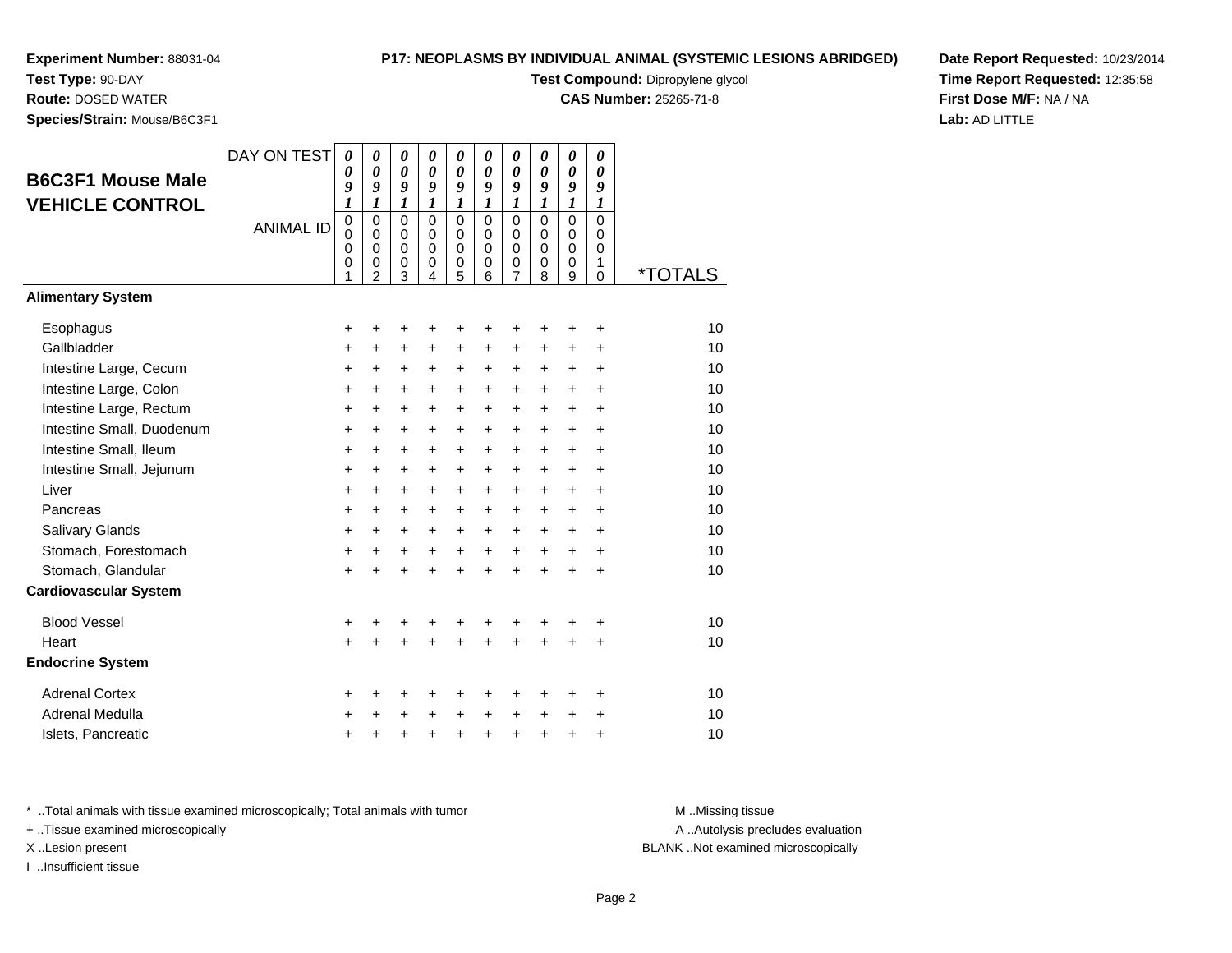## **P17: NEOPLASMS BY INDIVIDUAL ANIMAL (SYSTEMIC LESIONS ABRIDGED)**

**Test Compound:** Dipropylene glycol

**CAS Number:** 25265-71-8

**Date Report Requested:** 10/23/2014**Time Report Requested:** 12:35:58**First Dose M/F:** NA / NA**Lab:** AD LITTLE

**Test Type:** 90-DAY**Route:** DOSED WATER

**Species/Strain:** Mouse/B6C3F1

|                             | DAY ON TEST      | $\boldsymbol{\theta}$      | $\boldsymbol{\theta}$ | $\boldsymbol{\theta}$      | 0                     | $\pmb{\theta}$             | 0                     | $\pmb{\theta}$        | 0                          | 0                     | 0                     |                       |
|-----------------------------|------------------|----------------------------|-----------------------|----------------------------|-----------------------|----------------------------|-----------------------|-----------------------|----------------------------|-----------------------|-----------------------|-----------------------|
| <b>B6C3F1 Mouse Male</b>    |                  | $\boldsymbol{\theta}$      | $\boldsymbol{\theta}$ | $\pmb{\theta}$             | $\boldsymbol{\theta}$ | $\boldsymbol{\theta}$      | $\boldsymbol{\theta}$ | $\boldsymbol{\theta}$ | $\boldsymbol{\theta}$      | $\boldsymbol{\theta}$ | $\boldsymbol{\theta}$ |                       |
| <b>VEHICLE CONTROL</b>      |                  | 9<br>1                     | 9<br>1                | 9<br>$\boldsymbol{l}$      | 9<br>$\boldsymbol{l}$ | 9<br>$\boldsymbol{l}$      | 9<br>$\boldsymbol{l}$ | 9<br>$\boldsymbol{l}$ | 9<br>$\boldsymbol{l}$      | 9<br>$\boldsymbol{l}$ | 9<br>1                |                       |
|                             | <b>ANIMAL ID</b> | $\pmb{0}$                  | $\mathbf 0$           | $\mathbf 0$                | $\mathbf 0$           | $\mathbf 0$                | $\mathbf 0$           | $\mathbf 0$           | 0                          | $\mathbf 0$           | $\mathbf 0$           |                       |
|                             |                  | $\mathbf 0$<br>$\mathbf 0$ | 0<br>$\mathbf 0$      | $\mathbf 0$<br>$\mathbf 0$ | 0<br>$\Omega$         | $\mathbf 0$<br>$\mathbf 0$ | 0<br>0                | 0<br>0                | $\mathbf 0$<br>$\mathbf 0$ | 0<br>0                | 0<br>0                |                       |
|                             |                  | $\mathbf 0$                | $\mathbf 0$           | $\pmb{0}$                  | 0                     | 0                          | 0                     | $\pmb{0}$             | 0                          | 0                     | 1                     |                       |
|                             |                  | 1                          | $\overline{c}$        | 3                          | 4                     | 5                          | 6                     | $\overline{7}$        | 8                          | $\boldsymbol{9}$      | 0                     | <i><b>*TOTALS</b></i> |
| Parathyroid Gland           |                  | $\ddot{}$                  | $\ddot{}$             | $\ddot{}$                  | M                     | $\ddot{}$                  | +                     | +                     | $\pm$                      | $\ddot{}$             | $\ddot{}$             | 9                     |
| <b>Pituitary Gland</b>      |                  | $\ddot{}$                  | $\ddot{}$             | $\ddot{}$                  | $\ddot{}$             | $\ddot{}$                  | $\ddot{}$             | $\ddot{}$             | $\ddot{}$                  | $\ddot{}$             | $\ddot{}$             | 10                    |
| <b>Thyroid Gland</b>        |                  | $\ddot{}$                  |                       | $\ddot{}$                  | $\ddot{}$             | $\ddot{}$                  | $\ddot{}$             | $\ddot{}$             | +                          | $\ddot{}$             | $\ddot{}$             | 10                    |
| <b>General Body System</b>  |                  |                            |                       |                            |                       |                            |                       |                       |                            |                       |                       |                       |
| <b>NONE</b>                 |                  |                            |                       |                            |                       |                            |                       |                       |                            |                       |                       |                       |
| <b>Genital System</b>       |                  |                            |                       |                            |                       |                            |                       |                       |                            |                       |                       |                       |
| Epididymis                  |                  | +                          |                       |                            |                       | +                          | +                     | +                     |                            |                       | +                     | 10                    |
| <b>Preputial Gland</b>      |                  | +                          | +                     | $\ddot{}$                  | +                     | +                          | +                     | +                     | +                          | +                     | +                     | 10                    |
| Prostate                    |                  | +                          | +                     | $\ddot{}$                  | $\ddot{}$             | $\ddot{}$                  | +                     | $\ddot{}$             | +                          | +                     | +                     | 10                    |
| <b>Seminal Vesicle</b>      |                  | +                          | +                     | +                          | +                     | +                          | +                     | +                     | $\ddot{}$                  | +                     | +                     | 10                    |
| <b>Testes</b>               |                  | +                          |                       | +                          | +                     | +                          | $\ddot{}$             | $\ddot{}$             | $\ddot{}$                  | $\ddot{}$             | $\ddot{}$             | 10                    |
| <b>Hematopoietic System</b> |                  |                            |                       |                            |                       |                            |                       |                       |                            |                       |                       |                       |
| <b>Bone Marrow</b>          |                  | +                          | +                     | +                          | +                     | +                          | +                     | +                     | +                          | +                     | +                     | 10                    |
| Lymph Node, Mandibular      |                  | $\ddot{}$                  | +                     | +                          | +                     | +                          | +                     | +                     | +                          | +                     | +                     | 10                    |
| Lymph Node, Mesenteric      |                  | $\ddot{}$                  | +                     | $\ddot{}$                  | +                     | $\ddot{}$                  | +                     | +                     | +                          | +                     | $\ddot{}$             | 10                    |
| Spleen                      |                  | $\ddot{}$                  | $\ddot{}$             | $\ddot{}$                  | $\ddot{}$             | $\ddot{}$                  | $\ddot{}$             | $\ddot{}$             | $+$                        | $\ddot{}$             | $\ddot{}$             | 10                    |
| Thymus                      |                  | $\ddot{}$                  | $\div$                | $\ddot{}$                  | +                     | $\ddot{}$                  | $\ddot{}$             | +                     | +                          | +                     | +                     | 10                    |
| <b>Integumentary System</b> |                  |                            |                       |                            |                       |                            |                       |                       |                            |                       |                       |                       |
| <b>Mammary Gland</b>        |                  | M                          |                       |                            | м                     | +                          | +                     | М                     | м                          | м                     | М                     | 4                     |
| Skin                        |                  | +                          |                       |                            | +                     | +                          | +                     | +                     | +                          | +                     | +                     | 10                    |

\* ..Total animals with tissue examined microscopically; Total animals with tumor **M** . Missing tissue M ..Missing tissue

+ ..Tissue examined microscopically

I ..Insufficient tissue

A ..Autolysis precludes evaluation

X ..Lesion present BLANK ..Not examined microscopically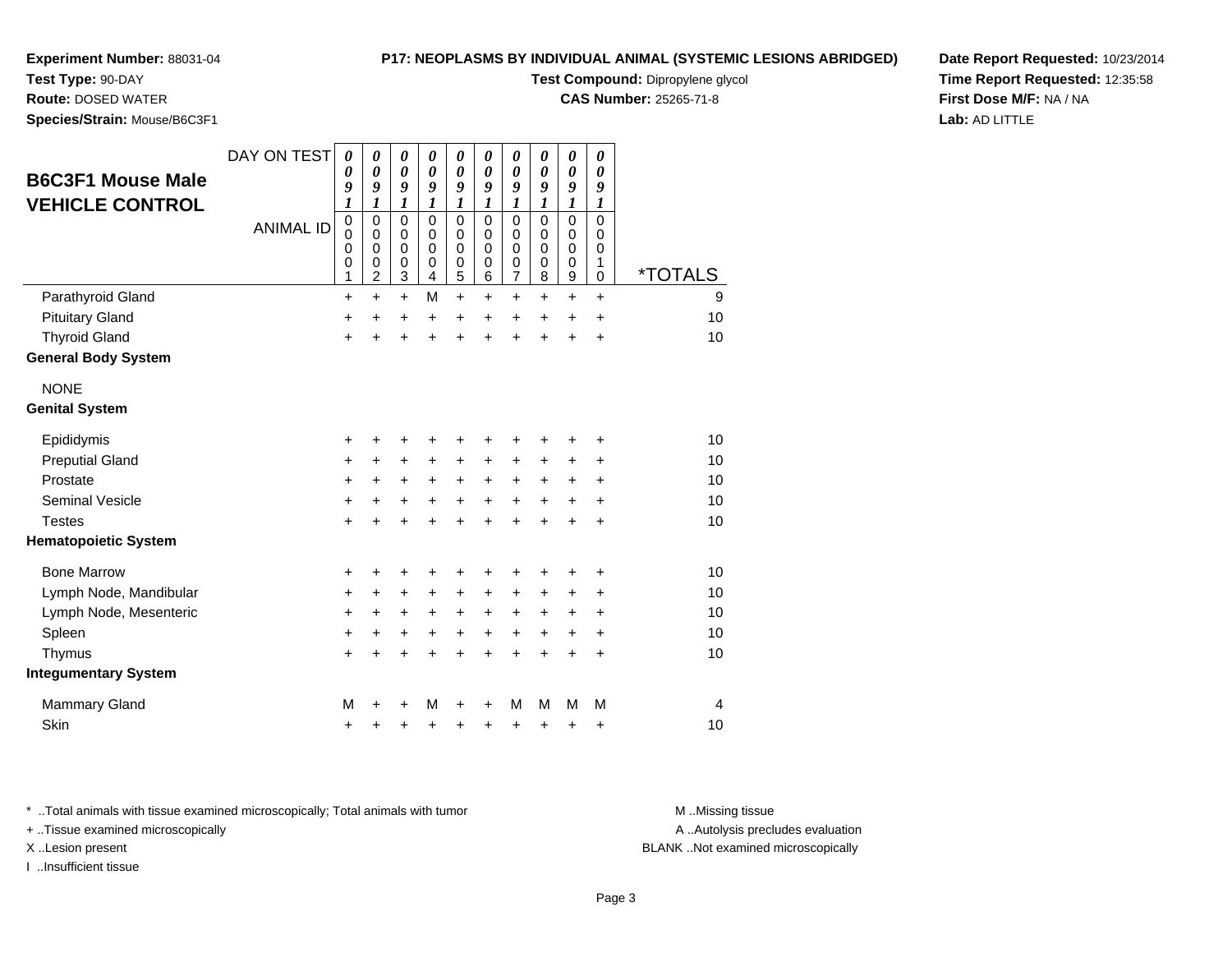# **Experiment Number:** 88031-04**Test Type:** 90-DAY

**Species/Strain:** Mouse/B6C3F1

**Route:** DOSED WATER

## **P17: NEOPLASMS BY INDIVIDUAL ANIMAL (SYSTEMIC LESIONS ABRIDGED)**

**Test Compound:** Dipropylene glycol

**CAS Number:** 25265-71-8

**Date Report Requested:** 10/23/2014**Time Report Requested:** 12:35:58**First Dose M/F:** NA / NA**Lab:** AD LITTLE

| <b>B6C3F1 Mouse Male</b>                                    | DAY ON TEST      | $\boldsymbol{\theta}$<br>0<br>9                | 0<br>0<br>9                                       | 0<br>$\boldsymbol{\theta}$<br>9                          | 0<br>$\boldsymbol{\theta}$<br>9            | 0<br>0<br>9                                            | 0<br>0<br>9                                    | 0<br>0<br>9                                                     | 0<br>0<br>9                | 0<br>0<br>9                                    | 0<br>0<br>9                                    |                       |
|-------------------------------------------------------------|------------------|------------------------------------------------|---------------------------------------------------|----------------------------------------------------------|--------------------------------------------|--------------------------------------------------------|------------------------------------------------|-----------------------------------------------------------------|----------------------------|------------------------------------------------|------------------------------------------------|-----------------------|
| <b>VEHICLE CONTROL</b>                                      | <b>ANIMAL ID</b> | 1<br>0<br>0<br>$\mathbf 0$<br>$\mathbf 0$<br>1 | 1<br>0<br>$\mathbf 0$<br>0<br>0<br>$\mathfrak{p}$ | 1<br>0<br>$\mathbf 0$<br>$\mathbf 0$<br>$\mathbf 0$<br>3 | 1<br>0<br>$\pmb{0}$<br>$\pmb{0}$<br>0<br>4 | 1<br>0<br>$\mathbf 0$<br>$\mathbf 0$<br>$\pmb{0}$<br>5 | 1<br>0<br>$\mathbf 0$<br>$\mathbf 0$<br>0<br>6 | 1<br>$\mathbf 0$<br>$\mathbf 0$<br>$\mathbf 0$<br>$\frac{0}{7}$ | 1<br>0<br>0<br>0<br>0<br>8 | 1<br>0<br>$\mathbf 0$<br>$\mathbf 0$<br>0<br>9 | 1<br>$\mathbf 0$<br>$\mathbf 0$<br>0<br>1<br>0 | <i><b>*TOTALS</b></i> |
| <b>Musculoskeletal System</b>                               |                  |                                                |                                                   |                                                          |                                            |                                                        |                                                |                                                                 |                            |                                                |                                                |                       |
| Bone<br><b>Nervous System</b>                               |                  | $\ddot{}$                                      |                                                   |                                                          |                                            |                                                        |                                                |                                                                 |                            |                                                |                                                | 10                    |
| <b>Brain</b><br><b>Respiratory System</b>                   |                  | +                                              |                                                   |                                                          |                                            |                                                        |                                                |                                                                 |                            |                                                | ٠                                              | 10                    |
| Lung<br><b>Nose</b><br>Trachea                              |                  | +<br>$\ddot{}$<br>$\ddot{}$                    | +<br>+                                            | $+$<br>$\ddot{}$                                         | $\ddot{}$                                  | $\ddot{}$                                              | $\ddot{}$                                      | +                                                               | $\pm$                      | +<br>$\pm$                                     | +<br>٠<br>+                                    | 10<br>10<br>10        |
| <b>Special Senses System</b>                                |                  |                                                |                                                   |                                                          |                                            |                                                        |                                                |                                                                 |                            |                                                |                                                |                       |
| <b>NONE</b><br><b>Urinary System</b>                        |                  |                                                |                                                   |                                                          |                                            |                                                        |                                                |                                                                 |                            |                                                |                                                |                       |
| Kidney<br><b>Urinary Bladder</b><br><b>SYSTEMIC LESIONS</b> |                  | +<br>$\ddot{}$                                 |                                                   |                                                          |                                            |                                                        |                                                |                                                                 |                            |                                                | +<br>+                                         | 10<br>10              |
| Multiple Organ                                              |                  | +                                              |                                                   |                                                          |                                            |                                                        |                                                |                                                                 |                            |                                                | +                                              | 10                    |

\* ..Total animals with tissue examined microscopically; Total animals with tumor **M** . Missing tissue M ..Missing tissue

+ ..Tissue examined microscopically

I ..Insufficient tissue

A ..Autolysis precludes evaluation

X ..Lesion present BLANK ..Not examined microscopically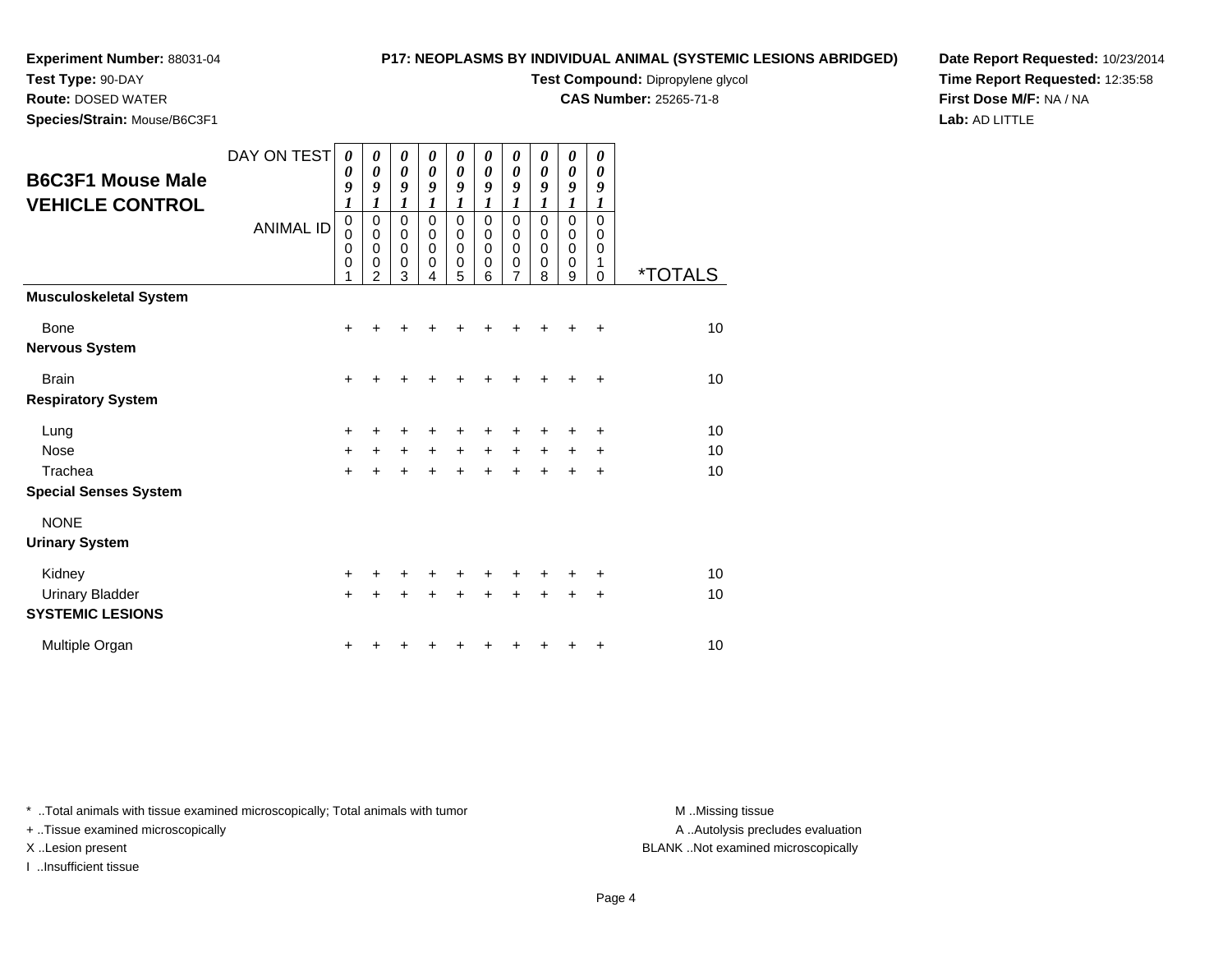| Experiment Number: 88031-04                                                    |                  | P17: NEOPLASMS BY INDIVIDUAL ANIMAL (SYSTEMIC LESIONS ABRIDGED) | Date Report Requested: 10/23/2014                          |
|--------------------------------------------------------------------------------|------------------|-----------------------------------------------------------------|------------------------------------------------------------|
| Test Type: 90-DAY<br>Route: DOSED WATER                                        |                  | Test Compound: Dipropylene glycol<br>CAS Number: 25265-71-8     | Time Report Requested: 12:35:58<br>First Dose M/F: NA / NA |
| Species/Strain: Mouse/B6C3F1                                                   |                  |                                                                 | Lab: AD LITTLE                                             |
|                                                                                | DAY ON TEST      |                                                                 |                                                            |
| <b>B6C3F1 Mouse Male</b>                                                       |                  |                                                                 |                                                            |
| 0.5%                                                                           |                  |                                                                 |                                                            |
|                                                                                | <b>ANIMAL ID</b> |                                                                 |                                                            |
|                                                                                |                  | <i><b>*TOTALS</b></i>                                           |                                                            |
| <b>Alimentary System</b>                                                       |                  |                                                                 |                                                            |
| <b>NONE</b><br><b>Cardiovascular System</b>                                    |                  |                                                                 |                                                            |
| <b>NONE</b><br><b>Endocrine System</b>                                         |                  |                                                                 |                                                            |
| <b>NONE</b><br><b>General Body System</b>                                      |                  |                                                                 |                                                            |
| <b>NONE</b><br><b>Genital System</b>                                           |                  |                                                                 |                                                            |
| <b>NONE</b><br><b>Hematopoietic System</b>                                     |                  |                                                                 |                                                            |
| <b>NONE</b><br><b>Integumentary System</b>                                     |                  |                                                                 |                                                            |
| <b>NONE</b><br><b>Musculoskeletal System</b>                                   |                  |                                                                 |                                                            |
| <b>NONE</b><br><b>Nervous System</b>                                           |                  |                                                                 |                                                            |
| <b>NONE</b>                                                                    |                  |                                                                 |                                                            |
|                                                                                |                  |                                                                 |                                                            |
| * Total animals with tissue examined microscopically; Total animals with tumor |                  | M.Missing tissue                                                |                                                            |

+ ..Tissue examined microscopically

I ..Insufficient tissue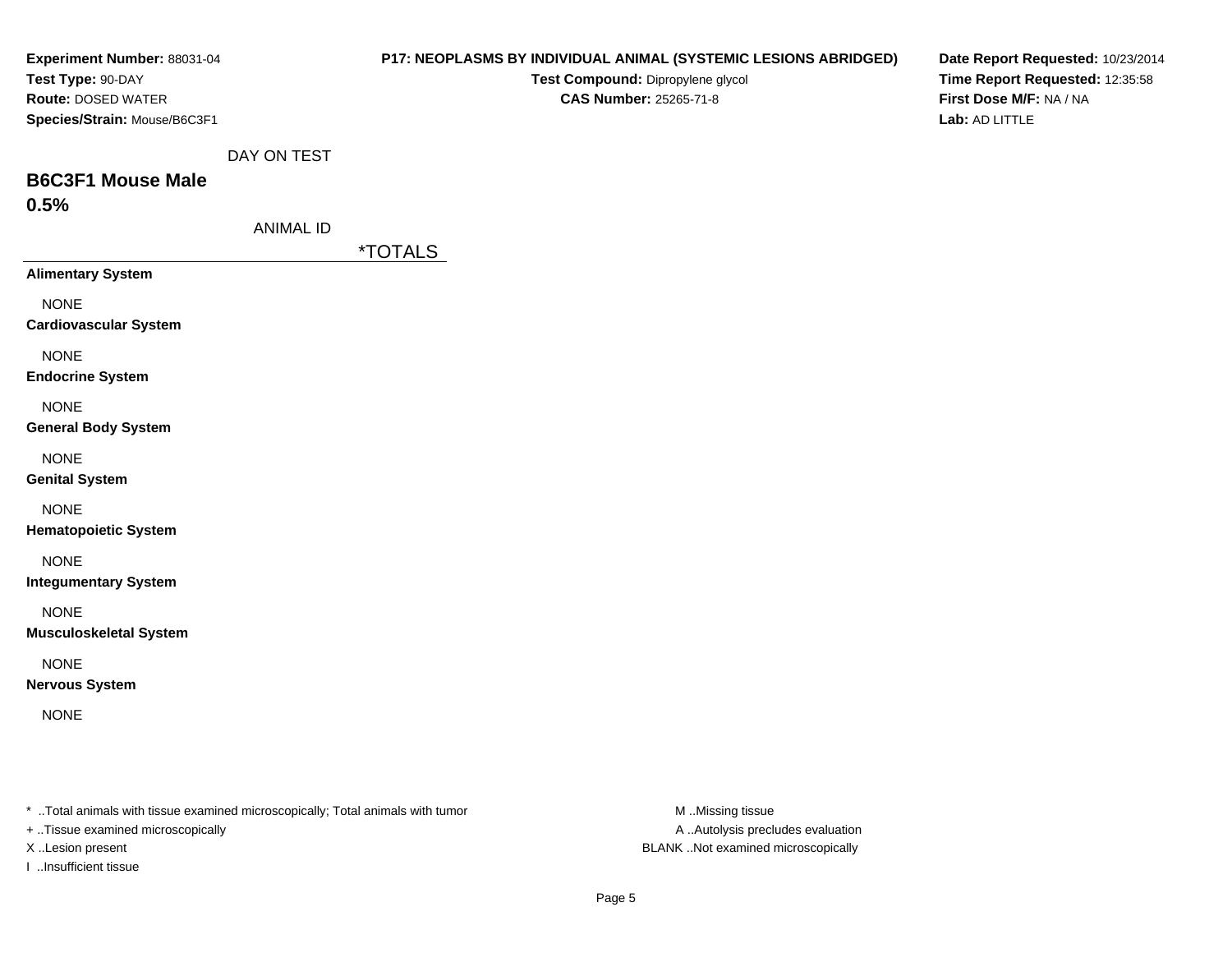| Experiment Number: 88031-04<br>Test Type: 90-DAY          |                  | P17: NEOPLASMS BY INDIVIDUAL ANIMAL (SYSTEMIC LESIONS ABRIDGED)<br>Test Compound: Dipropylene glycol | Date Report Requested: 10/23/2014<br>Time Report Requested: 12:35:58 |
|-----------------------------------------------------------|------------------|------------------------------------------------------------------------------------------------------|----------------------------------------------------------------------|
| <b>Route: DOSED WATER</b><br>Species/Strain: Mouse/B6C3F1 |                  | <b>CAS Number: 25265-71-8</b>                                                                        | First Dose M/F: NA / NA<br>Lab: AD LITTLE                            |
|                                                           | DAY ON TEST      |                                                                                                      |                                                                      |
| <b>B6C3F1 Mouse Male</b><br>0.5%                          |                  |                                                                                                      |                                                                      |
|                                                           | <b>ANIMAL ID</b> |                                                                                                      |                                                                      |
| <b>Respiratory System</b>                                 |                  | <i><b>*TOTALS</b></i>                                                                                |                                                                      |
| <b>NONE</b><br><b>Special Senses System</b>               |                  |                                                                                                      |                                                                      |
| <b>NONE</b><br><b>Urinary System</b>                      |                  |                                                                                                      |                                                                      |
| <b>NONE</b><br><b>SYSTEMIC LESIONS</b>                    |                  |                                                                                                      |                                                                      |
| Multiple Organ                                            |                  | 0                                                                                                    |                                                                      |

\* ..Total animals with tissue examined microscopically; Total animals with tumor M..Missing tissue M ..Missing tissue

+ ..Tissue examined microscopically

I ..Insufficient tissue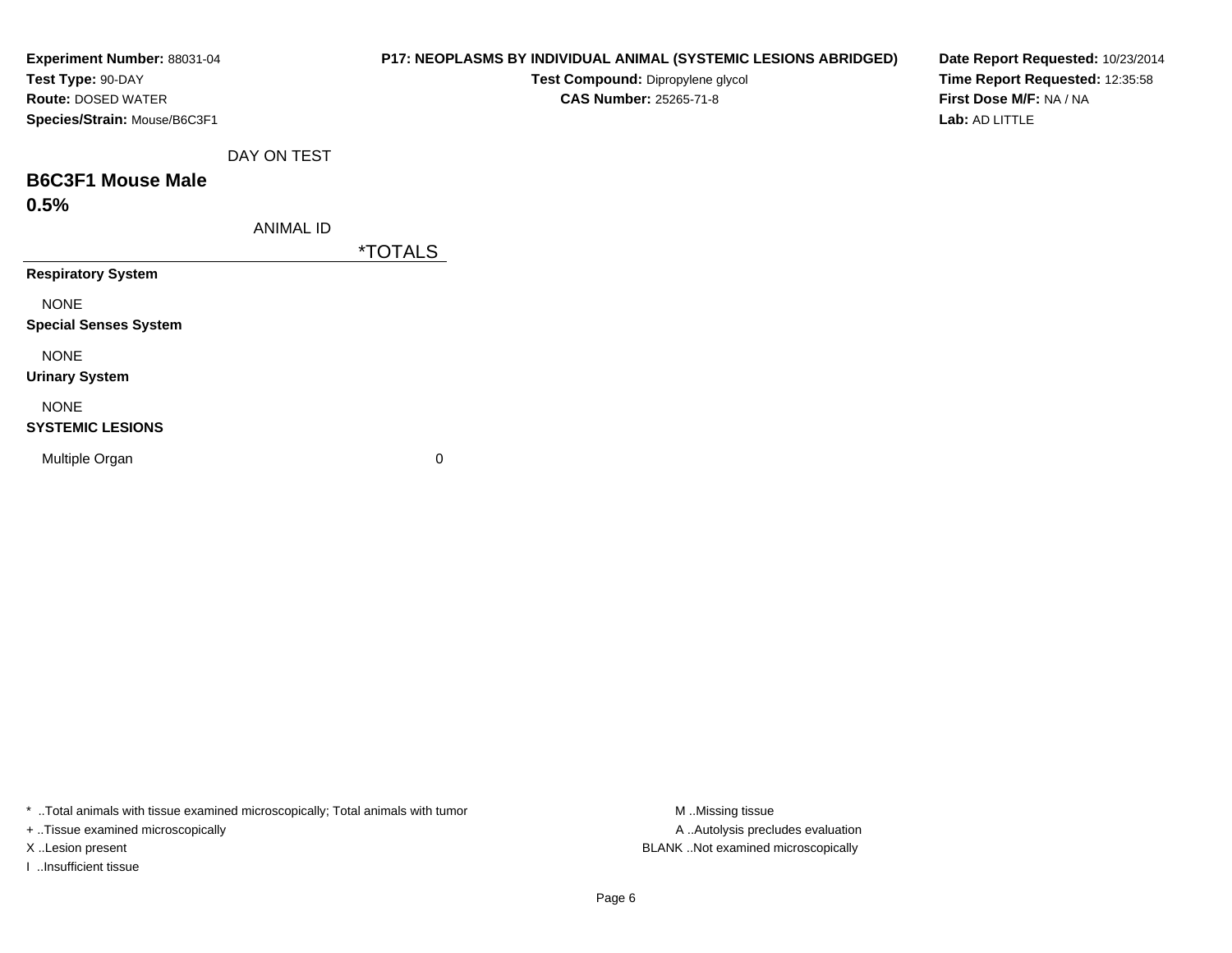| Experiment Number: 88031-04                                                    |                  | P17: NEOPLASMS BY INDIVIDUAL ANIMAL (SYSTEMIC LESIONS ABRIDGED) | Date Report Requested: 10/23/2014 |
|--------------------------------------------------------------------------------|------------------|-----------------------------------------------------------------|-----------------------------------|
| Test Type: 90-DAY                                                              |                  | Test Compound: Dipropylene glycol                               | Time Report Requested: 12:35:58   |
| Route: DOSED WATER                                                             |                  | <b>CAS Number: 25265-71-8</b>                                   | First Dose M/F: NA / NA           |
| Species/Strain: Mouse/B6C3F1                                                   |                  |                                                                 | Lab: AD LITTLE                    |
|                                                                                | DAY ON TEST      |                                                                 |                                   |
| <b>B6C3F1 Mouse Male</b>                                                       |                  |                                                                 |                                   |
| 1.0%                                                                           |                  |                                                                 |                                   |
|                                                                                | <b>ANIMAL ID</b> |                                                                 |                                   |
|                                                                                |                  | <i><b>*TOTALS</b></i>                                           |                                   |
| <b>Alimentary System</b>                                                       |                  |                                                                 |                                   |
| <b>NONE</b>                                                                    |                  |                                                                 |                                   |
| <b>Cardiovascular System</b>                                                   |                  |                                                                 |                                   |
| <b>NONE</b>                                                                    |                  |                                                                 |                                   |
| <b>Endocrine System</b>                                                        |                  |                                                                 |                                   |
| <b>NONE</b>                                                                    |                  |                                                                 |                                   |
| <b>General Body System</b>                                                     |                  |                                                                 |                                   |
| <b>NONE</b>                                                                    |                  |                                                                 |                                   |
| <b>Genital System</b>                                                          |                  |                                                                 |                                   |
| <b>NONE</b>                                                                    |                  |                                                                 |                                   |
| <b>Hematopoietic System</b>                                                    |                  |                                                                 |                                   |
| <b>NONE</b>                                                                    |                  |                                                                 |                                   |
| <b>Integumentary System</b>                                                    |                  |                                                                 |                                   |
| <b>NONE</b>                                                                    |                  |                                                                 |                                   |
| <b>Musculoskeletal System</b>                                                  |                  |                                                                 |                                   |
| <b>NONE</b>                                                                    |                  |                                                                 |                                   |
| <b>Nervous System</b>                                                          |                  |                                                                 |                                   |
|                                                                                |                  |                                                                 |                                   |
| <b>NONE</b>                                                                    |                  |                                                                 |                                   |
|                                                                                |                  |                                                                 |                                   |
|                                                                                |                  |                                                                 |                                   |
| * Total animals with tissue examined microscopically; Total animals with tumor |                  | M Missing tissue                                                |                                   |

+ ..Tissue examined microscopically

I ..Insufficient tissue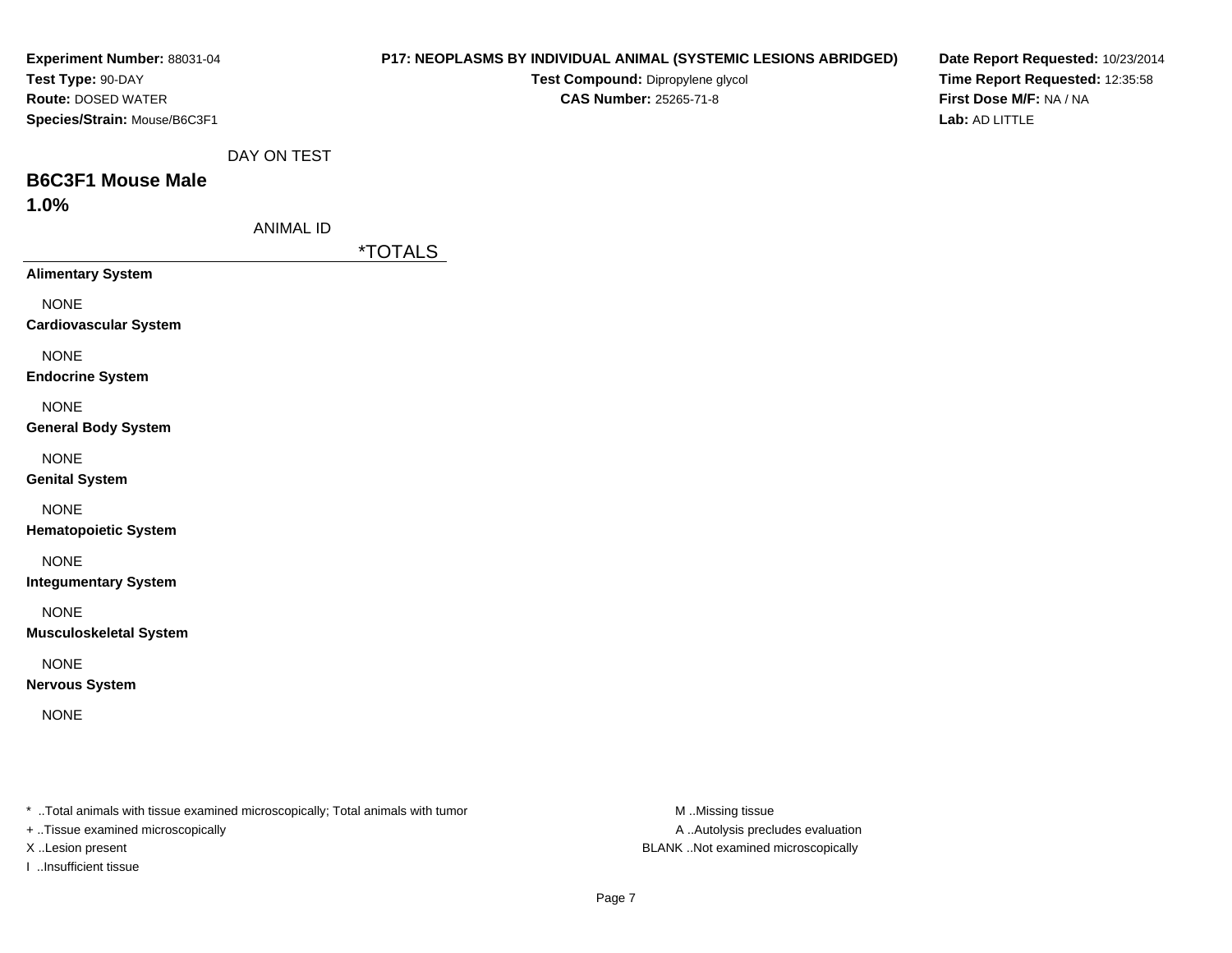| Experiment Number: 88031-04<br>Test Type: 90-DAY   |                  |                       | P17: NEOPLASMS BY INDIVIDUAL ANIMAL (SYSTEMIC LESIONS ABRIDGED)<br>Test Compound: Dipropylene glycol | Date Report Requested: 10/23/2014<br>Time Report Requested: 12:35:58 |
|----------------------------------------------------|------------------|-----------------------|------------------------------------------------------------------------------------------------------|----------------------------------------------------------------------|
| Route: DOSED WATER<br>Species/Strain: Mouse/B6C3F1 |                  |                       | <b>CAS Number: 25265-71-8</b>                                                                        | First Dose M/F: NA / NA<br>Lab: AD LITTLE                            |
|                                                    | DAY ON TEST      |                       |                                                                                                      |                                                                      |
| <b>B6C3F1 Mouse Male</b><br>1.0%                   |                  |                       |                                                                                                      |                                                                      |
|                                                    | <b>ANIMAL ID</b> | <i><b>*TOTALS</b></i> |                                                                                                      |                                                                      |
| <b>Respiratory System</b>                          |                  |                       |                                                                                                      |                                                                      |
| <b>NONE</b><br><b>Special Senses System</b>        |                  |                       |                                                                                                      |                                                                      |
| <b>NONE</b><br><b>Urinary System</b>               |                  |                       |                                                                                                      |                                                                      |
| <b>NONE</b><br><b>SYSTEMIC LESIONS</b>             |                  |                       |                                                                                                      |                                                                      |
| Multiple Organ                                     |                  | 0                     |                                                                                                      |                                                                      |

\* ..Total animals with tissue examined microscopically; Total animals with tumor M..Missing tissue M ..Missing tissue

+ ..Tissue examined microscopically

I ..Insufficient tissue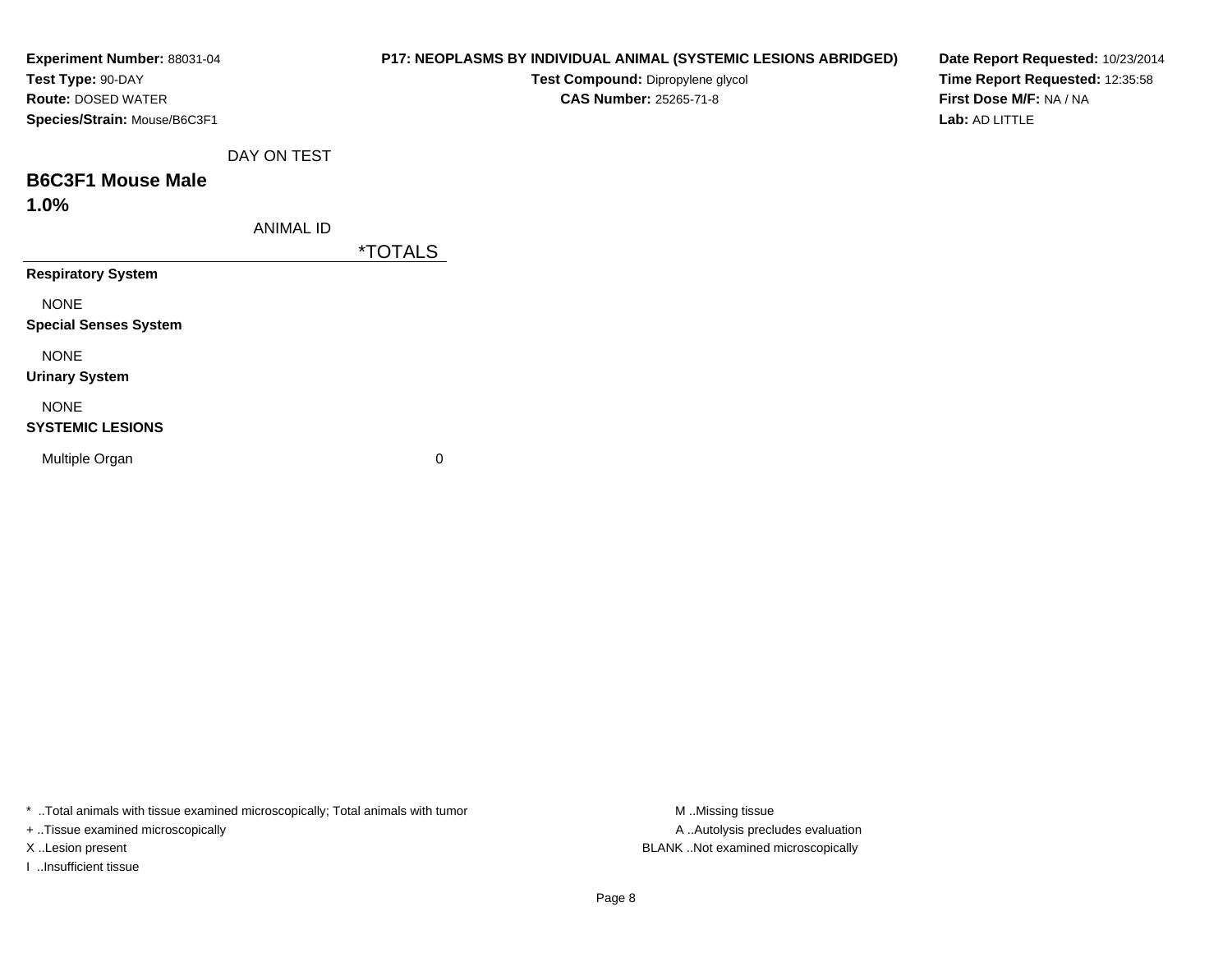# **Test Type:** 90-DAY

**Route:** DOSED WATER

**Species/Strain:** Mouse/B6C3F1

## **P17: NEOPLASMS BY INDIVIDUAL ANIMAL (SYSTEMIC LESIONS ABRIDGED)**

**Test Compound:** Dipropylene glycol

**CAS Number:** 25265-71-8

**Date Report Requested:** 10/23/2014**Time Report Requested:** 12:35:58**First Dose M/F:** NA / NA**Lab:** AD LITTLE

| <b>B6C3F1 Mouse Male</b><br>2.0%                                               | DAY ON TEST      | $\boldsymbol{\theta}$<br>0<br>9<br>$\boldsymbol{l}$ | 0<br>$\boldsymbol{\theta}$<br>9<br>$\boldsymbol{l}$            | $\boldsymbol{\theta}$<br>$\boldsymbol{\theta}$<br>9<br>$\boldsymbol{l}$ | $\boldsymbol{\theta}$<br>$\pmb{\theta}$<br>9<br>$\boldsymbol{l}$ | 0<br>$\pmb{\theta}$<br>9<br>$\boldsymbol{l}$   | $\boldsymbol{\theta}$<br>$\boldsymbol{\theta}$<br>9<br>$\boldsymbol{l}$     | $\boldsymbol{\theta}$<br>$\boldsymbol{\theta}$<br>9<br>$\boldsymbol{l}$ | $\boldsymbol{\theta}$<br>$\pmb{\theta}$<br>9<br>$\boldsymbol{l}$ | $\boldsymbol{\theta}$<br>0<br>9<br>$\boldsymbol{l}$                         | $\boldsymbol{\theta}$<br>0<br>9<br>1                          |                       |
|--------------------------------------------------------------------------------|------------------|-----------------------------------------------------|----------------------------------------------------------------|-------------------------------------------------------------------------|------------------------------------------------------------------|------------------------------------------------|-----------------------------------------------------------------------------|-------------------------------------------------------------------------|------------------------------------------------------------------|-----------------------------------------------------------------------------|---------------------------------------------------------------|-----------------------|
|                                                                                | <b>ANIMAL ID</b> | $\mathsf 0$<br>$\Omega$<br>0<br>3                   | $\mathsf 0$<br>$\mathbf 0$<br>$\pmb{0}$<br>3<br>$\overline{2}$ | $\mathbf 0$<br>$\mathbf 0$<br>$\mathbf 0$<br>3<br>$\overline{3}$        | $\mathsf 0$<br>$\mathbf 0$<br>$\mathbf 0$<br>3<br>4              | $\mathbf 0$<br>$\pmb{0}$<br>0<br>$\frac{3}{5}$ | $\mathbf 0$<br>$\mathbf 0$<br>$\mathbf 0$<br>$\ensuremath{\mathsf{3}}$<br>6 | $\mathbf 0$<br>$\mathbf 0$<br>$\mathbf 0$<br>3<br>$\overline{7}$        | $\mathbf 0$<br>$\mathbf 0$<br>$\mathbf 0$<br>3<br>8              | $\mathbf 0$<br>$\mathbf 0$<br>$\mathbf 0$<br>$\ensuremath{\mathsf{3}}$<br>9 | $\mathbf 0$<br>$\mathbf 0$<br>$\mathbf 0$<br>4<br>$\mathbf 0$ | <i><b>*TOTALS</b></i> |
| <b>Alimentary System</b>                                                       |                  |                                                     |                                                                |                                                                         |                                                                  |                                                |                                                                             |                                                                         |                                                                  |                                                                             |                                                               |                       |
| Liver<br><b>Cardiovascular System</b>                                          |                  |                                                     |                                                                |                                                                         |                                                                  |                                                | $\ddot{}$                                                                   |                                                                         |                                                                  |                                                                             |                                                               | $\mathbf{1}$          |
| <b>NONE</b><br><b>Endocrine System</b>                                         |                  |                                                     |                                                                |                                                                         |                                                                  |                                                |                                                                             |                                                                         |                                                                  |                                                                             |                                                               |                       |
| <b>NONE</b><br><b>General Body System</b>                                      |                  |                                                     |                                                                |                                                                         |                                                                  |                                                |                                                                             |                                                                         |                                                                  |                                                                             |                                                               |                       |
| <b>NONE</b><br><b>Genital System</b>                                           |                  |                                                     |                                                                |                                                                         |                                                                  |                                                |                                                                             |                                                                         |                                                                  |                                                                             |                                                               |                       |
| <b>NONE</b><br><b>Hematopoietic System</b>                                     |                  |                                                     |                                                                |                                                                         |                                                                  |                                                |                                                                             |                                                                         |                                                                  |                                                                             |                                                               |                       |
| <b>NONE</b><br><b>Integumentary System</b>                                     |                  |                                                     |                                                                |                                                                         |                                                                  |                                                |                                                                             |                                                                         |                                                                  |                                                                             |                                                               |                       |
| <b>NONE</b><br><b>Musculoskeletal System</b>                                   |                  |                                                     |                                                                |                                                                         |                                                                  |                                                |                                                                             |                                                                         |                                                                  |                                                                             |                                                               |                       |
| <b>NONE</b><br><b>Nervous System</b>                                           |                  |                                                     |                                                                |                                                                         |                                                                  |                                                |                                                                             |                                                                         |                                                                  |                                                                             |                                                               |                       |
| <b>NONE</b>                                                                    |                  |                                                     |                                                                |                                                                         |                                                                  |                                                |                                                                             |                                                                         |                                                                  |                                                                             |                                                               |                       |
| * Total animals with tissue examined microscopically; Total animals with tumor |                  |                                                     |                                                                |                                                                         |                                                                  |                                                |                                                                             |                                                                         |                                                                  |                                                                             |                                                               | M Missing tissue      |

+ ..Tissue examined microscopically

I ..Insufficient tissue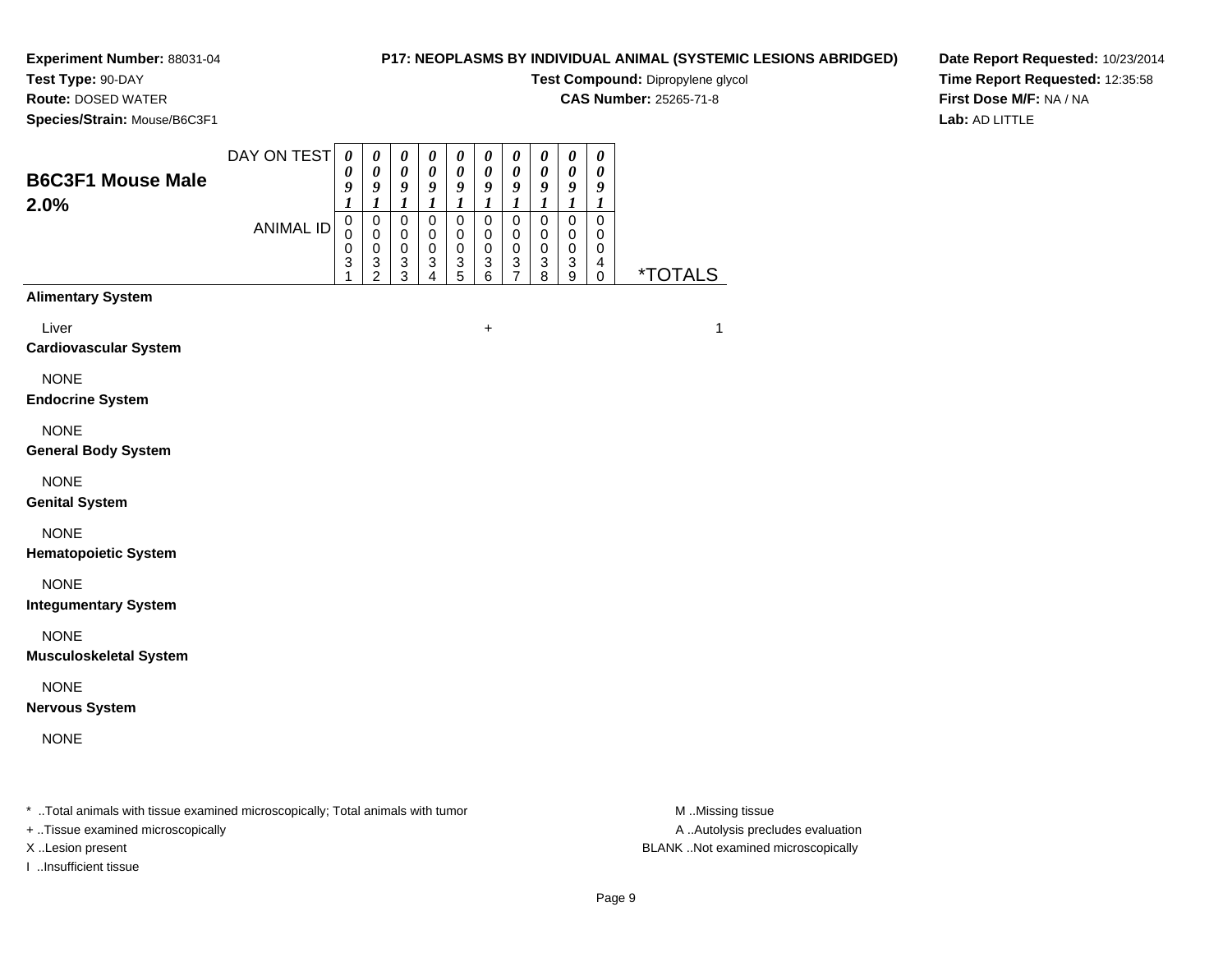**Test Type:** 90-DAY**Route:** DOSED WATER

# **P17: NEOPLASMS BY INDIVIDUAL ANIMAL (SYSTEMIC LESIONS ABRIDGED)**

**Test Compound:** Dipropylene glycol

**CAS Number:** 25265-71-8

**Species/Strain:** Mouse/B6C3F1

**Date Report Requested:** 10/23/2014**Time Report Requested:** 12:35:58**First Dose M/F:** NA / NA**Lab:** AD LITTLE

| <b>B6C3F1 Mouse Male</b><br>2.0% | DAY ON TEST | 0<br>9           | 0<br>$\boldsymbol{0}$ | U<br>0<br>o | U<br>o | U<br>$\boldsymbol{\theta}$<br>9 | $\boldsymbol{v}$<br>a | $\boldsymbol{\theta}$<br>0<br>Q | $\boldsymbol{\mathit{u}}$<br>0<br>O | 0<br>0<br>Q           | 0<br>a      |    |
|----------------------------------|-------------|------------------|-----------------------|-------------|--------|---------------------------------|-----------------------|---------------------------------|-------------------------------------|-----------------------|-------------|----|
|                                  | ANIMAL ID   | U<br>U<br>υ<br>3 | 0<br>3                | 0<br>3<br>◠ | 3      | 0<br>0<br>0<br>3<br>5           | O<br>0<br>3           | 0<br>0<br>0<br>3                | 3<br>o                              | 0<br>0<br>0<br>3<br>9 | 0<br>0<br>4 | ×. |

# **Respiratory System**

NONE

#### **Special Senses System**

NONE

#### **Urinary System**

NONE

#### **SYSTEMIC LESIONS**

Multiple Organn  $+$ 

\* ..Total animals with tissue examined microscopically; Total animals with tumor **M** ...Missing tissue M ...Missing tissue

+ ..Tissue examined microscopically

I ..Insufficient tissue

A .. Autolysis precludes evaluation X ..Lesion present BLANK ..Not examined microscopically

 $\overline{1}$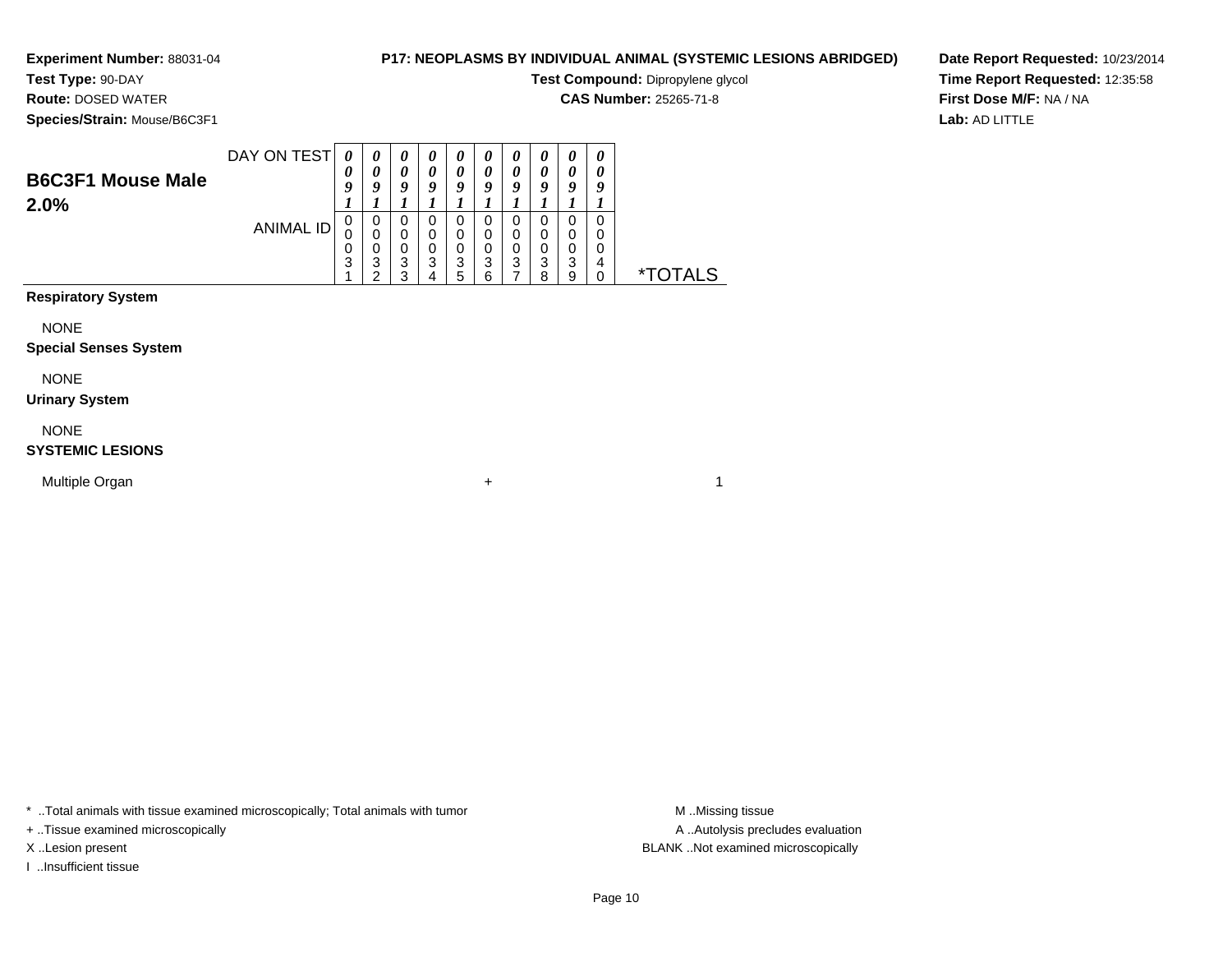# **Test Type:** 90-DAY

**Route:** DOSED WATER

**Species/Strain:** Mouse/B6C3F1

## **P17: NEOPLASMS BY INDIVIDUAL ANIMAL (SYSTEMIC LESIONS ABRIDGED)**

**Test Compound:** Dipropylene glycol

**CAS Number:** 25265-71-8

**Date Report Requested:** 10/23/2014**Time Report Requested:** 12:35:58**First Dose M/F:** NA / NA**Lab:** AD LITTLE

| <b>B6C3F1 Mouse Male</b><br>4.0%             | DAY ON TEST      | $\boldsymbol{\theta}$<br>0<br>9<br>$\boldsymbol{l}$  | 0<br>$\boldsymbol{\theta}$<br>9<br>$\boldsymbol{l}$                                | 0<br>$\boldsymbol{\theta}$<br>$\boldsymbol{g}$<br>$\boldsymbol{l}$ | 0<br>$\boldsymbol{\theta}$<br>$\boldsymbol{9}$<br>$\boldsymbol{l}$          | $\boldsymbol{\theta}$<br>$\boldsymbol{\theta}$<br>$\boldsymbol{9}$<br>$\boldsymbol{l}$ | 0<br>$\boldsymbol{\theta}$<br>9<br>$\boldsymbol{l}$    | 0<br>$\boldsymbol{\theta}$<br>$\boldsymbol{g}$<br>$\boldsymbol{l}$        | 0<br>$\boldsymbol{\theta}$<br>9<br>$\boldsymbol{l}$        | 0<br>$\boldsymbol{\theta}$<br>9<br>$\boldsymbol{l}$ | 0<br>0<br>9<br>$\boldsymbol{l}$                            |                       |
|----------------------------------------------|------------------|------------------------------------------------------|------------------------------------------------------------------------------------|--------------------------------------------------------------------|-----------------------------------------------------------------------------|----------------------------------------------------------------------------------------|--------------------------------------------------------|---------------------------------------------------------------------------|------------------------------------------------------------|-----------------------------------------------------|------------------------------------------------------------|-----------------------|
|                                              | <b>ANIMAL ID</b> | $\pmb{0}$<br>$\mathbf 0$<br>0<br>$\overline{4}$<br>1 | $\mathbf 0$<br>$\pmb{0}$<br>$\pmb{0}$<br>$\overline{\mathbf{4}}$<br>$\overline{2}$ | $\mathbf 0$<br>$\pmb{0}$<br>$\pmb{0}$<br>4<br>3                    | $\mathsf 0$<br>$\mathbf 0$<br>$\pmb{0}$<br>$\overline{4}$<br>$\overline{4}$ | $\mathbf 0$<br>$\mathbf 0$<br>0<br>$\overline{4}$<br>5                                 | $\mathbf 0$<br>$\mathbf 0$<br>0<br>$\overline{4}$<br>6 | $\mathsf 0$<br>$\pmb{0}$<br>$\pmb{0}$<br>$\overline{4}$<br>$\overline{7}$ | $\mathbf 0$<br>$\pmb{0}$<br>$\,0\,$<br>$\overline{4}$<br>8 | $\mathsf 0$<br>$\pmb{0}$<br>$\pmb{0}$<br>4<br>9     | $\mathbf 0$<br>$\mathbf 0$<br>$\mathbf 0$<br>5<br>$\Omega$ | <i><b>*TOTALS</b></i> |
| <b>Alimentary System</b>                     |                  |                                                      |                                                                                    |                                                                    |                                                                             |                                                                                        |                                                        |                                                                           |                                                            |                                                     |                                                            |                       |
| Liver<br><b>Cardiovascular System</b>        |                  | $\ddot{}$                                            |                                                                                    |                                                                    |                                                                             | ٠                                                                                      | +                                                      | +                                                                         | +                                                          | $\pm$                                               | $\ddot{}$                                                  | 10                    |
| <b>NONE</b><br><b>Endocrine System</b>       |                  |                                                      |                                                                                    |                                                                    |                                                                             |                                                                                        |                                                        |                                                                           |                                                            |                                                     |                                                            |                       |
| <b>NONE</b><br><b>General Body System</b>    |                  |                                                      |                                                                                    |                                                                    |                                                                             |                                                                                        |                                                        |                                                                           |                                                            |                                                     |                                                            |                       |
| <b>NONE</b><br><b>Genital System</b>         |                  |                                                      |                                                                                    |                                                                    |                                                                             |                                                                                        |                                                        |                                                                           |                                                            |                                                     |                                                            |                       |
| <b>NONE</b><br><b>Hematopoietic System</b>   |                  |                                                      |                                                                                    |                                                                    |                                                                             |                                                                                        |                                                        |                                                                           |                                                            |                                                     |                                                            |                       |
| <b>Bone Marrow</b>                           |                  | $\ddot{}$                                            |                                                                                    | +                                                                  | +                                                                           | +                                                                                      | +                                                      |                                                                           |                                                            | +                                                   | +                                                          | 10                    |
| Spleen<br><b>Integumentary System</b>        |                  | $+$                                                  | $\ddot{}$                                                                          | $\ddot{+}$                                                         | $\ddot{+}$                                                                  | $\ddot{+}$                                                                             | $\ddot{+}$                                             | $\ddot{+}$                                                                | $+$                                                        | $+$                                                 | $\ddot{}$                                                  | 10                    |
| <b>NONE</b><br><b>Musculoskeletal System</b> |                  |                                                      |                                                                                    |                                                                    |                                                                             |                                                                                        |                                                        |                                                                           |                                                            |                                                     |                                                            |                       |
| <b>NONE</b><br><b>Nervous System</b>         |                  |                                                      |                                                                                    |                                                                    |                                                                             |                                                                                        |                                                        |                                                                           |                                                            |                                                     |                                                            |                       |

\* ..Total animals with tissue examined microscopically; Total animals with tumor **M** . Missing tissue M ..Missing tissue A ..Autolysis precludes evaluation + ..Tissue examined microscopically X ..Lesion present BLANK ..Not examined microscopicallyI ..Insufficient tissue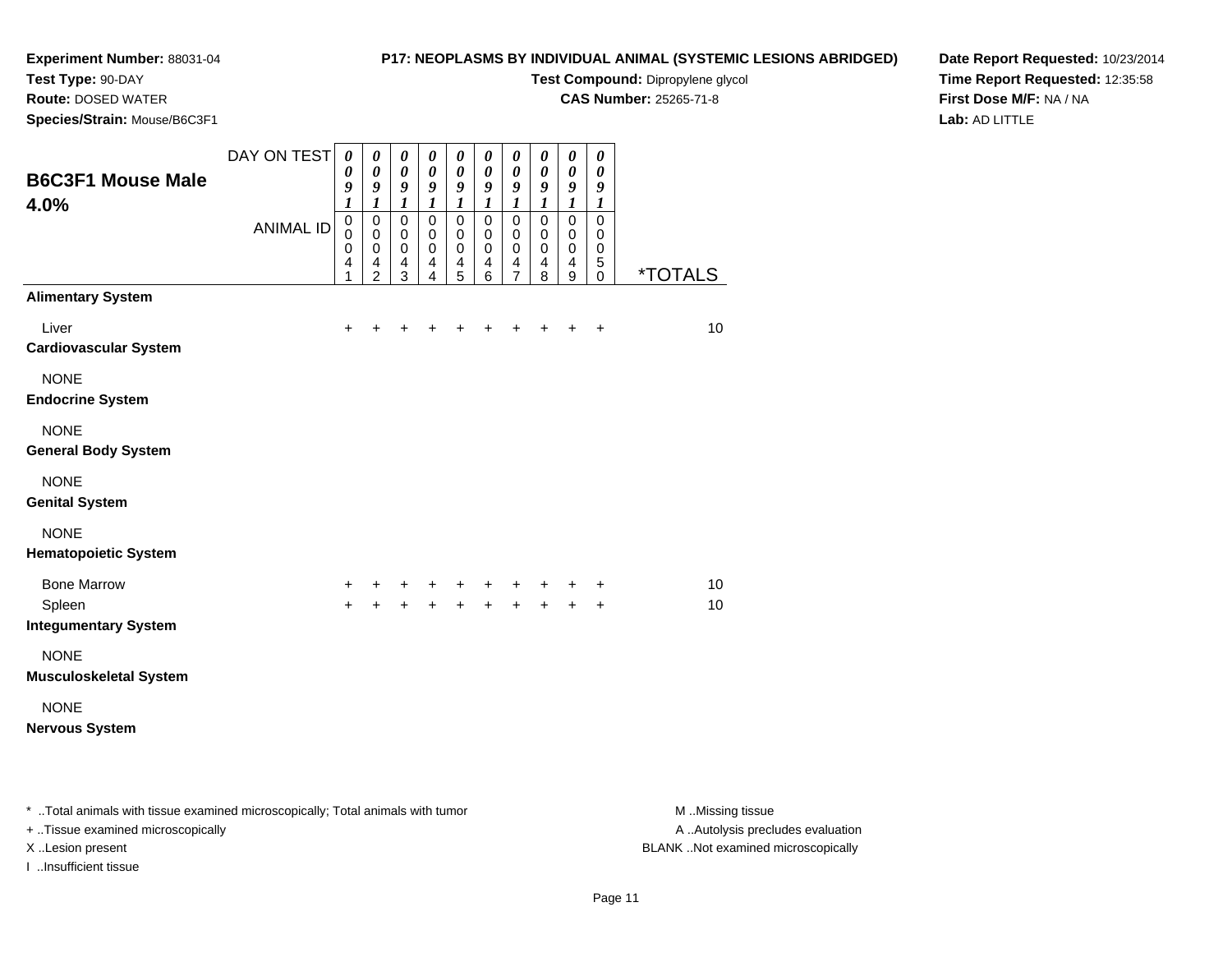## **Test Type:** 90-DAY

**Route:** DOSED WATER

**Species/Strain:** Mouse/B6C3F1

## **P17: NEOPLASMS BY INDIVIDUAL ANIMAL (SYSTEMIC LESIONS ABRIDGED)**

**Test Compound:** Dipropylene glycol

**CAS Number:** 25265-71-8

**Date Report Requested:** 10/23/2014**Time Report Requested:** 12:35:59**First Dose M/F:** NA / NA**Lab:** AD LITTLE

| <b>B6C3F1 Mouse Male</b><br>4.0%            | DAY ON TEST<br><b>ANIMAL ID</b> | 0<br>0<br>9<br>1<br>0<br>0<br>0<br>4<br>4 | 0<br>0<br>9<br>1<br>0<br>$\mathbf 0$<br>0<br>4<br>$\overline{2}$ | 0<br>$\boldsymbol{\theta}$<br>9<br>1<br>0<br>$\mathbf 0$<br>$\mathbf 0$<br>$\overline{4}$<br>3 | 0<br>0<br>9<br>0<br>0<br>0<br>$\overline{4}$<br>4 | 0<br>0<br>9<br>0<br>0<br>0<br>4<br>5 | 0<br>0<br>9<br>0<br>0<br>$\mathbf 0$<br>4<br>6 | 0<br>0<br>9<br>1<br>0<br>0<br>0<br>4<br>7 | 0<br>0<br>9<br>0<br>0<br>0<br>4<br>8 | 0<br>0<br>9<br>0<br>0<br>0<br>4<br>9 | 0<br>0<br>9<br>0<br>0<br>0<br>5<br>0 | <i><b>*TOTALS</b></i> |
|---------------------------------------------|---------------------------------|-------------------------------------------|------------------------------------------------------------------|------------------------------------------------------------------------------------------------|---------------------------------------------------|--------------------------------------|------------------------------------------------|-------------------------------------------|--------------------------------------|--------------------------------------|--------------------------------------|-----------------------|
| <b>NONE</b><br><b>Respiratory System</b>    |                                 |                                           |                                                                  |                                                                                                |                                                   |                                      |                                                |                                           |                                      |                                      |                                      |                       |
| <b>NONE</b><br><b>Special Senses System</b> |                                 |                                           |                                                                  |                                                                                                |                                                   |                                      |                                                |                                           |                                      |                                      |                                      |                       |
| <b>NONE</b><br><b>Urinary System</b>        |                                 |                                           |                                                                  |                                                                                                |                                                   |                                      |                                                |                                           |                                      |                                      |                                      |                       |
| <b>NONE</b><br><b>SYSTEMIC LESIONS</b>      |                                 |                                           |                                                                  |                                                                                                |                                                   |                                      |                                                |                                           |                                      |                                      |                                      |                       |
| Multiple Organ                              |                                 | +                                         |                                                                  |                                                                                                |                                                   |                                      |                                                |                                           |                                      |                                      | +                                    | 10                    |

\* ..Total animals with tissue examined microscopically; Total animals with tumor **M** . Missing tissue M ..Missing tissue

+ ..Tissue examined microscopically

I ..Insufficient tissue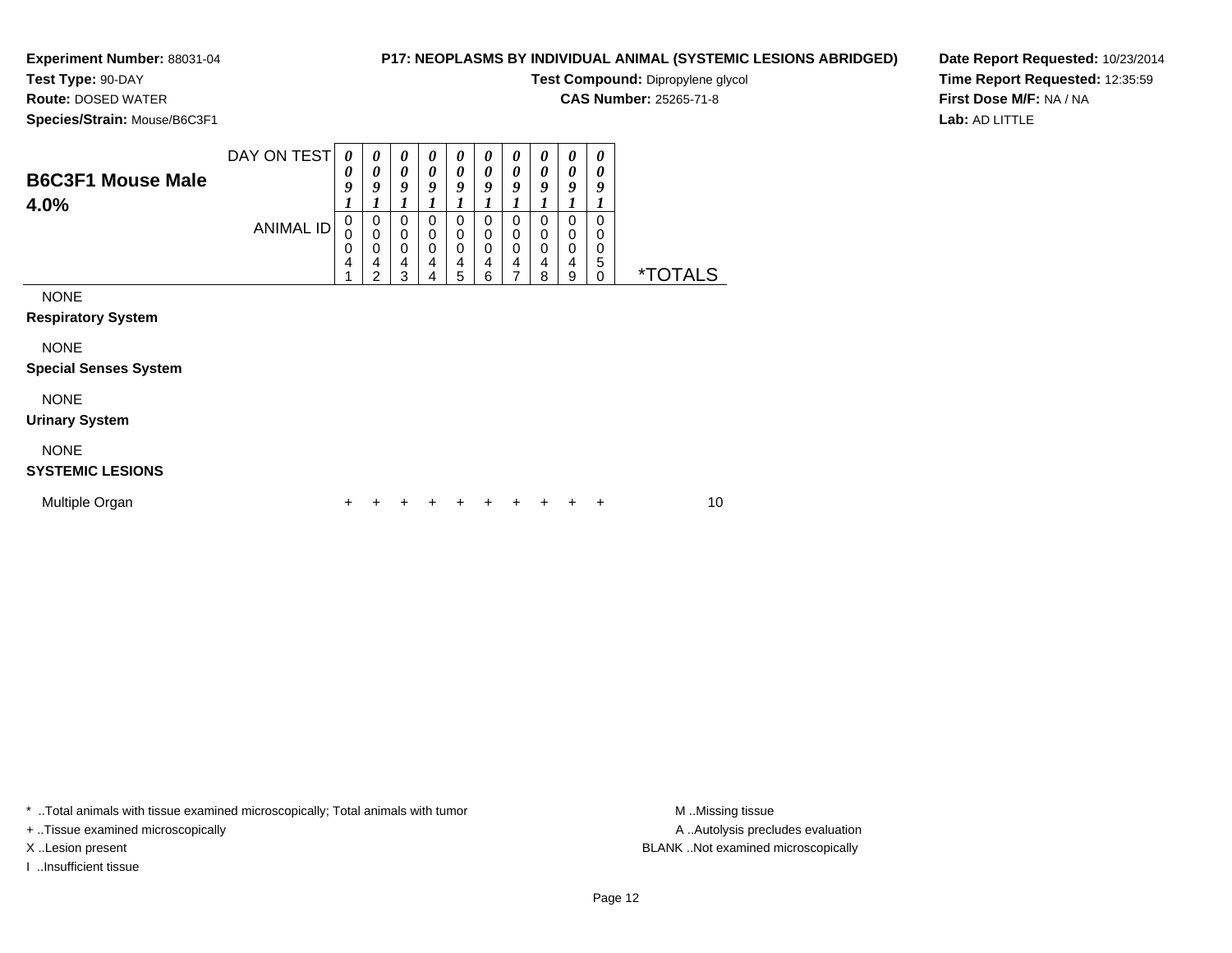**Test Type:** 90-DAY

**Route:** DOSED WATER

**Species/Strain:** Mouse/B6C3F1

## **P17: NEOPLASMS BY INDIVIDUAL ANIMAL (SYSTEMIC LESIONS ABRIDGED)**

**Test Compound:** Dipropylene glycol

**CAS Number:** 25265-71-8

**Date Report Requested:** 10/23/2014**Time Report Requested:** 12:35:59**First Dose M/F:** NA / NA**Lab:** AD LITTLE

| <b>B6C3F1 Mouse Male</b><br>8.0% | DAY ON TEST<br><b>ANIMAL ID</b> | $\boldsymbol{\theta}$<br>0<br>$\boldsymbol{l}$<br>$\boldsymbol{l}$<br>$\pmb{0}$<br>0<br>0<br>5<br>$\overline{2}$ | $\boldsymbol{\theta}$<br>$\boldsymbol{\theta}$<br>$\boldsymbol{l}$<br>1<br>$\mathbf 0$<br>$\mathbf 0$<br>$\pmb{0}$<br>5<br>4 | 0<br>$\boldsymbol{\theta}$<br>$\boldsymbol{l}$<br>1<br>$\mathbf 0$<br>$\mathbf 0$<br>$\,0\,$<br>5<br>5 | 0<br>$\boldsymbol{\theta}$<br>9<br>$\boldsymbol{l}$<br>$\mathbf 0$<br>$\mathbf 0$<br>$\pmb{0}$<br>5<br>1 | 0<br>$\boldsymbol{\theta}$<br>9<br>1<br>$\mathbf 0$<br>$\mathbf 0$<br>$\pmb{0}$<br>5<br>$\overline{3}$ | 0<br>$\boldsymbol{\theta}$<br>9<br>$\boldsymbol{l}$<br>$\Omega$<br>$\mathbf 0$<br>$\mathbf 0$<br>5<br>6 | 0<br>$\boldsymbol{\theta}$<br>9<br>$\boldsymbol{l}$<br>$\mathbf 0$<br>$\mathbf 0$<br>0<br>$\frac{5}{7}$ | 0<br>0<br>9<br>1<br>0<br>$\mathbf 0$<br>0<br>5<br>8 | 0<br>$\boldsymbol{\theta}$<br>9<br>$\boldsymbol{l}$<br>$\overline{0}$<br>0<br>$\boldsymbol{0}$<br>5<br>$\overline{9}$ | 0<br>$\boldsymbol{\theta}$<br>9<br>1<br>$\mathbf 0$<br>0<br>0<br>6<br>$\Omega$ | <i><b>*TOTALS</b></i> |
|----------------------------------|---------------------------------|------------------------------------------------------------------------------------------------------------------|------------------------------------------------------------------------------------------------------------------------------|--------------------------------------------------------------------------------------------------------|----------------------------------------------------------------------------------------------------------|--------------------------------------------------------------------------------------------------------|---------------------------------------------------------------------------------------------------------|---------------------------------------------------------------------------------------------------------|-----------------------------------------------------|-----------------------------------------------------------------------------------------------------------------------|--------------------------------------------------------------------------------|-----------------------|
| <b>Alimentary System</b>         |                                 |                                                                                                                  |                                                                                                                              |                                                                                                        |                                                                                                          |                                                                                                        |                                                                                                         |                                                                                                         |                                                     |                                                                                                                       |                                                                                |                       |
| Esophagus                        |                                 | +                                                                                                                | +                                                                                                                            | +                                                                                                      | +                                                                                                        | +                                                                                                      | +                                                                                                       | M                                                                                                       | +                                                   | +                                                                                                                     | +                                                                              | 9                     |
| Gallbladder                      |                                 | A                                                                                                                | A                                                                                                                            | A                                                                                                      | $\ddot{}$                                                                                                | +                                                                                                      | +                                                                                                       | $\ddot{}$                                                                                               | М                                                   | +                                                                                                                     | $\ddot{}$                                                                      | 6                     |
| Intestine Large, Cecum           |                                 | A                                                                                                                | $\mathsf{A}$                                                                                                                 | A                                                                                                      | $\ddot{}$                                                                                                | $\ddot{}$                                                                                              | $\ddot{}$                                                                                               | $\ddot{}$                                                                                               | $\ddot{}$                                           | $\ddot{}$                                                                                                             | $\ddot{}$                                                                      | $\overline{7}$        |
| Intestine Large, Colon           |                                 | A                                                                                                                | $+$                                                                                                                          | $\ddot{}$                                                                                              | $\ddot{}$                                                                                                | $\ddot{}$                                                                                              | $\ddot{}$                                                                                               | $\ddot{}$                                                                                               | $+$                                                 | $\ddot{}$                                                                                                             | ÷                                                                              | 9                     |
| Intestine Large, Rectum          |                                 | A                                                                                                                | A                                                                                                                            | A                                                                                                      | $\ddot{}$                                                                                                | $\ddot{}$                                                                                              | $\ddot{}$                                                                                               | $\ddot{}$                                                                                               | $\ddot{}$                                           | $\ddot{}$                                                                                                             | $\ddot{}$                                                                      | $\overline{7}$        |
| Intestine Small, Duodenum        |                                 | A                                                                                                                | A                                                                                                                            | $\ddot{}$                                                                                              | $\ddot{}$                                                                                                | $\ddot{}$                                                                                              | +                                                                                                       | $\ddot{}$                                                                                               | $\ddot{}$                                           | $\ddot{}$                                                                                                             | $\ddot{}$                                                                      | 8                     |
| Intestine Small, Ileum           |                                 | A                                                                                                                | A                                                                                                                            | A                                                                                                      | $\ddot{}$                                                                                                | $\ddot{}$                                                                                              | $\ddot{}$                                                                                               | $\ddot{}$                                                                                               | +                                                   | +                                                                                                                     | $\ddot{}$                                                                      | $\overline{7}$        |
| Intestine Small, Jejunum         |                                 | A                                                                                                                | A                                                                                                                            | A                                                                                                      | $\ddot{}$                                                                                                | $\ddot{}$                                                                                              | $\ddot{}$                                                                                               | $\ddot{}$                                                                                               | $\ddot{}$                                           | $\pm$                                                                                                                 | +                                                                              | $\overline{7}$        |
| Liver                            |                                 | $\ddot{}$                                                                                                        | $\ddot{}$                                                                                                                    | $\ddot{}$                                                                                              | $\ddot{}$                                                                                                | $\ddot{}$                                                                                              | $\ddot{}$                                                                                               | $\ddot{}$                                                                                               | $\ddot{}$                                           | $\ddot{}$                                                                                                             | $\ddot{}$                                                                      | 10                    |
| Pancreas                         |                                 | +                                                                                                                | +                                                                                                                            | +                                                                                                      | +                                                                                                        | $\ddot{}$                                                                                              | $\ddot{}$                                                                                               | $\ddot{}$                                                                                               | $\ddot{}$                                           | $\pm$                                                                                                                 | $\ddot{}$                                                                      | 10                    |
| Salivary Glands                  |                                 | +                                                                                                                | +                                                                                                                            | $\ddot{}$                                                                                              | $+$                                                                                                      | $\ddot{}$                                                                                              | $\ddot{}$                                                                                               | $\ddot{}$                                                                                               | $\ddot{}$                                           | $\ddot{}$                                                                                                             | $\ddot{}$                                                                      | 10                    |
| Stomach, Forestomach             |                                 | +                                                                                                                | +                                                                                                                            | +                                                                                                      | $\ddot{}$                                                                                                | $\ddot{}$                                                                                              | $\ddot{}$                                                                                               | $\ddot{}$                                                                                               | $\ddot{}$                                           | +                                                                                                                     | +                                                                              | 10                    |
| Stomach, Glandular               |                                 | A                                                                                                                | $\ddot{}$                                                                                                                    | A                                                                                                      | $\ddot{}$                                                                                                | $\ddot{}$                                                                                              | $\ddot{}$                                                                                               | $\ddot{}$                                                                                               | $\ddot{}$                                           | +                                                                                                                     | +                                                                              | 8                     |
| <b>Cardiovascular System</b>     |                                 |                                                                                                                  |                                                                                                                              |                                                                                                        |                                                                                                          |                                                                                                        |                                                                                                         |                                                                                                         |                                                     |                                                                                                                       |                                                                                |                       |
| <b>Blood Vessel</b>              |                                 | +                                                                                                                | +                                                                                                                            | +                                                                                                      | +                                                                                                        | +                                                                                                      | +                                                                                                       | +                                                                                                       | +                                                   | +                                                                                                                     | +                                                                              | 10                    |
| Heart                            |                                 | $\ddot{}$                                                                                                        |                                                                                                                              |                                                                                                        |                                                                                                          |                                                                                                        |                                                                                                         | ÷                                                                                                       | ÷                                                   | $\ddot{}$                                                                                                             | $\ddot{}$                                                                      | 10                    |
| <b>Endocrine System</b>          |                                 |                                                                                                                  |                                                                                                                              |                                                                                                        |                                                                                                          |                                                                                                        |                                                                                                         |                                                                                                         |                                                     |                                                                                                                       |                                                                                |                       |
| <b>Adrenal Cortex</b>            |                                 | +                                                                                                                | +                                                                                                                            | +                                                                                                      | +                                                                                                        | +                                                                                                      | +                                                                                                       | +                                                                                                       | ٠                                                   | ٠                                                                                                                     | +                                                                              | 10                    |
| Adrenal Medulla                  |                                 | +                                                                                                                |                                                                                                                              |                                                                                                        |                                                                                                          | +                                                                                                      | $\ddot{}$                                                                                               | $\ddot{}$                                                                                               | $\ddot{}$                                           | +                                                                                                                     | +                                                                              | 10                    |
| Islets, Pancreatic               |                                 | +                                                                                                                | +                                                                                                                            | +                                                                                                      | +                                                                                                        | +                                                                                                      | +                                                                                                       | +                                                                                                       | +                                                   | +                                                                                                                     | +                                                                              | 10                    |

\* ..Total animals with tissue examined microscopically; Total animals with tumor **M** . Missing tissue M ..Missing tissue

+ ..Tissue examined microscopically

I ..Insufficient tissue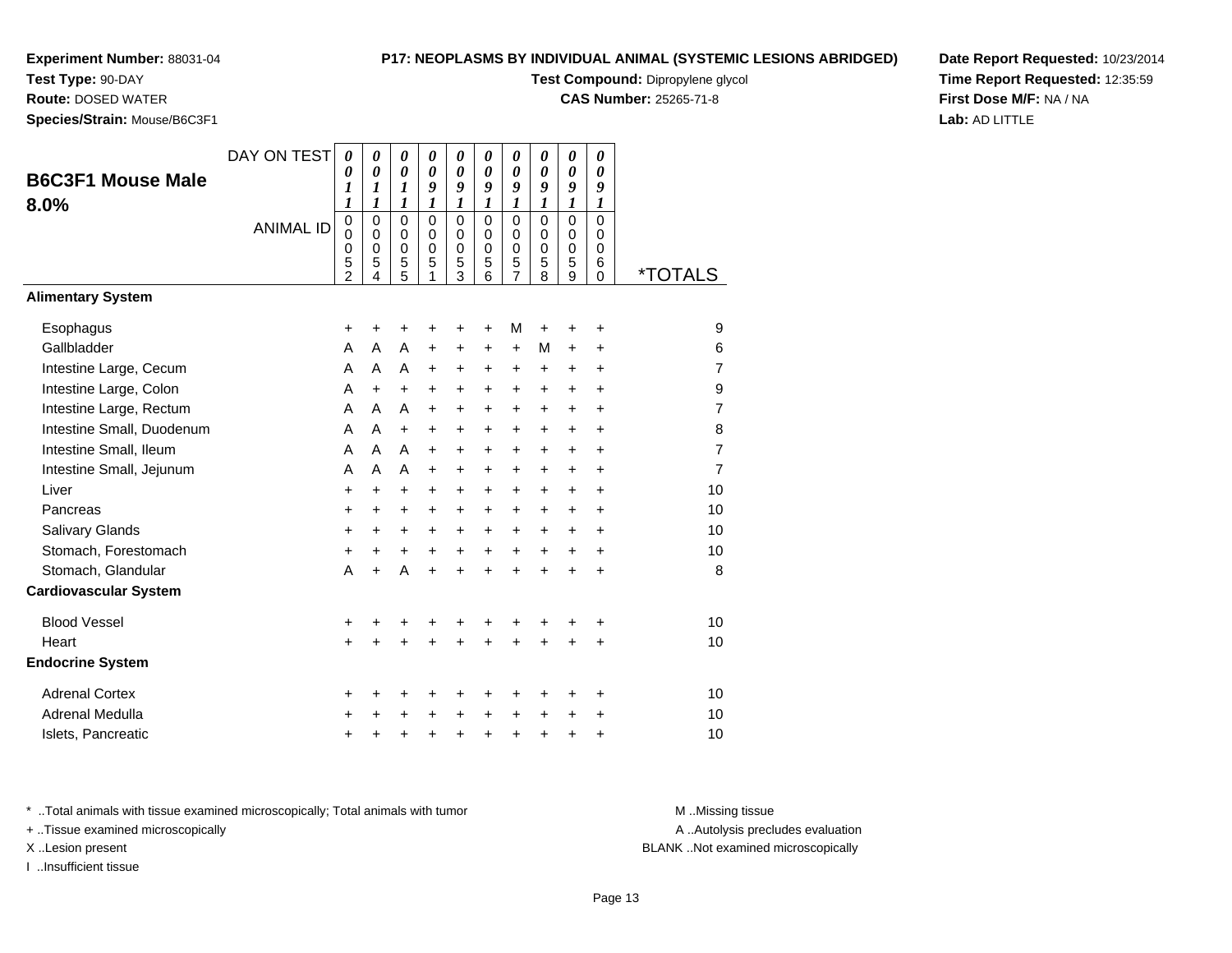# **Test Type:** 90-DAY

**Route:** DOSED WATER

**Species/Strain:** Mouse/B6C3F1

## **P17: NEOPLASMS BY INDIVIDUAL ANIMAL (SYSTEMIC LESIONS ABRIDGED)**

**Test Compound:** Dipropylene glycol

**CAS Number:** 25265-71-8

**Date Report Requested:** 10/23/2014**Time Report Requested:** 12:35:59**First Dose M/F:** NA / NA**Lab:** AD LITTLE

| <b>B6C3F1 Mouse Male</b>    | DAY ON TEST      | $\boldsymbol{\theta}$<br>0<br>1                                            | 0<br>0<br>1                | $\pmb{\theta}$<br>$\boldsymbol{\theta}$<br>1                | 0<br>$\boldsymbol{\theta}$<br>9                    | $\boldsymbol{\theta}$<br>$\boldsymbol{\theta}$<br>9   | 0<br>$\boldsymbol{\theta}$<br>9                | $\boldsymbol{\theta}$<br>$\boldsymbol{\theta}$<br>9 | 0<br>$\boldsymbol{\theta}$<br>9                | 0<br>0<br>9                | 0<br>$\boldsymbol{\theta}$<br>9                |                       |
|-----------------------------|------------------|----------------------------------------------------------------------------|----------------------------|-------------------------------------------------------------|----------------------------------------------------|-------------------------------------------------------|------------------------------------------------|-----------------------------------------------------|------------------------------------------------|----------------------------|------------------------------------------------|-----------------------|
| 8.0%                        | <b>ANIMAL ID</b> | $\boldsymbol{l}$<br>$\mathbf 0$<br>$\mathbf 0$<br>0<br>5<br>$\overline{c}$ | 1<br>0<br>0<br>0<br>5<br>4 | 1<br>$\mathbf 0$<br>0<br>$\mathbf 0$<br>5<br>$\overline{5}$ | 1<br>$\Omega$<br>$\Omega$<br>$\mathbf 0$<br>5<br>1 | 1<br>$\mathbf 0$<br>0<br>$\mathbf 0$<br>$\frac{5}{3}$ | 1<br>$\mathbf 0$<br>0<br>$\mathbf 0$<br>5<br>6 | 1<br>$\mathbf 0$<br>0<br>0<br>5<br>$\overline{7}$   | 1<br>$\mathbf 0$<br>0<br>$\mathbf 0$<br>5<br>8 | 1<br>0<br>0<br>0<br>5<br>9 | 1<br>$\mathbf 0$<br>0<br>$\mathbf 0$<br>6<br>0 | <i><b>*TOTALS</b></i> |
| Parathyroid Gland           |                  | $\ddot{}$                                                                  | $+$                        | M                                                           | $\ddot{}$                                          | M                                                     | $\ddot{}$                                      | $+$                                                 | M                                              | $+$                        | M                                              | 6                     |
| <b>Pituitary Gland</b>      |                  | M                                                                          | M                          | M                                                           | $\ddot{}$                                          | $\ddot{}$                                             | $\pm$                                          | +                                                   | +                                              | +                          | $\ddot{}$                                      | $\overline{7}$        |
| <b>Thyroid Gland</b>        |                  | $\ddot{}$                                                                  | ÷                          | +                                                           | Ŧ.                                                 | $\ddot{}$                                             | ÷                                              | $\ddot{}$                                           | $\ddot{}$                                      | $\ddot{}$                  | $\ddot{}$                                      | 10                    |
| <b>General Body System</b>  |                  |                                                                            |                            |                                                             |                                                    |                                                       |                                                |                                                     |                                                |                            |                                                |                       |
| <b>NONE</b>                 |                  |                                                                            |                            |                                                             |                                                    |                                                       |                                                |                                                     |                                                |                            |                                                |                       |
| <b>Genital System</b>       |                  |                                                                            |                            |                                                             |                                                    |                                                       |                                                |                                                     |                                                |                            |                                                |                       |
| Epididymis                  |                  | +                                                                          | +                          | +                                                           | +                                                  | +                                                     |                                                | +                                                   | +                                              | +                          | +                                              | 10                    |
| Penis                       |                  | $\ddot{}$                                                                  |                            |                                                             |                                                    |                                                       |                                                |                                                     |                                                |                            |                                                | 1                     |
| <b>Preputial Gland</b>      |                  | +                                                                          | +                          | +                                                           | +                                                  | +                                                     | +                                              | +                                                   | +                                              | +                          | ٠                                              | 10                    |
| Prostate                    |                  | $\ddot{}$                                                                  | +                          | $\ddot{}$                                                   | $\ddot{}$                                          | $\ddot{}$                                             | +                                              | $\ddot{}$                                           | $\ddot{}$                                      | $\ddot{}$                  | $\ddot{}$                                      | 10                    |
| <b>Seminal Vesicle</b>      |                  | $\ddot{}$                                                                  | +                          | +                                                           | +                                                  | $\ddot{}$                                             | $\ddot{}$                                      | $\ddot{}$                                           | $\ddot{}$                                      | +                          | +                                              | 10                    |
| <b>Testes</b>               |                  | $\ddot{}$                                                                  | $\ddot{}$                  | $\ddot{}$                                                   | $\ddot{}$                                          | $\ddot{}$                                             | $\ddot{}$                                      | $\ddot{}$                                           | $\ddot{}$                                      | $\ddot{}$                  | +                                              | 10                    |
| <b>Hematopoietic System</b> |                  |                                                                            |                            |                                                             |                                                    |                                                       |                                                |                                                     |                                                |                            |                                                |                       |
| <b>Bone Marrow</b>          |                  | +                                                                          | +                          | +                                                           | +                                                  | +                                                     | +                                              | +                                                   | +                                              | +                          | +                                              | 10                    |
| Lymph Node, Mandibular      |                  | M                                                                          | $\ddot{}$                  | +                                                           | +                                                  | +                                                     | +                                              | +                                                   | ٠                                              | +                          | +                                              | 9                     |
| Lymph Node, Mesenteric      |                  | M                                                                          | M                          | $\mathbf{I}$                                                | $\ddot{}$                                          | $\ddot{}$                                             | $\pm$                                          | +                                                   | +                                              | +                          | +                                              | $\overline{7}$        |
| Spleen                      |                  | +                                                                          | +                          | +                                                           | $\ddot{}$                                          | $\ddot{}$                                             | $\ddot{}$                                      | +                                                   | $\ddot{}$                                      | +                          | $\ddot{}$                                      | 10                    |
| Thymus                      |                  | $+$                                                                        | M                          | M                                                           | $\ddot{}$                                          | $\ddot{}$                                             | $\ddot{}$                                      | $\ddot{}$                                           | $\ddot{}$                                      | $\ddot{}$                  | $\ddot{}$                                      | 8                     |
| <b>Integumentary System</b> |                  |                                                                            |                            |                                                             |                                                    |                                                       |                                                |                                                     |                                                |                            |                                                |                       |
| <b>Mammary Gland</b>        |                  | M                                                                          | M                          | M                                                           | м                                                  | +                                                     | +                                              | M                                                   | М                                              | M                          | M                                              | $\overline{2}$        |
| Skin                        |                  | +                                                                          | +                          | +                                                           | +                                                  | +                                                     | +                                              | +                                                   | +                                              | +                          | +                                              | 10                    |

\* ..Total animals with tissue examined microscopically; Total animals with tumor **M** . Missing tissue M ..Missing tissue

+ ..Tissue examined microscopically

I ..Insufficient tissue

A ..Autolysis precludes evaluation

#### X ..Lesion present BLANK ..Not examined microscopically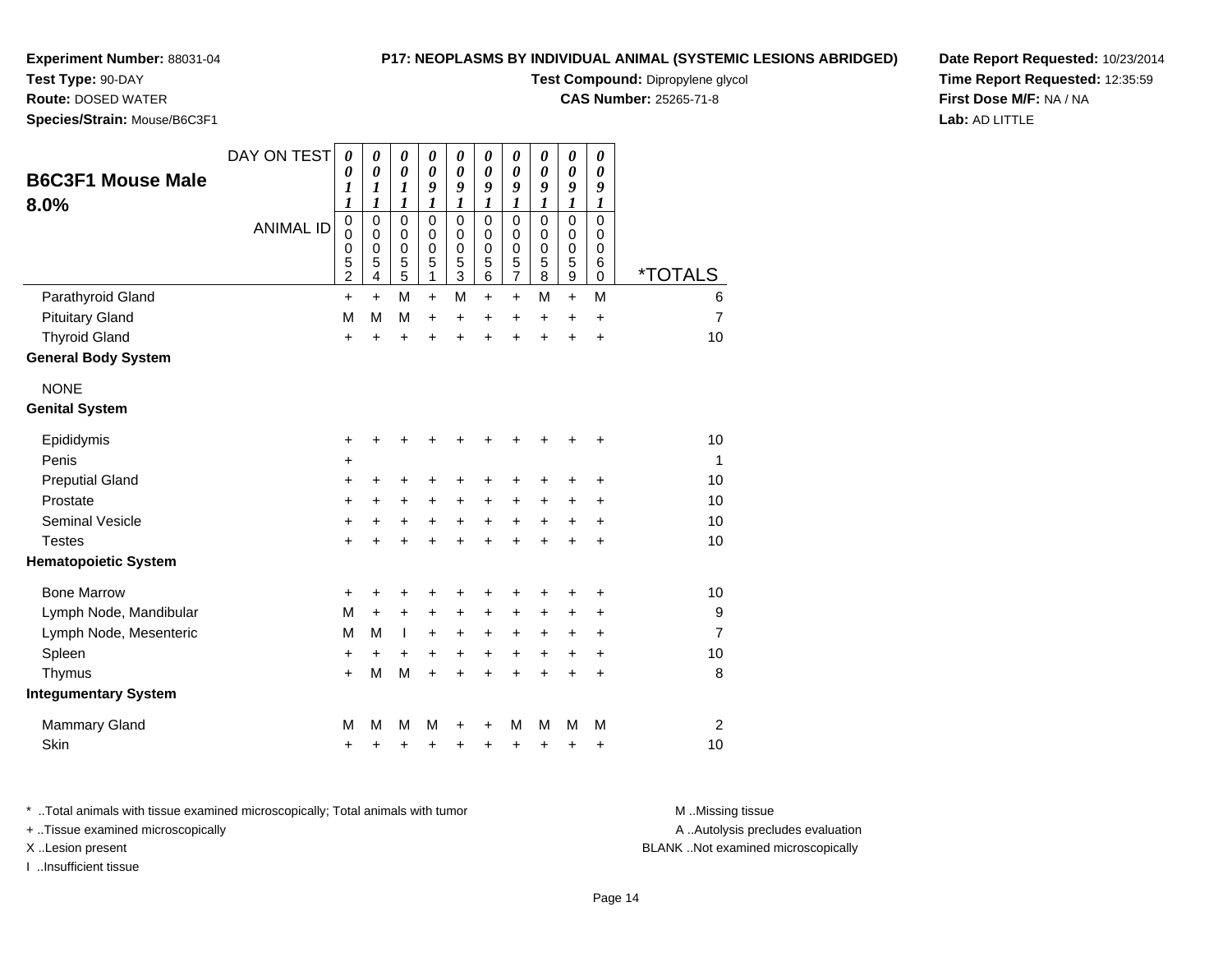**Test Type:** 90-DAY

**Route:** DOSED WATER

**Species/Strain:** Mouse/B6C3F1

## **P17: NEOPLASMS BY INDIVIDUAL ANIMAL (SYSTEMIC LESIONS ABRIDGED)**

**Test Compound:** Dipropylene glycol

**CAS Number:** 25265-71-8

**Date Report Requested:** 10/23/2014**Time Report Requested:** 12:35:59**First Dose M/F:** NA / NA**Lab:** AD LITTLE

| <b>B6C3F1 Mouse Male</b><br>8.0% | DAY ON TEST<br><b>ANIMAL ID</b> | $\boldsymbol{\theta}$<br>0<br>1<br>$\boldsymbol{l}$<br>$\mathbf 0$<br>$\mathbf 0$<br>0<br>$\frac{5}{2}$ | 0<br>$\boldsymbol{\theta}$<br>1<br>1<br>$\mathbf 0$<br>0<br>0<br>5<br>4 | 0<br>$\boldsymbol{\theta}$<br>1<br>1<br>$\pmb{0}$<br>$\mathbf 0$<br>$\pmb{0}$<br>$\frac{5}{5}$ | 0<br>0<br>9<br>1<br>$\mathbf 0$<br>$\mathbf 0$<br>0<br>5<br>1 | 0<br>0<br>9<br>1<br>0<br>0<br>$\boldsymbol{0}$<br>$\frac{5}{3}$ | 0<br>$\theta$<br>9<br>1<br>$\mathbf 0$<br>0<br>0<br>5<br>6 | 0<br>0<br>9<br>1<br>$\mathbf 0$<br>$\mathbf 0$<br>0<br>5<br>7 | 0<br>$\boldsymbol{\theta}$<br>9<br>$\mathbf 0$<br>0<br>$\mathbf 0$<br>5<br>8 | 0<br>$\boldsymbol{\theta}$<br>9<br>1<br>$\mathbf 0$<br>0<br>$\mathbf 0$<br>5<br>9 | 0<br>0<br>9<br>1<br>$\mathbf 0$<br>0<br>0<br>6<br>$\Omega$ | <i><b>*TOTALS</b></i>      |
|----------------------------------|---------------------------------|---------------------------------------------------------------------------------------------------------|-------------------------------------------------------------------------|------------------------------------------------------------------------------------------------|---------------------------------------------------------------|-----------------------------------------------------------------|------------------------------------------------------------|---------------------------------------------------------------|------------------------------------------------------------------------------|-----------------------------------------------------------------------------------|------------------------------------------------------------|----------------------------|
| Skin                             |                                 | $\ddot{}$                                                                                               | $\ddot{}$                                                               | $\ddot{}$                                                                                      | +                                                             | ÷                                                               |                                                            | $\ddot{}$                                                     | +                                                                            | $\ddot{}$                                                                         | $\ddot{}$                                                  | 10                         |
| <b>Musculoskeletal System</b>    |                                 |                                                                                                         |                                                                         |                                                                                                |                                                               |                                                                 |                                                            |                                                               |                                                                              |                                                                                   |                                                            |                            |
| Bone                             |                                 | $\ddot{}$                                                                                               |                                                                         |                                                                                                |                                                               |                                                                 |                                                            |                                                               |                                                                              |                                                                                   |                                                            | 10                         |
| <b>Nervous System</b>            |                                 |                                                                                                         |                                                                         |                                                                                                |                                                               |                                                                 |                                                            |                                                               |                                                                              |                                                                                   |                                                            |                            |
| <b>Brain</b>                     |                                 | +                                                                                                       |                                                                         |                                                                                                |                                                               |                                                                 |                                                            |                                                               |                                                                              |                                                                                   |                                                            | 10                         |
| <b>Respiratory System</b>        |                                 |                                                                                                         |                                                                         |                                                                                                |                                                               |                                                                 |                                                            |                                                               |                                                                              |                                                                                   |                                                            |                            |
| Lung                             |                                 | +                                                                                                       |                                                                         |                                                                                                |                                                               |                                                                 |                                                            |                                                               |                                                                              |                                                                                   |                                                            | 10                         |
| Nose                             |                                 | $\ddot{}$                                                                                               | +                                                                       | $\pm$                                                                                          | $\ddot{}$                                                     | $\ddot{}$                                                       | $\ddot{}$                                                  | +                                                             | $\ddot{}$                                                                    | +                                                                                 | +                                                          | 10                         |
| Trachea                          |                                 | $\ddot{}$                                                                                               |                                                                         |                                                                                                |                                                               |                                                                 |                                                            |                                                               |                                                                              |                                                                                   | +                                                          | 10                         |
| <b>Special Senses System</b>     |                                 |                                                                                                         |                                                                         |                                                                                                |                                                               |                                                                 |                                                            |                                                               |                                                                              |                                                                                   |                                                            |                            |
| <b>NONE</b>                      |                                 |                                                                                                         |                                                                         |                                                                                                |                                                               |                                                                 |                                                            |                                                               |                                                                              |                                                                                   |                                                            |                            |
| <b>Urinary System</b>            |                                 |                                                                                                         |                                                                         |                                                                                                |                                                               |                                                                 |                                                            |                                                               |                                                                              |                                                                                   |                                                            |                            |
| Kidney                           |                                 | +                                                                                                       |                                                                         |                                                                                                |                                                               |                                                                 |                                                            |                                                               |                                                                              |                                                                                   |                                                            | 10                         |
| Urinary Bladder                  |                                 | $\ddot{}$                                                                                               |                                                                         |                                                                                                |                                                               |                                                                 |                                                            |                                                               |                                                                              |                                                                                   | +                                                          | 10                         |
| <b>SYSTEMIC LESIONS</b>          |                                 |                                                                                                         |                                                                         |                                                                                                |                                                               |                                                                 |                                                            |                                                               |                                                                              |                                                                                   |                                                            |                            |
| Multiple Organ                   |                                 | +                                                                                                       |                                                                         |                                                                                                |                                                               |                                                                 |                                                            |                                                               |                                                                              |                                                                                   |                                                            | 10                         |
|                                  |                                 |                                                                                                         |                                                                         |                                                                                                |                                                               |                                                                 |                                                            |                                                               |                                                                              |                                                                                   |                                                            | ***<br>***END OF MALE DATA |

\* ..Total animals with tissue examined microscopically; Total animals with tumor **M** . Missing tissue M ..Missing tissue

+ ..Tissue examined microscopically

I ..Insufficient tissue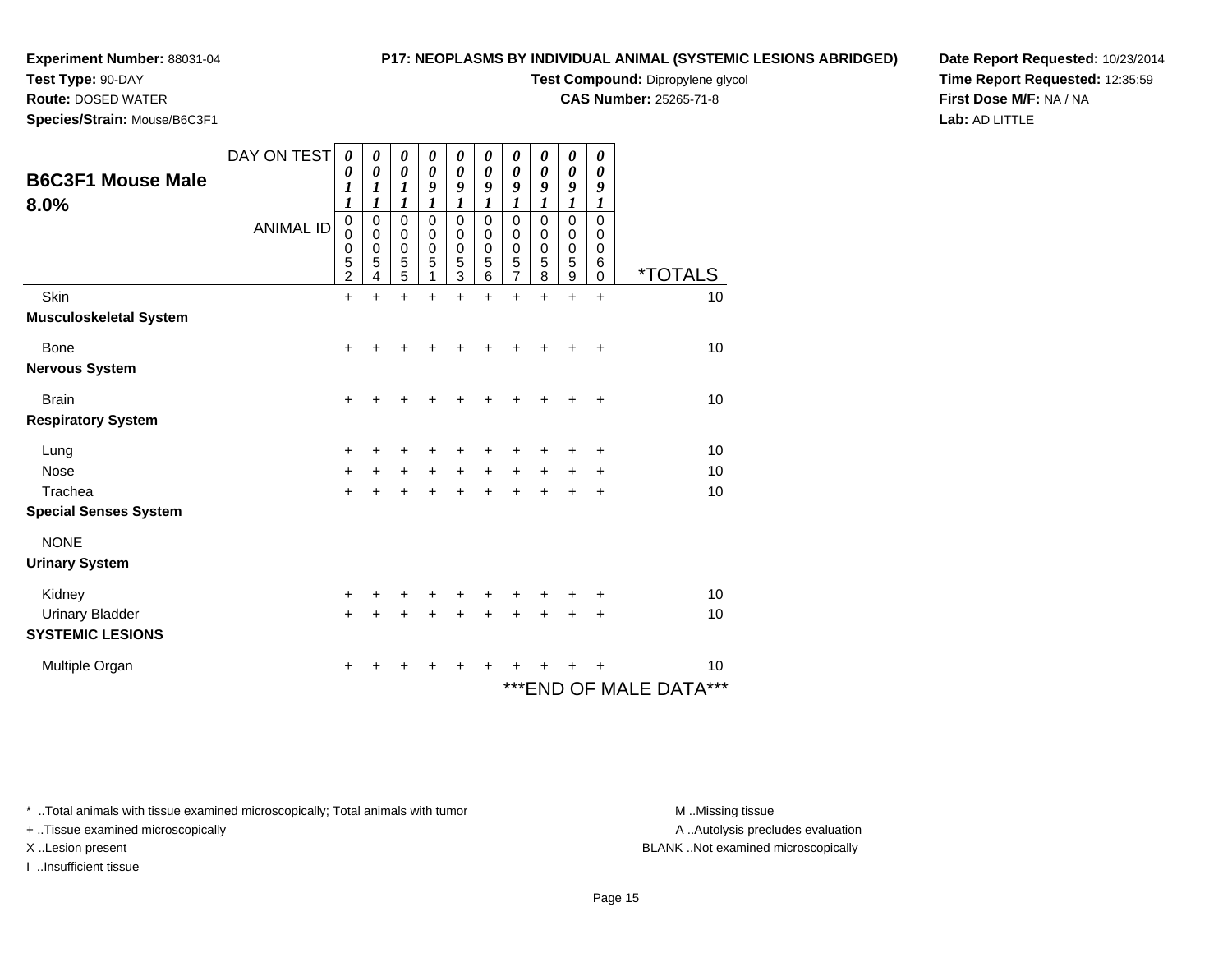# **Experiment Number:** 88031-04**Test Type:** 90-DAY

**Route:** DOSED WATER

## **P17: NEOPLASMS BY INDIVIDUAL ANIMAL (SYSTEMIC LESIONS ABRIDGED)**

**Test Compound:** Dipropylene glycol

**CAS Number:** 25265-71-8

**Date Report Requested:** 10/23/2014**Time Report Requested:** 12:35:59**First Dose M/F:** NA / NA**Lab:** AD LITTLE

| Species/Strain: Mouse/B6C3F1                         |                  |                                           |                                                    |                                                   |                                  |                                                       |                                           |                                                        |                                           |                                 |                                                  |                              |
|------------------------------------------------------|------------------|-------------------------------------------|----------------------------------------------------|---------------------------------------------------|----------------------------------|-------------------------------------------------------|-------------------------------------------|--------------------------------------------------------|-------------------------------------------|---------------------------------|--------------------------------------------------|------------------------------|
|                                                      | DAY ON TEST      | 0<br>0                                    | 0<br>$\boldsymbol{\theta}$                         | 0<br>$\boldsymbol{\theta}$                        | 0<br>$\boldsymbol{\theta}$       | 0<br>$\boldsymbol{\theta}$                            | $\pmb{\theta}$<br>$\boldsymbol{\theta}$   | 0<br>0                                                 | 0<br>0                                    | 0<br>0                          | 0<br>0                                           |                              |
| <b>B6C3F1 Mouse Female</b><br><b>VEHICLE CONTROL</b> |                  | 9<br>$\boldsymbol{l}$                     | 9<br>1                                             | 9<br>1                                            | 9<br>1                           | 9<br>$\boldsymbol{l}$                                 | 9<br>1                                    | 9<br>$\boldsymbol{l}$                                  | 9<br>1                                    | 9<br>1                          | 9<br>1                                           |                              |
|                                                      | <b>ANIMAL ID</b> | $\mathbf 0$<br>0<br>$\mathbf 0$<br>6<br>1 | $\Omega$<br>0<br>$\mathbf 0$<br>6<br>$\mathcal{P}$ | $\mathbf 0$<br>$\mathbf 0$<br>$\pmb{0}$<br>6<br>3 | $\mathbf{0}$<br>0<br>0<br>6<br>4 | $\mathbf 0$<br>$\mathbf 0$<br>$\pmb{0}$<br>$\,6$<br>5 | $\mathbf 0$<br>0<br>$\mathbf 0$<br>6<br>6 | $\mathbf 0$<br>0<br>$\mathbf 0$<br>6<br>$\overline{7}$ | $\mathbf 0$<br>0<br>$\mathbf 0$<br>6<br>8 | 0<br>$\mathbf 0$<br>0<br>6<br>9 | $\Omega$<br>0<br>0<br>$\overline{7}$<br>$\Omega$ | <u><i><b>*TOTALS</b></i></u> |
| <b>Alimentary System</b>                             |                  |                                           |                                                    |                                                   |                                  |                                                       |                                           |                                                        |                                           |                                 |                                                  |                              |
| Esophagus                                            |                  | +                                         | +                                                  | +                                                 | +                                | +                                                     | +                                         | +                                                      | +                                         | +                               | +                                                | 10                           |
| Gallbladder                                          |                  | $\ddot{}$                                 | $\ddot{}$                                          | $\ddot{}$                                         | $\ddot{}$                        | $\ddot{}$                                             | $\ddot{}$                                 | $\ddot{}$                                              | $\ddot{}$                                 | $\ddot{}$                       | M                                                | 9                            |
| Intestine Large, Cecum                               |                  | +                                         | +                                                  | +                                                 | +                                | $\ddot{}$                                             | +                                         | $\ddot{}$                                              | $\ddot{}$                                 | +                               | $\ddot{}$                                        | 10                           |
| Intestine Large, Colon                               |                  | +                                         | +                                                  | $\ddot{}$                                         | +                                | $\ddot{}$                                             | +                                         | $\ddot{}$                                              | +                                         | $\ddot{}$                       | $\ddot{}$                                        | 10                           |
| Intestine Large, Rectum                              |                  | $\ddot{}$                                 | $\ddot{}$                                          | $\ddot{}$                                         | $\ddot{}$                        | $\ddot{}$                                             | $\ddot{}$                                 | $\ddot{}$                                              | $\ddot{}$                                 | $\ddot{}$                       | $\ddot{}$                                        | 10                           |
| Intestine Small, Duodenum                            |                  | +                                         | +                                                  | +                                                 | +                                | +                                                     | $\ddot{}$                                 | $\ddot{}$                                              | $\ddot{}$                                 | $\ddot{}$                       | $\ddot{}$                                        | 10                           |
| Intestine Small, Ileum                               |                  | $\ddot{}$                                 | $\ddot{}$                                          | $\ddot{}$                                         | $\ddot{}$                        | $\ddot{}$                                             | $\ddot{}$                                 | $\ddot{}$                                              | $\ddot{}$                                 | $\ddot{}$                       | $\ddot{}$                                        | 10                           |
| Intestine Small, Jejunum                             |                  | $\ddot{}$                                 | $\ddot{}$                                          | $\ddot{}$                                         | $\ddot{}$                        | $\ddot{}$                                             | $\ddot{}$                                 | $\ddot{}$                                              | +                                         | $\ddot{}$                       | $\ddot{}$                                        | 10                           |
| Liver                                                |                  | $\ddot{}$                                 | +                                                  | $\ddot{}$                                         | $\ddot{}$                        | $\ddot{}$                                             | $\ddot{}$                                 | $\pm$                                                  | $\ddot{}$                                 | $+$                             | +                                                | 10                           |
| Pancreas                                             |                  | $\ddot{}$                                 | $\ddot{}$                                          | $\ddot{}$                                         | $\ddot{}$                        | $\ddot{}$                                             | $\ddot{}$                                 | $+$                                                    | $\ddot{}$                                 | $\ddot{}$                       | $\ddot{}$                                        | 10                           |
| Salivary Glands                                      |                  | $\ddot{}$                                 | $\ddot{}$                                          | $\ddot{}$                                         | $\ddot{}$                        | $\ddot{}$                                             | $\ddot{}$                                 | $\ddot{}$                                              | $\ddot{}$                                 | $\ddot{}$                       | $\ddot{}$                                        | 10                           |
| Stomach, Forestomach                                 |                  | $\ddot{}$                                 | +                                                  | $\ddot{}$                                         | $\ddot{}$                        | $\ddot{}$                                             | $\ddot{}$                                 | $+$                                                    | $\ddot{}$                                 | $+$                             | $\ddot{}$                                        | 10                           |
| Stomach, Glandular                                   |                  | $\ddot{}$                                 | $\ddot{}$                                          | $\ddot{}$                                         | $\ddot{}$                        | $\ddot{}$                                             | $\ddot{}$                                 | $\ddot{}$                                              | $\ddot{}$                                 | $\ddot{}$                       | $\ddot{}$                                        | 10                           |
| <b>Cardiovascular System</b>                         |                  |                                           |                                                    |                                                   |                                  |                                                       |                                           |                                                        |                                           |                                 |                                                  |                              |
| <b>Blood Vessel</b>                                  |                  | +                                         | +                                                  | +                                                 | +                                | +                                                     | +                                         | +                                                      | +                                         | +                               | +                                                | 10                           |
| Heart                                                |                  | $\ddot{}$                                 | $\ddot{}$                                          | +                                                 | $\ddot{}$                        | $\ddot{}$                                             | $\ddot{}$                                 | $+$                                                    | $\ddot{}$                                 | $+$                             | $\ddot{}$                                        | 10                           |
| <b>Endocrine System</b>                              |                  |                                           |                                                    |                                                   |                                  |                                                       |                                           |                                                        |                                           |                                 |                                                  |                              |
| <b>Adrenal Cortex</b>                                |                  | ٠                                         | +                                                  | +                                                 | +                                | ٠                                                     |                                           | ٠                                                      | +                                         | ٠                               | +                                                | 10                           |
| Adrenal Medulla                                      |                  | ٠                                         | +                                                  | $\pm$                                             | +                                | $\pm$                                                 | $\pm$                                     | $\pm$                                                  | +                                         | +                               | +                                                | 10                           |
| Islets, Pancreatic                                   |                  | $\ddot{}$                                 | +                                                  | $\ddot{}$                                         | $\ddot{}$                        | +                                                     | +                                         | +                                                      | $\ddot{}$                                 | $\ddot{}$                       | $\ddot{}$                                        | 10                           |

\* ..Total animals with tissue examined microscopically; Total animals with tumor **M** . Missing tissue M ..Missing tissue

+ ..Tissue examined microscopically

I ..Insufficient tissue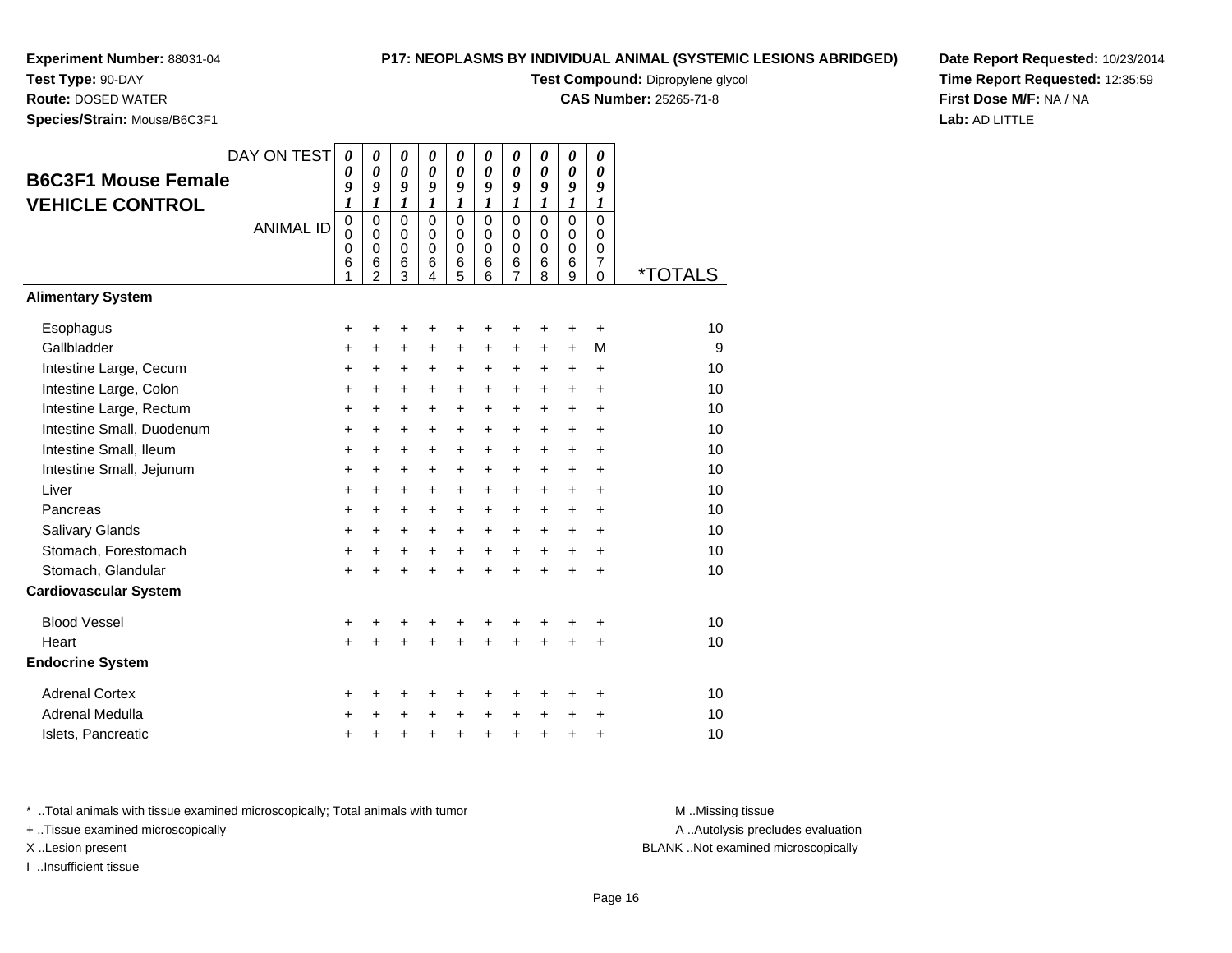**Species/Strain:** Mouse/B6C3F1

**Test Type:** 90-DAY**Route:** DOSED WATER

# **P17: NEOPLASMS BY INDIVIDUAL ANIMAL (SYSTEMIC LESIONS ABRIDGED)**

**Test Compound:** Dipropylene glycol

**CAS Number:** 25265-71-8

**Date Report Requested:** 10/23/2014**Time Report Requested:** 12:35:59**First Dose M/F:** NA / NA**Lab:** AD LITTLE

| <b>B6C3F1 Mouse Female</b><br><b>VEHICLE CONTROL</b><br>Parathyroid Gland | DAY ON TEST<br><b>ANIMAL ID</b> | 0<br>0<br>9<br>$\boldsymbol{l}$<br>$\mathbf 0$<br>$\mathbf 0$<br>$\mathbf 0$<br>6<br>1<br>+ | 0<br>$\boldsymbol{\theta}$<br>9<br>1<br>$\pmb{0}$<br>0<br>$\pmb{0}$<br>6<br>$\overline{c}$<br>$\ddot{}$ | 0<br>0<br>9<br>1<br>$\mathbf 0$<br>0<br>0<br>6<br>3<br>M | 0<br>0<br>9<br>1<br>$\mathbf 0$<br>0<br>0<br>6<br>4<br>$\ddot{}$ | 0<br>0<br>9<br>1<br>$\mathbf 0$<br>0<br>0<br>6<br>5<br>$\ddot{}$ | 0<br>0<br>$\boldsymbol{g}$<br>1<br>$\mathbf 0$<br>$\Omega$<br>0<br>6<br>6<br>+ | 0<br>0<br>9<br>1<br>$\mathbf 0$<br>0<br>0<br>6<br>7<br>+ | 0<br>0<br>9<br>1<br>$\mathbf 0$<br>0<br>0<br>6<br>8<br>+ | 0<br>0<br>9<br>$\boldsymbol{l}$<br>$\mathbf 0$<br>0<br>$\pmb{0}$<br>$6\phantom{1}6$<br>9<br>M | 0<br>0<br>9<br>1<br>$\Omega$<br>$\Omega$<br>0<br>$\overline{7}$<br>$\Omega$<br>$\ddot{}$ | <i><b>*TOTALS</b></i><br>8 |
|---------------------------------------------------------------------------|---------------------------------|---------------------------------------------------------------------------------------------|---------------------------------------------------------------------------------------------------------|----------------------------------------------------------|------------------------------------------------------------------|------------------------------------------------------------------|--------------------------------------------------------------------------------|----------------------------------------------------------|----------------------------------------------------------|-----------------------------------------------------------------------------------------------|------------------------------------------------------------------------------------------|----------------------------|
| <b>Pituitary Gland</b>                                                    |                                 | +                                                                                           | +                                                                                                       | +                                                        | +                                                                | +                                                                | +                                                                              | +                                                        | +                                                        | +                                                                                             | +                                                                                        | 10                         |
| <b>Thyroid Gland</b>                                                      |                                 | $\ddot{}$                                                                                   | ÷.                                                                                                      | $\ddot{}$                                                | $\ddot{}$                                                        | $\ddot{}$                                                        | $\ddot{}$                                                                      | $\ddot{}$                                                | $\ddot{}$                                                | $\ddot{}$                                                                                     | $\ddot{}$                                                                                | 10                         |
| <b>General Body System</b>                                                |                                 |                                                                                             |                                                                                                         |                                                          |                                                                  |                                                                  |                                                                                |                                                          |                                                          |                                                                                               |                                                                                          |                            |
| <b>NONE</b><br><b>Genital System</b>                                      |                                 |                                                                                             |                                                                                                         |                                                          |                                                                  |                                                                  |                                                                                |                                                          |                                                          |                                                                                               |                                                                                          |                            |
| <b>Clitoral Gland</b>                                                     |                                 | M                                                                                           | ٠                                                                                                       | +                                                        | +                                                                | +                                                                | +                                                                              | +                                                        | +                                                        | +                                                                                             | +                                                                                        | 9                          |
| Ovary                                                                     |                                 | $\ddot{}$                                                                                   | +                                                                                                       | +                                                        | $\ddot{}$                                                        | +                                                                | $\ddot{}$                                                                      | $\ddot{}$                                                | $\ddot{}$                                                | $\ddot{}$                                                                                     | $\ddot{}$                                                                                | 10                         |
| Uterus                                                                    |                                 | $\ddot{}$                                                                                   | $\ddot{}$                                                                                               | $\ddot{}$                                                | $\ddot{}$                                                        | $\ddot{}$                                                        | $\ddot{}$                                                                      | $\ddot{}$                                                | $\ddot{}$                                                | $\ddot{}$                                                                                     | $\ddot{}$                                                                                | 10                         |
| <b>Hematopoietic System</b>                                               |                                 |                                                                                             |                                                                                                         |                                                          |                                                                  |                                                                  |                                                                                |                                                          |                                                          |                                                                                               |                                                                                          |                            |
| <b>Bone Marrow</b>                                                        |                                 | +                                                                                           | ٠                                                                                                       | +                                                        | +                                                                | +                                                                | +                                                                              | +                                                        | +                                                        | +                                                                                             | +                                                                                        | 10                         |
| Lymph Node, Mandibular                                                    |                                 | +                                                                                           | +                                                                                                       | +                                                        | +                                                                | +                                                                | +                                                                              | +                                                        | +                                                        | +                                                                                             | +                                                                                        | 10                         |
| Lymph Node, Mesenteric                                                    |                                 | M                                                                                           | +                                                                                                       | +                                                        | +                                                                | +                                                                | +                                                                              | +                                                        | +                                                        | +                                                                                             | +                                                                                        | 9                          |
| Spleen                                                                    |                                 | $\ddot{}$                                                                                   | +                                                                                                       | +                                                        | +                                                                | $\ddot{}$                                                        | $\ddot{}$                                                                      | $\ddot{}$                                                | $\ddot{}$                                                | +                                                                                             | $\ddot{}$                                                                                | 10                         |
| Thymus                                                                    |                                 | $\ddot{}$                                                                                   | ÷                                                                                                       | $\ddot{}$                                                | $\ddot{}$                                                        | $\ddot{}$                                                        | $\ddot{}$                                                                      | $\ddot{}$                                                | $\ddot{}$                                                | $\ddot{}$                                                                                     | +                                                                                        | 10                         |
| <b>Integumentary System</b>                                               |                                 |                                                                                             |                                                                                                         |                                                          |                                                                  |                                                                  |                                                                                |                                                          |                                                          |                                                                                               |                                                                                          |                            |
| <b>Mammary Gland</b>                                                      |                                 | +                                                                                           |                                                                                                         | +                                                        | +                                                                | +                                                                | +                                                                              | +                                                        | +                                                        | +                                                                                             | +                                                                                        | 10                         |
| Skin                                                                      |                                 | $\ddot{}$                                                                                   |                                                                                                         | +                                                        |                                                                  | +                                                                |                                                                                | +                                                        |                                                          | +                                                                                             | $\ddot{}$                                                                                | 10                         |
| Musculoskeletal System                                                    |                                 |                                                                                             |                                                                                                         |                                                          |                                                                  |                                                                  |                                                                                |                                                          |                                                          |                                                                                               |                                                                                          |                            |
| <b>Bone</b>                                                               |                                 | +                                                                                           |                                                                                                         | +                                                        | ٠                                                                | +                                                                | +                                                                              | +                                                        | +                                                        | +                                                                                             | +                                                                                        | 10                         |

\* ..Total animals with tissue examined microscopically; Total animals with tumor **M** . Missing tissue M ..Missing tissue A ..Autolysis precludes evaluation + ..Tissue examined microscopically X ..Lesion present BLANK ..Not examined microscopicallyI ..Insufficient tissue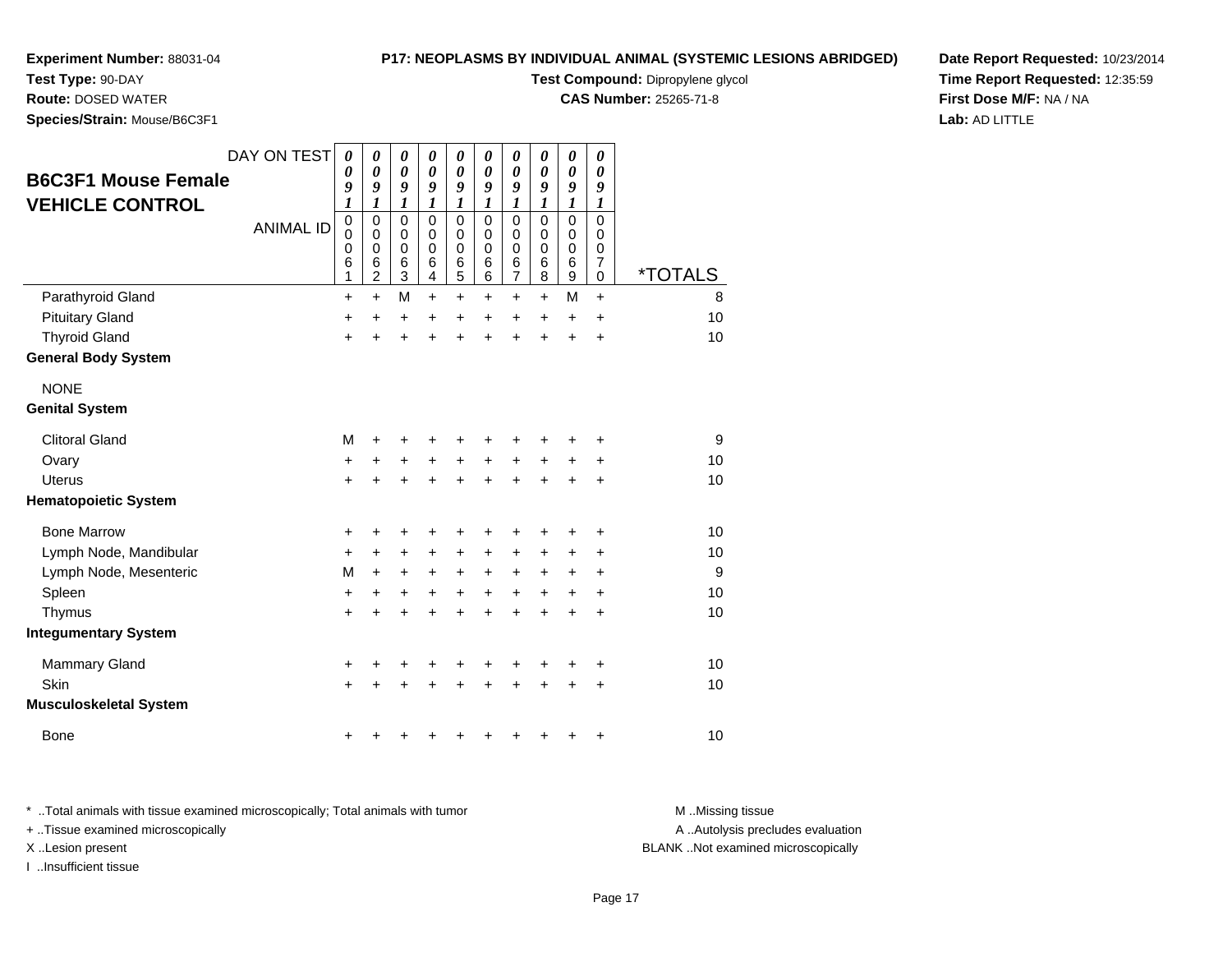**Species/Strain:** Mouse/B6C3F1

**Test Type:** 90-DAY**Route:** DOSED WATER

## **P17: NEOPLASMS BY INDIVIDUAL ANIMAL (SYSTEMIC LESIONS ABRIDGED)**

**Test Compound:** Dipropylene glycol

**CAS Number:** 25265-71-8

**Date Report Requested:** 10/23/2014**Time Report Requested:** 12:35:59**First Dose M/F:** NA / NA**Lab:** AD LITTLE

|                              | DAY ON TEST      | 0                          | 0                          | 0                    | 0<br>$\theta$    | 0                          | 0                          | 0                       | 0                | 0                | 0             |                       |
|------------------------------|------------------|----------------------------|----------------------------|----------------------|------------------|----------------------------|----------------------------|-------------------------|------------------|------------------|---------------|-----------------------|
| <b>B6C3F1 Mouse Female</b>   |                  | $\boldsymbol{\theta}$<br>9 | $\boldsymbol{\theta}$<br>9 | 0<br>9               | 9                | 0<br>9                     | 0<br>9                     | 0<br>9                  | 0<br>9           | 0<br>9           | 0<br>9        |                       |
| <b>VEHICLE CONTROL</b>       |                  | $\boldsymbol{l}$           |                            | 1                    |                  | 1                          | 1                          | 1                       |                  | 1                | 1             |                       |
|                              | <b>ANIMAL ID</b> | $\mathbf 0$<br>0           | $\pmb{0}$<br>$\mathbf 0$   | 0<br>$\mathbf 0$     | 0<br>$\mathbf 0$ | $\mathbf 0$<br>$\mathbf 0$ | $\mathbf 0$<br>$\mathbf 0$ | 0<br>$\pmb{0}$          | 0<br>$\mathbf 0$ | 0<br>$\mathbf 0$ | 0<br>0        |                       |
|                              |                  | 0                          | 0                          | $\mathbf 0$          | 0                | 0                          | 0                          | $\pmb{0}$               | 0                | $\mathbf 0$      | 0             |                       |
|                              |                  | 6                          | 6<br>$\mathfrak{p}$        | $6\phantom{1}6$<br>3 | 6<br>4           | $6\phantom{1}6$<br>5       | 6<br>6                     | $\,6$<br>$\overline{7}$ | 6<br>8           | 6<br>9           | 7<br>$\Omega$ | <i><b>*TOTALS</b></i> |
| Nervous System               |                  |                            |                            |                      |                  |                            |                            |                         |                  |                  |               |                       |
| <b>Brain</b>                 |                  | $\ddot{}$                  | +                          | +                    | +                | ٠                          | ٠                          | ٠                       | +                | +                | ÷             | 10                    |
| <b>Respiratory System</b>    |                  |                            |                            |                      |                  |                            |                            |                         |                  |                  |               |                       |
| Lung                         |                  | +                          |                            |                      |                  |                            |                            |                         |                  |                  | +             | 10                    |
| Nose                         |                  | $+$                        | $\pm$                      | $+$                  | $\ddot{}$        | $\ddot{}$                  | $\ddot{}$                  | $\ddot{}$               | $\ddot{}$        | $\pm$            | ÷             | 10                    |
| Trachea                      |                  | $\ddot{}$                  |                            | $\ddot{}$            | $\ddot{}$        | $\ddot{}$                  | $\ddot{}$                  | $\ddot{}$               | ÷                | $\ddot{}$        |               | 9                     |
| <b>Special Senses System</b> |                  |                            |                            |                      |                  |                            |                            |                         |                  |                  |               |                       |
| <b>NONE</b>                  |                  |                            |                            |                      |                  |                            |                            |                         |                  |                  |               |                       |
| <b>Urinary System</b>        |                  |                            |                            |                      |                  |                            |                            |                         |                  |                  |               |                       |
| Kidney                       |                  | $\ddot{}$                  | +                          | +                    | +                | +                          | +                          | +                       |                  | +                | ٠             | 10                    |
| <b>Urinary Bladder</b>       |                  | $+$                        | $\ddot{}$                  | $\ddot{}$            |                  | $\ddot{}$                  | $\ddot{}$                  | $\ddot{}$               |                  | $\ddot{}$        | $\ddot{}$     | 10                    |
| <b>SYSTEMIC LESIONS</b>      |                  |                            |                            |                      |                  |                            |                            |                         |                  |                  |               |                       |
| Multiple Organ               |                  | +                          |                            |                      |                  |                            |                            |                         |                  |                  | ٠             | 10                    |
|                              |                  |                            |                            |                      |                  |                            |                            |                         |                  |                  |               |                       |

\* ..Total animals with tissue examined microscopically; Total animals with tumor **M** . Missing tissue M ..Missing tissue

+ ..Tissue examined microscopically

I ..Insufficient tissue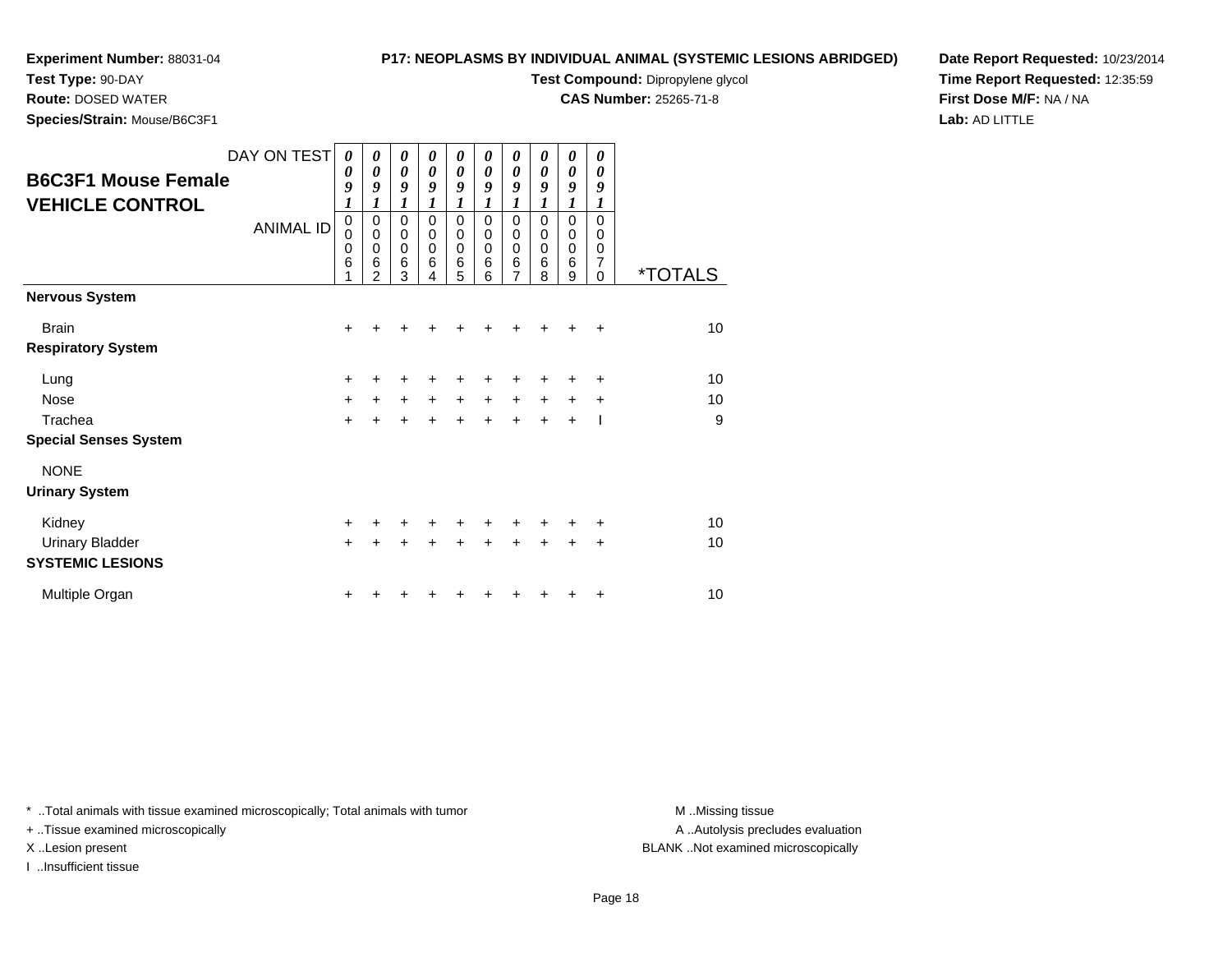| Experiment Number: 88031-04                                                    |                  | P17: NEOPLASMS BY INDIVIDUAL ANIMAL (SYSTEMIC LESIONS ABRIDGED) |                  | Date Report Requested: 10/23/2014         |
|--------------------------------------------------------------------------------|------------------|-----------------------------------------------------------------|------------------|-------------------------------------------|
| Test Type: 90-DAY                                                              |                  | Test Compound: Dipropylene glycol                               |                  | Time Report Requested: 12:35:59           |
| Route: DOSED WATER                                                             |                  | <b>CAS Number: 25265-71-8</b>                                   |                  | First Dose M/F: NA / NA<br>Lab: AD LITTLE |
| Species/Strain: Mouse/B6C3F1                                                   |                  |                                                                 |                  |                                           |
|                                                                                | DAY ON TEST      |                                                                 |                  |                                           |
| <b>B6C3F1 Mouse Female</b>                                                     |                  |                                                                 |                  |                                           |
| 0.5%                                                                           |                  |                                                                 |                  |                                           |
|                                                                                | <b>ANIMAL ID</b> |                                                                 |                  |                                           |
|                                                                                |                  | <i><b>*TOTALS</b></i>                                           |                  |                                           |
| <b>Alimentary System</b>                                                       |                  |                                                                 |                  |                                           |
| <b>NONE</b>                                                                    |                  |                                                                 |                  |                                           |
| <b>Cardiovascular System</b>                                                   |                  |                                                                 |                  |                                           |
| <b>NONE</b>                                                                    |                  |                                                                 |                  |                                           |
| <b>Endocrine System</b>                                                        |                  |                                                                 |                  |                                           |
| <b>NONE</b>                                                                    |                  |                                                                 |                  |                                           |
| <b>General Body System</b>                                                     |                  |                                                                 |                  |                                           |
| <b>NONE</b>                                                                    |                  |                                                                 |                  |                                           |
| <b>Genital System</b>                                                          |                  |                                                                 |                  |                                           |
| <b>NONE</b>                                                                    |                  |                                                                 |                  |                                           |
| <b>Hematopoietic System</b>                                                    |                  |                                                                 |                  |                                           |
|                                                                                |                  |                                                                 |                  |                                           |
| <b>NONE</b><br><b>Integumentary System</b>                                     |                  |                                                                 |                  |                                           |
|                                                                                |                  |                                                                 |                  |                                           |
| <b>NONE</b>                                                                    |                  |                                                                 |                  |                                           |
| <b>Musculoskeletal System</b>                                                  |                  |                                                                 |                  |                                           |
| <b>NONE</b>                                                                    |                  |                                                                 |                  |                                           |
| <b>Nervous System</b>                                                          |                  |                                                                 |                  |                                           |
| <b>NONE</b>                                                                    |                  |                                                                 |                  |                                           |
|                                                                                |                  |                                                                 |                  |                                           |
|                                                                                |                  |                                                                 |                  |                                           |
|                                                                                |                  |                                                                 |                  |                                           |
| * Total animals with tissue examined microscopically; Total animals with tumor |                  |                                                                 | M Missing tissue |                                           |

+ ..Tissue examined microscopically

I ..Insufficient tissue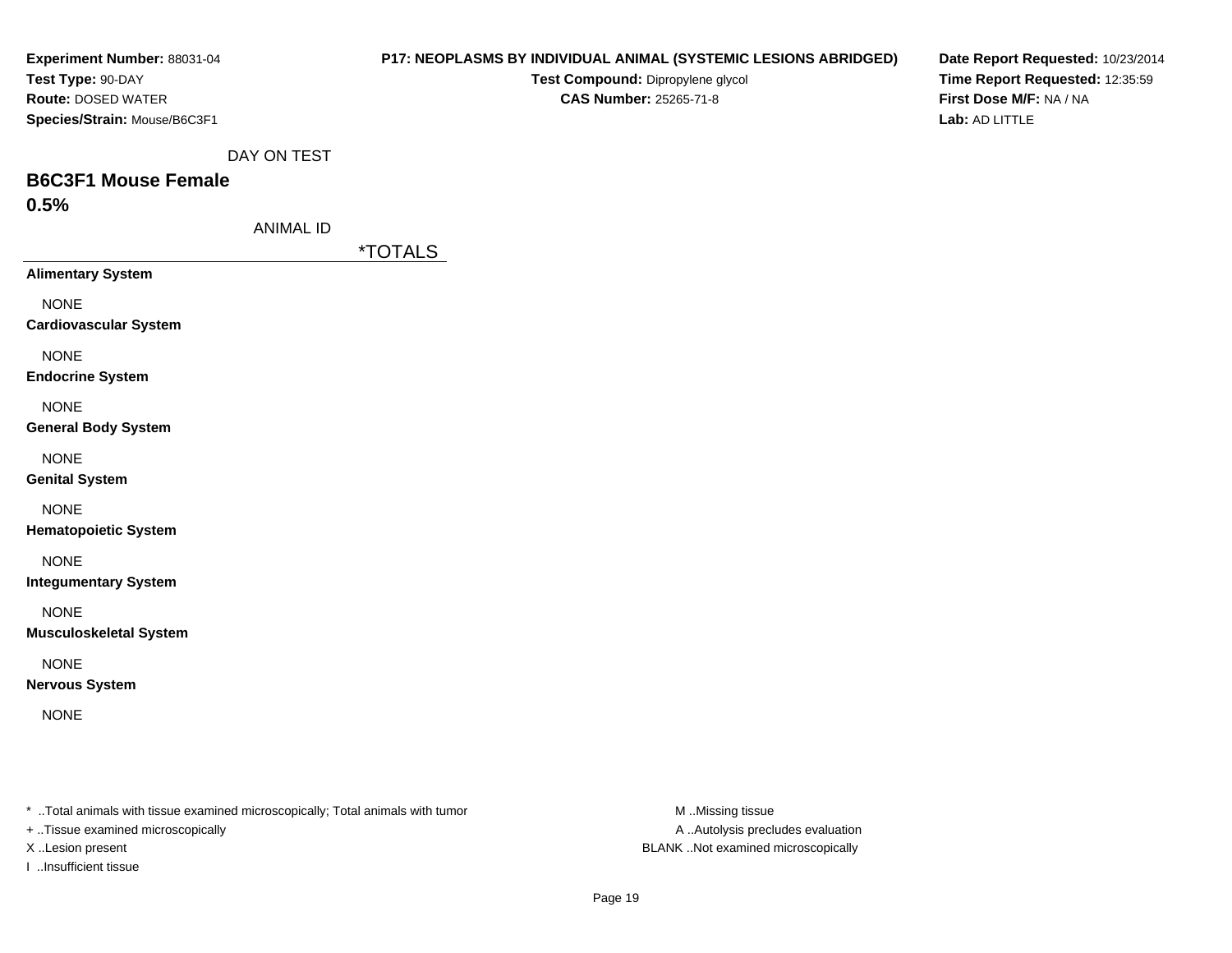| Experiment Number: 88031-04  |                  | P17: NEOPLASMS BY INDIVIDUAL ANIMAL (SYSTEMIC LESIONS ABRIDGED) | Date Report Requested: 10/23/2014 |
|------------------------------|------------------|-----------------------------------------------------------------|-----------------------------------|
| Test Type: 90-DAY            |                  | Test Compound: Dipropylene glycol                               | Time Report Requested: 12:35:59   |
| <b>Route: DOSED WATER</b>    |                  | <b>CAS Number: 25265-71-8</b>                                   | First Dose M/F: NA / NA           |
| Species/Strain: Mouse/B6C3F1 |                  |                                                                 | Lab: AD LITTLE                    |
|                              | DAY ON TEST      |                                                                 |                                   |
| <b>B6C3F1 Mouse Female</b>   |                  |                                                                 |                                   |
| 0.5%                         |                  |                                                                 |                                   |
|                              | <b>ANIMAL ID</b> |                                                                 |                                   |
|                              |                  | <i><b>*TOTALS</b></i>                                           |                                   |
| <b>Respiratory System</b>    |                  |                                                                 |                                   |
| <b>NONE</b>                  |                  |                                                                 |                                   |
| <b>Special Senses System</b> |                  |                                                                 |                                   |
| <b>NONE</b>                  |                  |                                                                 |                                   |
| <b>Urinary System</b>        |                  |                                                                 |                                   |
| <b>NONE</b>                  |                  |                                                                 |                                   |
| <b>SYSTEMIC LESIONS</b>      |                  |                                                                 |                                   |
| Multiple Organ               |                  | 0                                                               |                                   |
|                              |                  |                                                                 |                                   |
|                              |                  |                                                                 |                                   |

\* ..Total animals with tissue examined microscopically; Total animals with tumor M..Missing tissue M ..Missing tissue

+ ..Tissue examined microscopically

I ..Insufficient tissue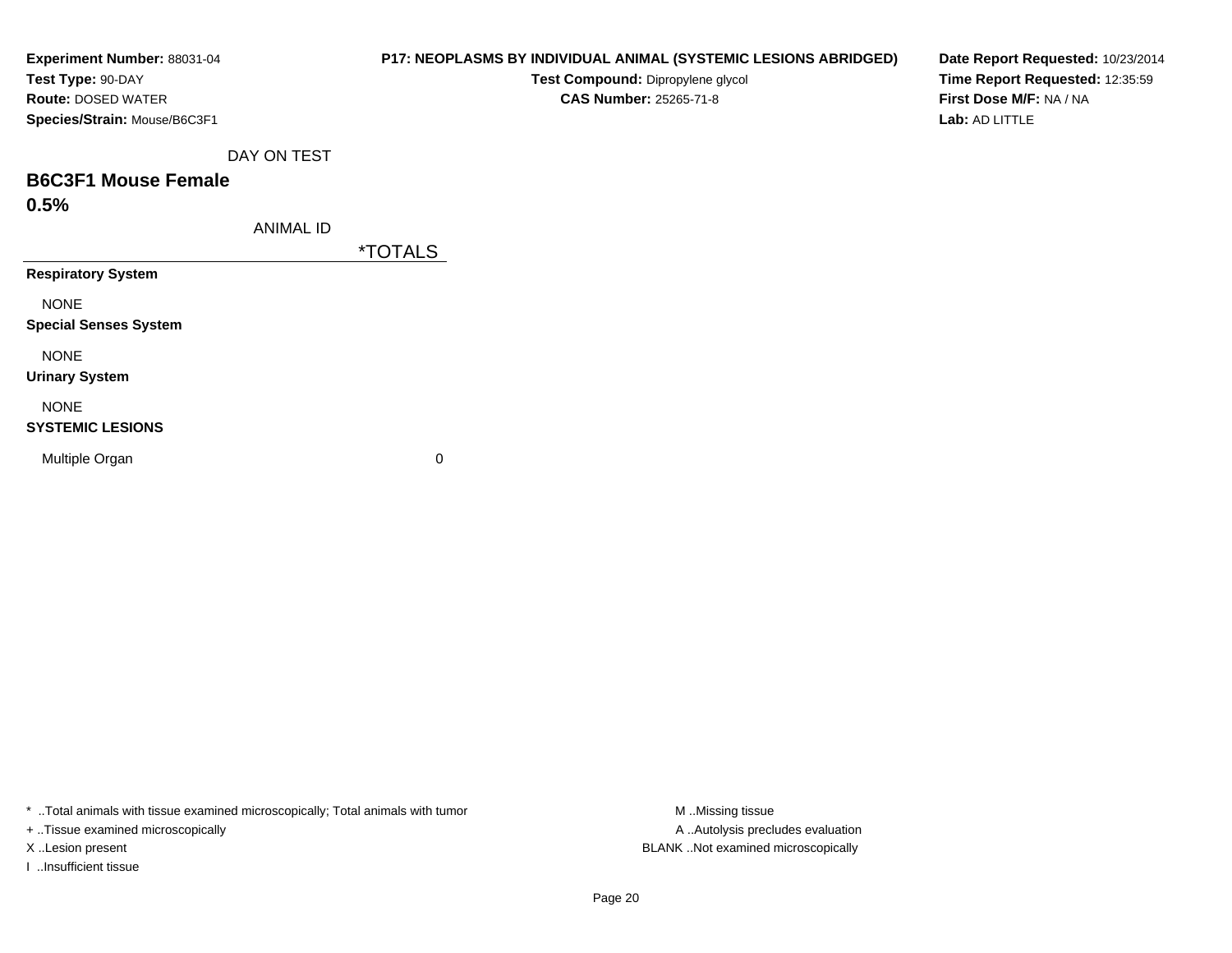**Test Type:** 90-DAY**Route:** DOSED WATER

# **P17: NEOPLASMS BY INDIVIDUAL ANIMAL (SYSTEMIC LESIONS ABRIDGED)**

**Test Compound:** Dipropylene glycol

**CAS Number:** 25265-71-8

**Date Report Requested:** 10/23/2014**Time Report Requested:** 12:35:59**First Dose M/F:** NA / NA**Lab:** AD LITTLE

**Species/Strain:** Mouse/B6C3F1

| <b>Species/Strain:</b> Mouse/B6C3F1 |                            |                       |                       |                       |                       |                       |                       |        |                       |                       |                       |
|-------------------------------------|----------------------------|-----------------------|-----------------------|-----------------------|-----------------------|-----------------------|-----------------------|--------|-----------------------|-----------------------|-----------------------|
| DAY ON TEST                         |                            | $\boldsymbol{\theta}$ | $\boldsymbol{\theta}$ | $\boldsymbol{\theta}$ | $\boldsymbol{\theta}$ | $\boldsymbol{\theta}$ | $\boldsymbol{\theta}$ | U      | $\boldsymbol{\theta}$ | $\boldsymbol{\theta}$ |                       |
| <b>B6C3F1 Mouse Female</b>          | $\boldsymbol{\theta}$<br>9 | U<br>Y                | 0<br>9                | 0<br>Q                | 0<br>9                | 0<br>Q                | 0<br>9                | 0<br>9 | 0<br>Y                | 9                     |                       |
| 1.0%                                |                            |                       |                       |                       |                       |                       |                       |        |                       |                       |                       |
| ANIMAL ID                           |                            | 0                     | 0                     |                       | 0                     | 0                     | 0                     | 0      | 0                     | 0                     |                       |
|                                     |                            |                       | 0                     | 0                     | 0                     | 0                     | 0                     | 0      | 0                     | 0                     |                       |
|                                     | 0                          |                       | 0                     | 0                     | 0                     | 0                     | 0                     | 0      | 0                     | 0                     |                       |
|                                     | 8                          | 8<br>◠                | 8<br>າ                | 8                     | 8<br>5                | 8<br>6                | 8                     | 8<br>я | 8<br>9                | 9                     | <i><b>*TOTALS</b></i> |

# **Alimentary System**

NONE

**Cardiovascular System**

NONE

**Endocrine System**

NONE

**General Body System**

NONE

**Genital System**

Uterus<sup>+</sup>

**Hematopoietic System**

NONE

**Integumentary System**

NONE

**Musculoskeletal System**

NONE

**Nervous System**

NONE

\* ..Total animals with tissue examined microscopically; Total animals with tumor **M** ...Missing tissue M ...Missing tissue

+ ..Tissue examined microscopically

I ..Insufficient tissue

A .. Autolysis precludes evaluation X ..Lesion present BLANK ..Not examined microscopically

 $\overline{1}$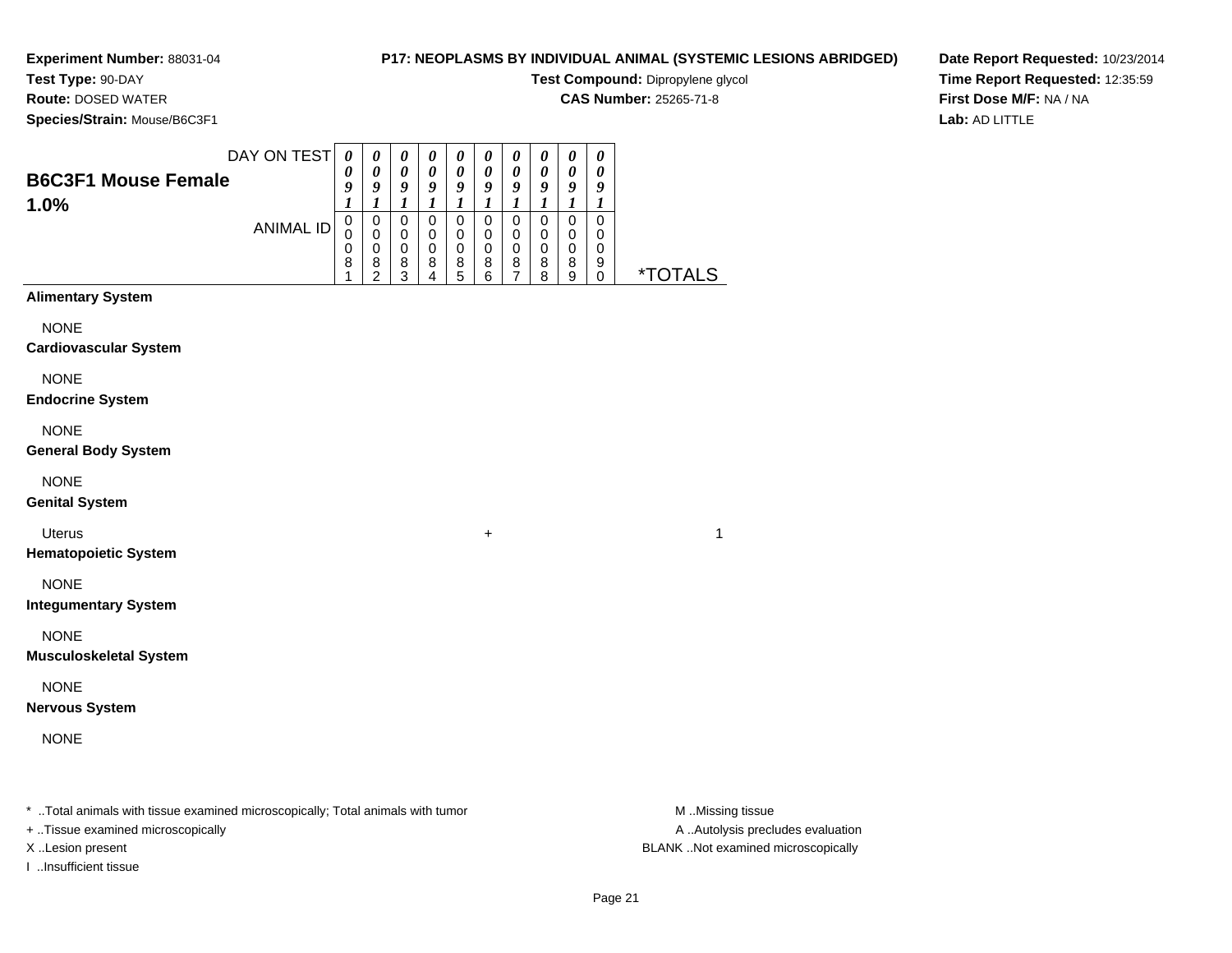**Test Type:** 90-DAY**Route:** DOSED WATER

# **P17: NEOPLASMS BY INDIVIDUAL ANIMAL (SYSTEMIC LESIONS ABRIDGED)**

**Test Compound:** Dipropylene glycol

**CAS Number:** 25265-71-8

**Species/Strain:** Mouse/B6C3F1

**Date Report Requested:** 10/23/2014**Time Report Requested:** 12:35:59**First Dose M/F:** NA / NA**Lab:** AD LITTLE

| DAY ON TEST                |            |   | $\boldsymbol{\theta}$ | U | $\boldsymbol{\theta}$ | U | U                     | U | U                     | U |                    |
|----------------------------|------------|---|-----------------------|---|-----------------------|---|-----------------------|---|-----------------------|---|--------------------|
| <b>B6C3F1 Mouse Female</b> | 0          |   |                       |   | 0                     |   | $\boldsymbol{\theta}$ |   | $\boldsymbol{\theta}$ |   |                    |
|                            | $\epsilon$ | O | Q                     |   | o                     |   | o                     | o | a                     | a |                    |
| 1.0%                       |            |   |                       |   |                       |   |                       |   |                       |   |                    |
| ANIMAL ID                  | 0          | υ | U                     | U | 0                     |   | O                     |   | 0                     |   |                    |
|                            | U          |   | 0                     |   | 0                     |   |                       |   |                       |   |                    |
|                            | 0          |   | 0                     |   | 0                     |   |                       |   | 0                     |   |                    |
|                            | 8          | 8 | 8                     | 8 | 8                     | 8 | 8                     | 8 | 8                     | 9 |                    |
|                            |            | ົ | っ                     |   | 5                     | R |                       | я | Q                     |   |                    |
|                            |            |   |                       |   |                       |   |                       |   |                       |   | $\star^-$<br>TAI S |

**Respiratory System**

NONE

#### **Special Senses System**

NONE

#### **Urinary System**

NONE

## **SYSTEMIC LESIONS**

Multiple Organn  $+$ 

\* ..Total animals with tissue examined microscopically; Total animals with tumor **M** ...Missing tissue M ...Missing tissue

+ ..Tissue examined microscopically

I ..Insufficient tissue

A .. Autolysis precludes evaluation X ..Lesion present BLANK ..Not examined microscopically

 $\overline{1}$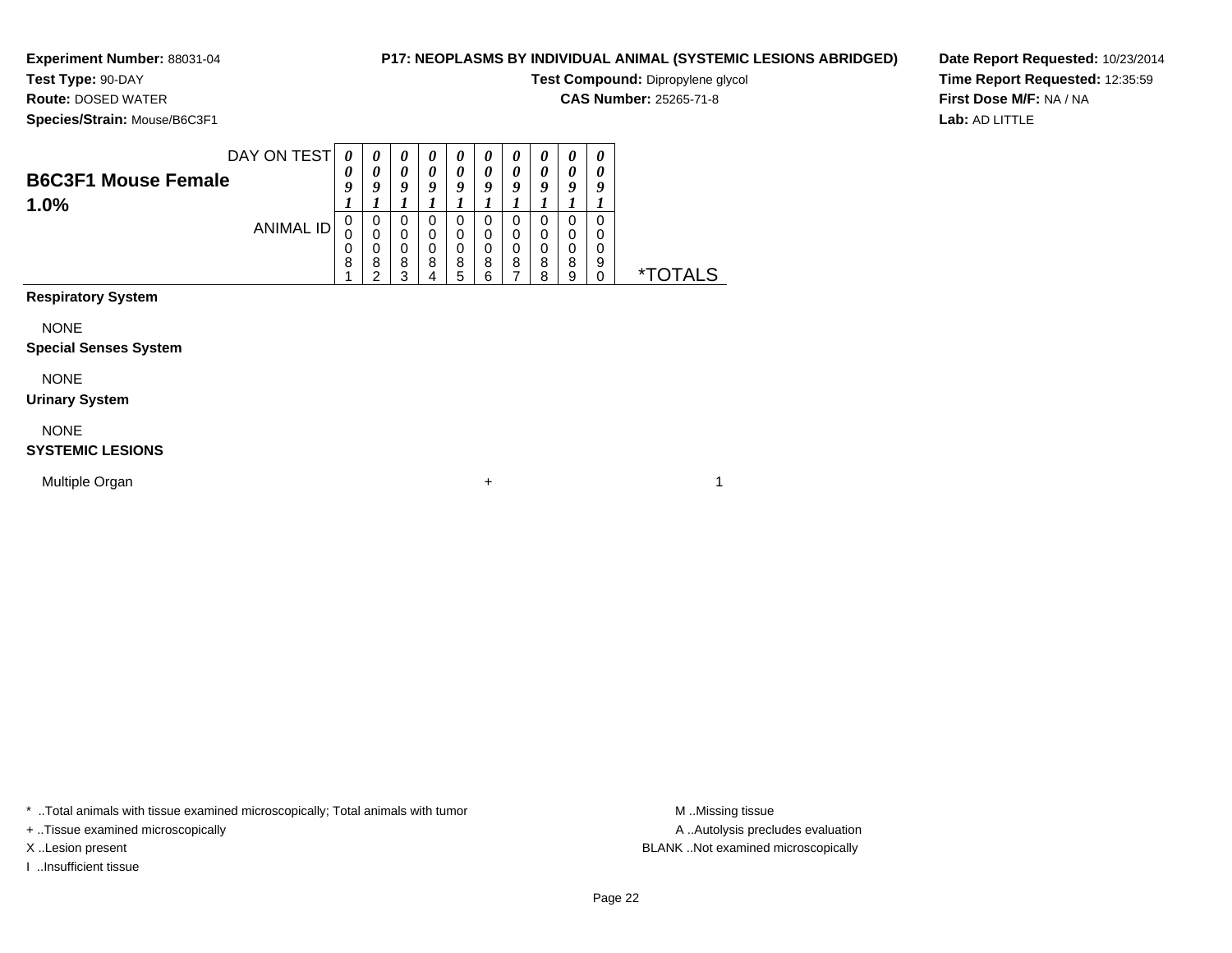**Test Type:** 90-DAY

**Route:** DOSED WATER

**Species/Strain:** Mouse/B6C3F1

## **P17: NEOPLASMS BY INDIVIDUAL ANIMAL (SYSTEMIC LESIONS ABRIDGED)**

**Test Compound:** Dipropylene glycol

**CAS Number:** 25265-71-8

**Date Report Requested:** 10/23/2014**Time Report Requested:** 12:35:59**First Dose M/F:** NA / NA**Lab:** AD LITTLE

| DAY ON TEST                  | 0                                                | 0                                                      | 0                                                   | 0                                                            | 0                                                   | $\boldsymbol{\theta}$                       | 0                                                      | 0                                         | 0                                         | 0                                                       |                       |
|------------------------------|--------------------------------------------------|--------------------------------------------------------|-----------------------------------------------------|--------------------------------------------------------------|-----------------------------------------------------|---------------------------------------------|--------------------------------------------------------|-------------------------------------------|-------------------------------------------|---------------------------------------------------------|-----------------------|
| <b>B6C3F1 Mouse Female</b>   | 0<br>3                                           | $\boldsymbol{\theta}$<br>9                             | $\boldsymbol{\theta}$<br>9                          | $\boldsymbol{\theta}$<br>9                                   | $\boldsymbol{\theta}$<br>9                          | 0<br>9                                      | $\boldsymbol{\theta}$<br>9                             | 0<br>9                                    | $\boldsymbol{\theta}$<br>9                | 0<br>9                                                  |                       |
| 2.0%                         | 5                                                | $\boldsymbol{l}$                                       | $\boldsymbol{l}$                                    | $\boldsymbol{l}$                                             | $\boldsymbol{l}$                                    | $\boldsymbol{l}$                            | $\boldsymbol{l}$                                       | 1                                         | $\boldsymbol{l}$                          | 1                                                       |                       |
| <b>ANIMAL ID</b>             | $\mathbf 0$<br>$\Omega$<br>$\mathbf 0$<br>9<br>1 | 0<br>$\mathbf 0$<br>$\mathbf 0$<br>9<br>$\overline{2}$ | $\mathbf 0$<br>$\mathbf 0$<br>$\mathbf 0$<br>9<br>3 | $\mathsf 0$<br>$\pmb{0}$<br>$\pmb{0}$<br>9<br>$\overline{4}$ | $\mathbf 0$<br>$\mathbf 0$<br>$\mathbf 0$<br>9<br>5 | $\mathsf 0$<br>$\,0\,$<br>$\,0\,$<br>9<br>6 | $\mathbf 0$<br>$\pmb{0}$<br>$\pmb{0}$<br>$\frac{9}{7}$ | $\mathbf 0$<br>0<br>$\mathbf 0$<br>9<br>8 | $\mathbf 0$<br>0<br>$\mathbf 0$<br>9<br>9 | $\overline{0}$<br>0<br>$\mathbf{1}$<br>0<br>$\mathbf 0$ | <i><b>*TOTALS</b></i> |
| <b>Alimentary System</b>     |                                                  |                                                        |                                                     |                                                              |                                                     |                                             |                                                        |                                           |                                           |                                                         |                       |
| Esophagus                    | $\ddot{}$                                        |                                                        |                                                     |                                                              |                                                     |                                             |                                                        |                                           |                                           |                                                         | 1                     |
| Gallbladder                  | +                                                |                                                        |                                                     |                                                              |                                                     |                                             |                                                        |                                           |                                           |                                                         | 1                     |
| Intestine Large, Cecum       | A                                                |                                                        |                                                     |                                                              |                                                     |                                             |                                                        |                                           |                                           |                                                         | 0                     |
| Intestine Large, Colon       | +                                                |                                                        |                                                     |                                                              |                                                     |                                             |                                                        |                                           |                                           |                                                         | 1                     |
| Intestine Large, Rectum      | $\ddot{}$                                        |                                                        |                                                     |                                                              |                                                     |                                             |                                                        |                                           |                                           |                                                         | 1                     |
| Intestine Small, Duodenum    | A                                                |                                                        |                                                     |                                                              |                                                     |                                             |                                                        |                                           |                                           |                                                         | 0                     |
| Intestine Small, Ileum       | $\ddot{}$                                        |                                                        |                                                     |                                                              |                                                     |                                             |                                                        |                                           |                                           |                                                         | 1                     |
| Intestine Small, Jejunum     | A                                                |                                                        |                                                     |                                                              |                                                     |                                             |                                                        |                                           |                                           |                                                         | 0                     |
| Liver                        | $\ddot{}$                                        |                                                        |                                                     |                                                              |                                                     |                                             |                                                        |                                           |                                           |                                                         | 1                     |
| Pancreas                     | +                                                |                                                        |                                                     |                                                              |                                                     |                                             |                                                        |                                           |                                           |                                                         | 1                     |
| <b>Salivary Glands</b>       | $\ddot{}$                                        |                                                        |                                                     |                                                              |                                                     |                                             |                                                        |                                           |                                           |                                                         | 1                     |
| Stomach, Forestomach         |                                                  |                                                        |                                                     |                                                              |                                                     |                                             |                                                        |                                           |                                           |                                                         | 0                     |
| Stomach, Glandular           | $\ddot{}$                                        |                                                        |                                                     |                                                              |                                                     |                                             |                                                        |                                           |                                           |                                                         | 1                     |
| <b>Cardiovascular System</b> |                                                  |                                                        |                                                     |                                                              |                                                     |                                             |                                                        |                                           |                                           |                                                         |                       |
| <b>Blood Vessel</b>          | +                                                |                                                        |                                                     |                                                              |                                                     |                                             |                                                        |                                           |                                           |                                                         | 1                     |
| Heart                        | $\ddot{}$                                        |                                                        |                                                     |                                                              |                                                     |                                             |                                                        |                                           |                                           |                                                         | 1                     |
| <b>Endocrine System</b>      |                                                  |                                                        |                                                     |                                                              |                                                     |                                             |                                                        |                                           |                                           |                                                         |                       |
| <b>Adrenal Cortex</b>        | ÷                                                |                                                        |                                                     |                                                              |                                                     |                                             |                                                        |                                           |                                           |                                                         | 1                     |
| <b>Adrenal Medulla</b>       | +                                                |                                                        |                                                     |                                                              |                                                     |                                             |                                                        |                                           |                                           |                                                         |                       |
| Islets, Pancreatic           | +                                                |                                                        |                                                     |                                                              |                                                     |                                             |                                                        |                                           |                                           |                                                         | 1                     |

\* ..Total animals with tissue examined microscopically; Total animals with tumor **M** . Missing tissue M ..Missing tissue

+ ..Tissue examined microscopically

I ..Insufficient tissue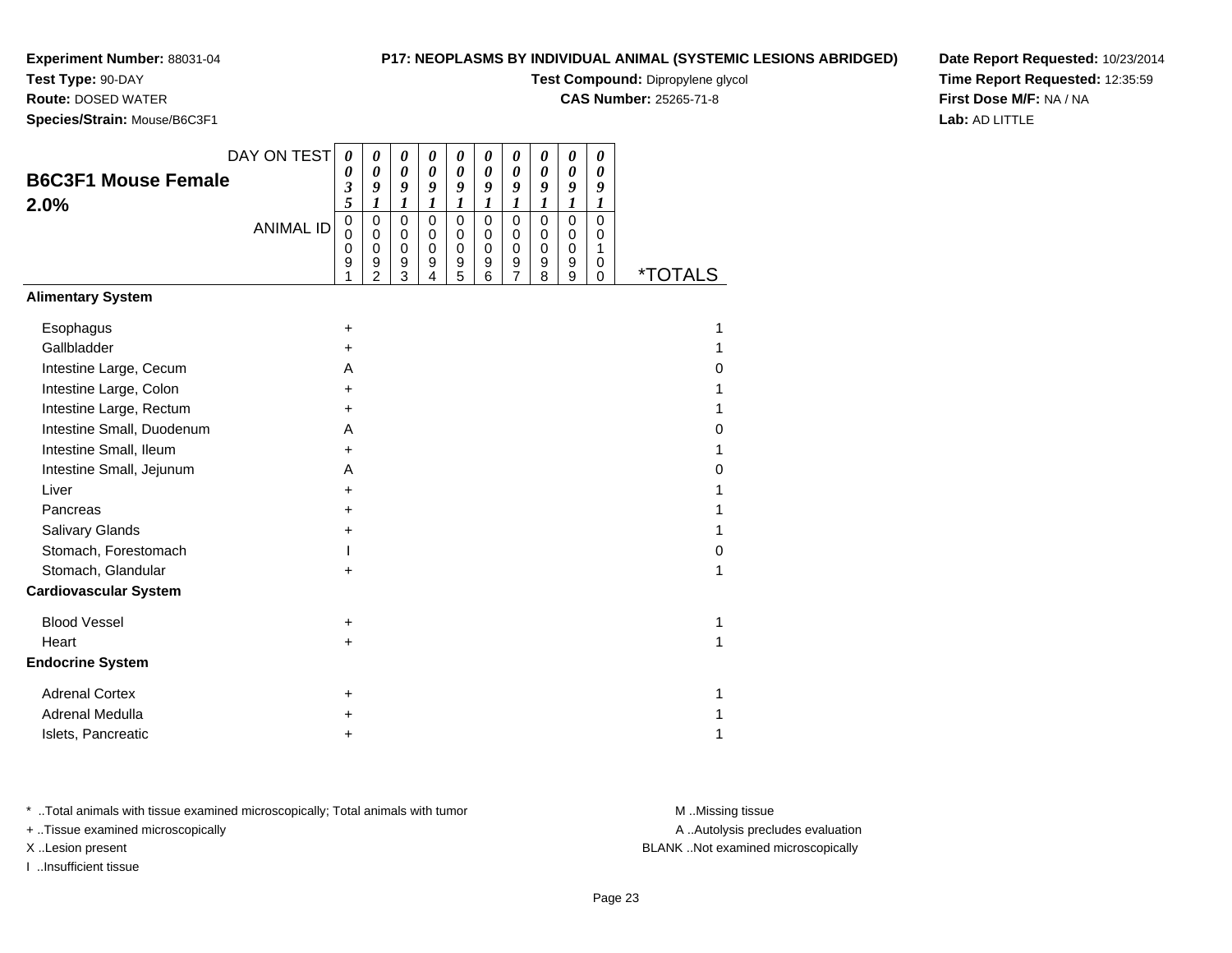**Test Type:** 90-DAY

**Route:** DOSED WATER

**Species/Strain:** Mouse/B6C3F1

## **P17: NEOPLASMS BY INDIVIDUAL ANIMAL (SYSTEMIC LESIONS ABRIDGED)**

**Test Compound:** Dipropylene glycol

**CAS Number:** 25265-71-8

**Date Report Requested:** 10/23/2014**Time Report Requested:** 12:35:59**First Dose M/F:** NA / NA**Lab:** AD LITTLE

| <b>B6C3F1 Mouse Female</b><br>2.0%<br>Parathyroid Gland | DAY ON TEST<br><b>ANIMAL ID</b> | $\boldsymbol{\theta}$<br>0<br>3<br>5<br>$\pmb{0}$<br>$\Omega$<br>0<br>9<br>1<br>M | $\boldsymbol{\theta}$<br>$\boldsymbol{\theta}$<br>9<br>1<br>$\pmb{0}$<br>0<br>$\mathbf 0$<br>$\boldsymbol{9}$<br>$\overline{2}$ | 0<br>$\boldsymbol{\theta}$<br>9<br>1<br>$\mathbf 0$<br>0<br>$\mathbf 0$<br>$\boldsymbol{9}$<br>3 | $\boldsymbol{\theta}$<br>$\boldsymbol{\theta}$<br>9<br>1<br>$\pmb{0}$<br>0<br>$\pmb{0}$<br>9<br>4 | 0<br>0<br>9<br>1<br>$\mathbf 0$<br>0<br>$\pmb{0}$<br>$\boldsymbol{9}$<br>5 | $\boldsymbol{\theta}$<br>$\boldsymbol{\theta}$<br>9<br>1<br>$\pmb{0}$<br>0<br>$\pmb{0}$<br>$\boldsymbol{9}$<br>6 | 0<br>$\pmb{\theta}$<br>9<br>1<br>$\pmb{0}$<br>0<br>$\pmb{0}$<br>$\boldsymbol{9}$<br>$\overline{7}$ | $\boldsymbol{\theta}$<br>$\boldsymbol{\theta}$<br>9<br>1<br>$\mathbf 0$<br>0<br>$\mathbf 0$<br>9<br>8 | $\boldsymbol{\theta}$<br>$\boldsymbol{\theta}$<br>9<br>$\boldsymbol{l}$<br>$\mathbf 0$<br>0<br>$\pmb{0}$<br>$\boldsymbol{9}$<br>9 | $\boldsymbol{\theta}$<br>$\boldsymbol{\theta}$<br>9<br>1<br>$\mathbf 0$<br>0<br>$\mathbf{1}$<br>0<br>$\mathbf 0$ | <i><b>*TOTALS</b></i><br>0 |
|---------------------------------------------------------|---------------------------------|-----------------------------------------------------------------------------------|---------------------------------------------------------------------------------------------------------------------------------|--------------------------------------------------------------------------------------------------|---------------------------------------------------------------------------------------------------|----------------------------------------------------------------------------|------------------------------------------------------------------------------------------------------------------|----------------------------------------------------------------------------------------------------|-------------------------------------------------------------------------------------------------------|-----------------------------------------------------------------------------------------------------------------------------------|------------------------------------------------------------------------------------------------------------------|----------------------------|
| <b>Pituitary Gland</b>                                  |                                 | $\ddot{}$                                                                         |                                                                                                                                 |                                                                                                  |                                                                                                   |                                                                            |                                                                                                                  |                                                                                                    |                                                                                                       |                                                                                                                                   |                                                                                                                  |                            |
| <b>Thyroid Gland</b>                                    |                                 | $\ddot{}$                                                                         |                                                                                                                                 |                                                                                                  |                                                                                                   |                                                                            |                                                                                                                  |                                                                                                    |                                                                                                       |                                                                                                                                   |                                                                                                                  | 1                          |
| <b>General Body System</b>                              |                                 |                                                                                   |                                                                                                                                 |                                                                                                  |                                                                                                   |                                                                            |                                                                                                                  |                                                                                                    |                                                                                                       |                                                                                                                                   |                                                                                                                  |                            |
| <b>NONE</b>                                             |                                 |                                                                                   |                                                                                                                                 |                                                                                                  |                                                                                                   |                                                                            |                                                                                                                  |                                                                                                    |                                                                                                       |                                                                                                                                   |                                                                                                                  |                            |
| <b>Genital System</b>                                   |                                 |                                                                                   |                                                                                                                                 |                                                                                                  |                                                                                                   |                                                                            |                                                                                                                  |                                                                                                    |                                                                                                       |                                                                                                                                   |                                                                                                                  |                            |
| <b>Clitoral Gland</b>                                   |                                 | $\ddot{}$                                                                         |                                                                                                                                 |                                                                                                  |                                                                                                   |                                                                            |                                                                                                                  |                                                                                                    |                                                                                                       |                                                                                                                                   |                                                                                                                  | 1                          |
| Ovary                                                   |                                 | +                                                                                 |                                                                                                                                 |                                                                                                  |                                                                                                   |                                                                            |                                                                                                                  |                                                                                                    |                                                                                                       |                                                                                                                                   |                                                                                                                  |                            |
| <b>Uterus</b>                                           |                                 | +                                                                                 |                                                                                                                                 |                                                                                                  |                                                                                                   |                                                                            |                                                                                                                  |                                                                                                    |                                                                                                       |                                                                                                                                   |                                                                                                                  |                            |
| <b>Hematopoietic System</b>                             |                                 |                                                                                   |                                                                                                                                 |                                                                                                  |                                                                                                   |                                                                            |                                                                                                                  |                                                                                                    |                                                                                                       |                                                                                                                                   |                                                                                                                  |                            |
| <b>Bone Marrow</b>                                      |                                 | +                                                                                 |                                                                                                                                 |                                                                                                  |                                                                                                   |                                                                            |                                                                                                                  |                                                                                                    |                                                                                                       |                                                                                                                                   |                                                                                                                  | 1                          |
| Lymph Node, Mandibular                                  |                                 | +                                                                                 |                                                                                                                                 |                                                                                                  |                                                                                                   |                                                                            |                                                                                                                  |                                                                                                    |                                                                                                       |                                                                                                                                   |                                                                                                                  |                            |
| Lymph Node, Mesenteric                                  |                                 | +                                                                                 |                                                                                                                                 |                                                                                                  |                                                                                                   |                                                                            |                                                                                                                  |                                                                                                    |                                                                                                       |                                                                                                                                   |                                                                                                                  |                            |
| Spleen                                                  |                                 | +                                                                                 |                                                                                                                                 |                                                                                                  |                                                                                                   |                                                                            |                                                                                                                  |                                                                                                    |                                                                                                       |                                                                                                                                   |                                                                                                                  |                            |
| Thymus                                                  |                                 | $\ddot{}$                                                                         |                                                                                                                                 |                                                                                                  |                                                                                                   |                                                                            |                                                                                                                  |                                                                                                    |                                                                                                       |                                                                                                                                   |                                                                                                                  |                            |
| <b>Integumentary System</b>                             |                                 |                                                                                   |                                                                                                                                 |                                                                                                  |                                                                                                   |                                                                            |                                                                                                                  |                                                                                                    |                                                                                                       |                                                                                                                                   |                                                                                                                  |                            |
| Mammary Gland                                           |                                 | $\ddot{}$                                                                         |                                                                                                                                 |                                                                                                  |                                                                                                   |                                                                            |                                                                                                                  |                                                                                                    |                                                                                                       |                                                                                                                                   |                                                                                                                  | 1                          |
| <b>Skin</b>                                             |                                 | $\ddot{}$                                                                         |                                                                                                                                 |                                                                                                  |                                                                                                   |                                                                            |                                                                                                                  |                                                                                                    |                                                                                                       |                                                                                                                                   |                                                                                                                  | 1                          |
| <b>Musculoskeletal System</b>                           |                                 |                                                                                   |                                                                                                                                 |                                                                                                  |                                                                                                   |                                                                            |                                                                                                                  |                                                                                                    |                                                                                                       |                                                                                                                                   |                                                                                                                  |                            |
| <b>Bone</b>                                             |                                 | $\ddot{}$                                                                         |                                                                                                                                 |                                                                                                  |                                                                                                   |                                                                            |                                                                                                                  |                                                                                                    |                                                                                                       |                                                                                                                                   |                                                                                                                  | 1                          |

\* ..Total animals with tissue examined microscopically; Total animals with tumor **M** . Missing tissue M ..Missing tissue

+ ..Tissue examined microscopically

I ..Insufficient tissue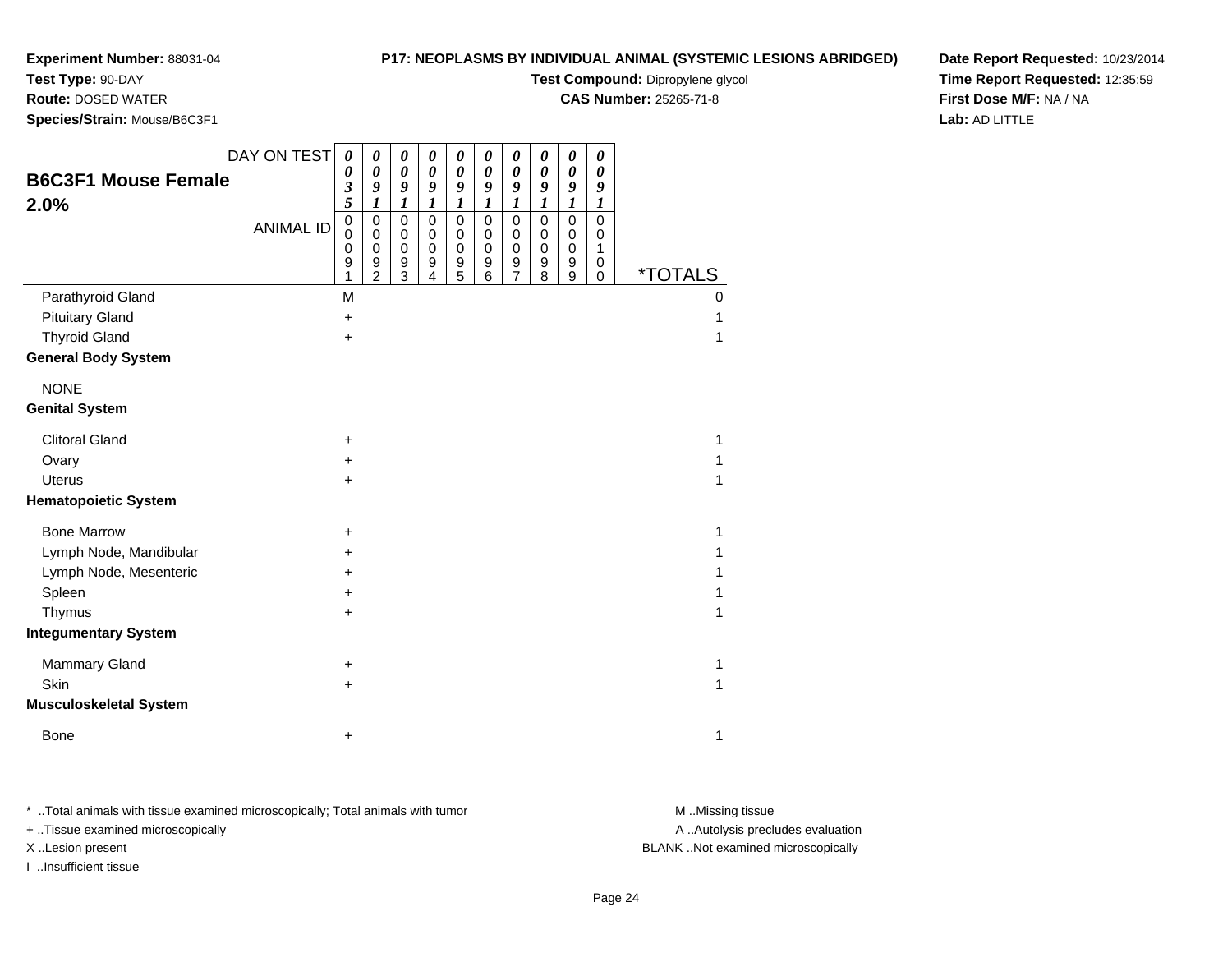**Test Type:** 90-DAY

**Route:** DOSED WATER

**Species/Strain:** Mouse/B6C3F1

## **P17: NEOPLASMS BY INDIVIDUAL ANIMAL (SYSTEMIC LESIONS ABRIDGED)**

**Test Compound:** Dipropylene glycol

**CAS Number:** 25265-71-8

**Date Report Requested:** 10/23/2014**Time Report Requested:** 12:35:59**First Dose M/F:** NA / NA**Lab:** AD LITTLE

| <b>B6C3F1 Mouse Female</b><br>2.0% | DAY ON TEST<br><b>ANIMAL ID</b> | 0<br>0<br>3<br>5<br>$\pmb{0}$<br>0<br>0<br>9 | 0<br>$\boldsymbol{\theta}$<br>9<br>1<br>$\mathbf 0$<br>$\pmb{0}$<br>$\mathbf 0$<br>9<br>$\overline{2}$ | $\boldsymbol{\theta}$<br>0<br>9<br>1<br>$\mathbf 0$<br>$\mathbf 0$<br>$\mathbf 0$<br>9<br>3 | 0<br>0<br>9<br>1<br>$\mathbf 0$<br>$\mathbf 0$<br>$\mathbf 0$<br>9<br>4 | $\boldsymbol{\theta}$<br>0<br>9<br>$\boldsymbol{l}$<br>$\mathbf 0$<br>$\mathbf 0$<br>$\mathbf 0$<br>9<br>5 | 0<br>0<br>9<br>1<br>$\pmb{0}$<br>$\pmb{0}$<br>$\pmb{0}$<br>$\boldsymbol{9}$<br>6 | 0<br>0<br>9<br>1<br>$\mathbf 0$<br>$\mathbf 0$<br>$\boldsymbol{0}$<br>$\boldsymbol{9}$<br>$\overline{7}$ | 0<br>0<br>9<br>1<br>$\pmb{0}$<br>$\pmb{0}$<br>$\pmb{0}$<br>$\boldsymbol{9}$<br>8 | 0<br>$\boldsymbol{\theta}$<br>9<br>1<br>$\mathbf 0$<br>$\mathbf 0$<br>$\pmb{0}$<br>$\boldsymbol{9}$<br>$\mathsf g$ | 0<br>$\boldsymbol{\theta}$<br>9<br>1<br>$\Omega$<br>0<br>1<br>0<br>$\mathbf 0$ | <i><b>*TOTALS</b></i> |  |
|------------------------------------|---------------------------------|----------------------------------------------|--------------------------------------------------------------------------------------------------------|---------------------------------------------------------------------------------------------|-------------------------------------------------------------------------|------------------------------------------------------------------------------------------------------------|----------------------------------------------------------------------------------|----------------------------------------------------------------------------------------------------------|----------------------------------------------------------------------------------|--------------------------------------------------------------------------------------------------------------------|--------------------------------------------------------------------------------|-----------------------|--|
| <b>Nervous System</b>              |                                 |                                              |                                                                                                        |                                                                                             |                                                                         |                                                                                                            |                                                                                  |                                                                                                          |                                                                                  |                                                                                                                    |                                                                                |                       |  |
| <b>Brain</b>                       |                                 | +                                            |                                                                                                        |                                                                                             |                                                                         |                                                                                                            |                                                                                  |                                                                                                          |                                                                                  |                                                                                                                    |                                                                                | 1                     |  |
| <b>Respiratory System</b>          |                                 |                                              |                                                                                                        |                                                                                             |                                                                         |                                                                                                            |                                                                                  |                                                                                                          |                                                                                  |                                                                                                                    |                                                                                |                       |  |
| Lung                               |                                 | +                                            |                                                                                                        |                                                                                             |                                                                         |                                                                                                            |                                                                                  |                                                                                                          |                                                                                  |                                                                                                                    |                                                                                | 1                     |  |
| Nose                               |                                 | +                                            |                                                                                                        |                                                                                             |                                                                         |                                                                                                            |                                                                                  |                                                                                                          |                                                                                  |                                                                                                                    |                                                                                |                       |  |
| Trachea                            |                                 | +                                            |                                                                                                        |                                                                                             |                                                                         |                                                                                                            |                                                                                  |                                                                                                          |                                                                                  |                                                                                                                    |                                                                                |                       |  |
| <b>Special Senses System</b>       |                                 |                                              |                                                                                                        |                                                                                             |                                                                         |                                                                                                            |                                                                                  |                                                                                                          |                                                                                  |                                                                                                                    |                                                                                |                       |  |
| <b>NONE</b>                        |                                 |                                              |                                                                                                        |                                                                                             |                                                                         |                                                                                                            |                                                                                  |                                                                                                          |                                                                                  |                                                                                                                    |                                                                                |                       |  |
| <b>Urinary System</b>              |                                 |                                              |                                                                                                        |                                                                                             |                                                                         |                                                                                                            |                                                                                  |                                                                                                          |                                                                                  |                                                                                                                    |                                                                                |                       |  |
| Kidney                             |                                 | +                                            |                                                                                                        |                                                                                             |                                                                         |                                                                                                            |                                                                                  |                                                                                                          |                                                                                  |                                                                                                                    |                                                                                | 1                     |  |
| <b>Urinary Bladder</b>             |                                 | $\pm$                                        |                                                                                                        |                                                                                             |                                                                         |                                                                                                            |                                                                                  |                                                                                                          |                                                                                  |                                                                                                                    |                                                                                |                       |  |
| <b>SYSTEMIC LESIONS</b>            |                                 |                                              |                                                                                                        |                                                                                             |                                                                         |                                                                                                            |                                                                                  |                                                                                                          |                                                                                  |                                                                                                                    |                                                                                |                       |  |
| Multiple Organ                     |                                 | +                                            |                                                                                                        |                                                                                             |                                                                         |                                                                                                            |                                                                                  |                                                                                                          |                                                                                  |                                                                                                                    |                                                                                | 1                     |  |

\* ..Total animals with tissue examined microscopically; Total animals with tumor **M** . Missing tissue M ..Missing tissue

+ ..Tissue examined microscopically

I ..Insufficient tissue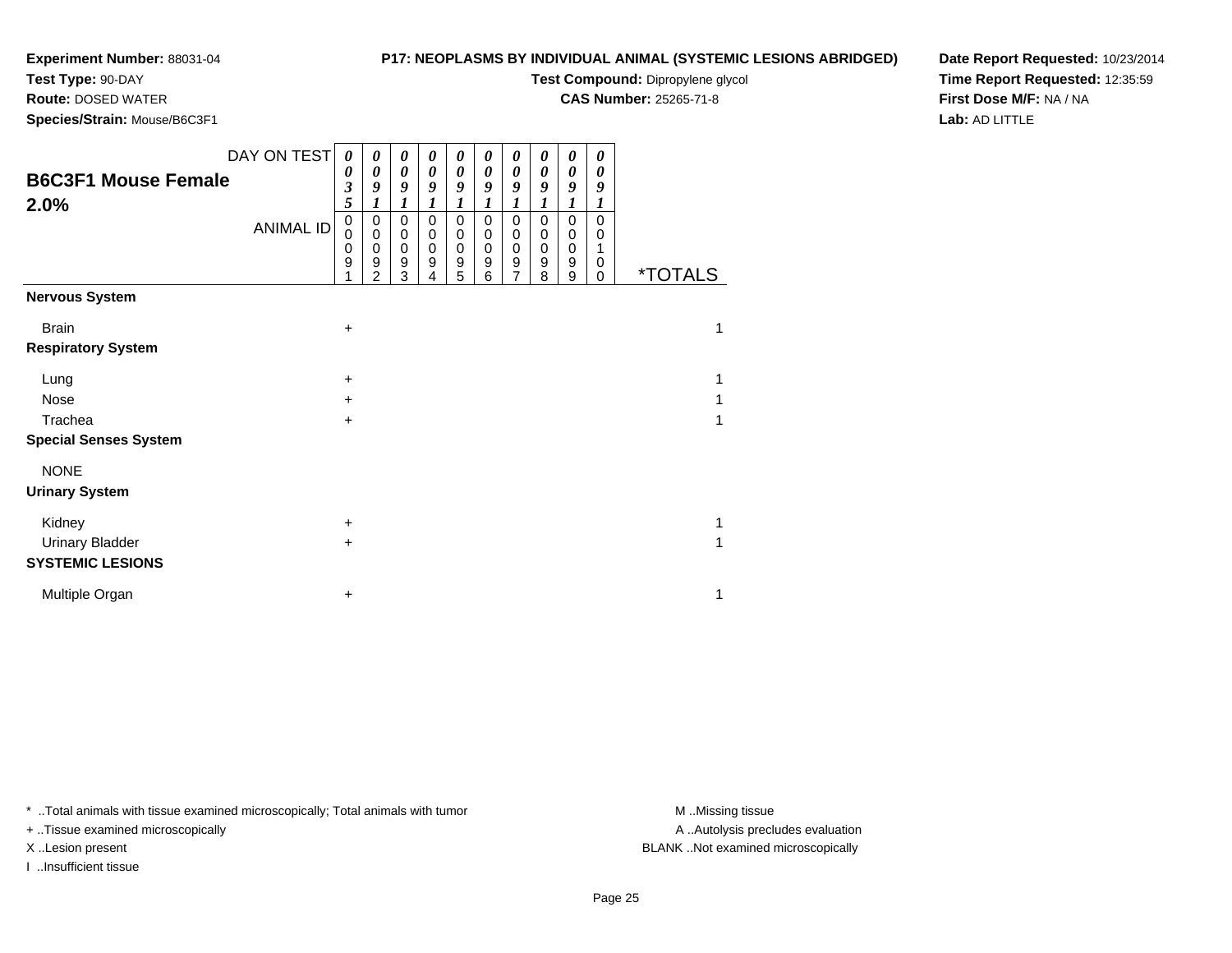# **Test Type:** 90-DAY

**Route:** DOSED WATER

**Species/Strain:** Mouse/B6C3F1

## **P17: NEOPLASMS BY INDIVIDUAL ANIMAL (SYSTEMIC LESIONS ABRIDGED)**

**Test Compound:** Dipropylene glycol

**CAS Number:** 25265-71-8

**Date Report Requested:** 10/23/2014**Time Report Requested:** 12:35:59**First Dose M/F:** NA / NA**Lab:** AD LITTLE

| <b>B6C3F1 Mouse Female</b><br>4.0%                                             | DAY ON TEST      | $\boldsymbol{\theta}$<br>0<br>9<br>1          | 0<br>$\pmb{\theta}$<br>9<br>1                       | $\pmb{\theta}$<br>$\pmb{\theta}$<br>9<br>$\boldsymbol{l}$ | 0<br>$\pmb{\theta}$<br>9<br>1   | 0<br>$\pmb{\theta}$<br>9<br>1       | 0<br>$\pmb{\theta}$<br>9<br>$\boldsymbol{l}$ | $\boldsymbol{\theta}$<br>$\boldsymbol{\theta}$<br>9<br>1       | 0<br>$\pmb{\theta}$<br>9<br>1         | 0<br>$\boldsymbol{\theta}$<br>9<br>1            | 0<br>$\boldsymbol{\theta}$<br>9<br>1    |                       |
|--------------------------------------------------------------------------------|------------------|-----------------------------------------------|-----------------------------------------------------|-----------------------------------------------------------|---------------------------------|-------------------------------------|----------------------------------------------|----------------------------------------------------------------|---------------------------------------|-------------------------------------------------|-----------------------------------------|-----------------------|
|                                                                                | <b>ANIMAL ID</b> | $\pmb{0}$<br>$\mathbf 0$<br>1<br>$\,0\,$<br>1 | 0<br>$\mathbf 0$<br>1<br>$\pmb{0}$<br>$\mathcal{P}$ | $\mathbf 0$<br>0<br>1<br>$\pmb{0}$<br>3                   | $\mathbf 0$<br>0<br>1<br>0<br>4 | $\pmb{0}$<br>0<br>1<br>$\,0\,$<br>5 | $\pmb{0}$<br>0<br>1<br>$\,0\,$<br>6          | $\mathbf 0$<br>$\mathbf 0$<br>1<br>$\pmb{0}$<br>$\overline{7}$ | $\pmb{0}$<br>0<br>1<br>$\pmb{0}$<br>8 | $\pmb{0}$<br>$\mathbf 0$<br>1<br>$\pmb{0}$<br>9 | $\pmb{0}$<br>0<br>1<br>1<br>$\mathbf 0$ | <i><b>*TOTALS</b></i> |
| <b>Alimentary System</b>                                                       |                  |                                               |                                                     |                                                           |                                 |                                     |                                              |                                                                |                                       |                                                 |                                         |                       |
| Liver<br><b>Cardiovascular System</b>                                          |                  | ٠                                             |                                                     |                                                           |                                 |                                     |                                              |                                                                |                                       |                                                 | $\ddot{}$                               | 10                    |
| <b>NONE</b><br><b>Endocrine System</b>                                         |                  |                                               |                                                     |                                                           |                                 |                                     |                                              |                                                                |                                       |                                                 |                                         |                       |
| <b>NONE</b><br><b>General Body System</b>                                      |                  |                                               |                                                     |                                                           |                                 |                                     |                                              |                                                                |                                       |                                                 |                                         |                       |
| <b>NONE</b><br><b>Genital System</b>                                           |                  |                                               |                                                     |                                                           |                                 |                                     |                                              |                                                                |                                       |                                                 |                                         |                       |
| <b>NONE</b><br><b>Hematopoietic System</b>                                     |                  |                                               |                                                     |                                                           |                                 |                                     |                                              |                                                                |                                       |                                                 |                                         |                       |
| Lymph Node, Mandibular<br><b>Integumentary System</b>                          |                  | +                                             |                                                     |                                                           |                                 |                                     |                                              |                                                                |                                       |                                                 |                                         | 1                     |
| <b>NONE</b><br><b>Musculoskeletal System</b>                                   |                  |                                               |                                                     |                                                           |                                 |                                     |                                              |                                                                |                                       |                                                 |                                         |                       |
| <b>NONE</b><br><b>Nervous System</b>                                           |                  |                                               |                                                     |                                                           |                                 |                                     |                                              |                                                                |                                       |                                                 |                                         |                       |
| <b>NONE</b>                                                                    |                  |                                               |                                                     |                                                           |                                 |                                     |                                              |                                                                |                                       |                                                 |                                         |                       |
| * Total animals with tissue examined microscopically; Total animals with tumor |                  |                                               |                                                     |                                                           |                                 |                                     |                                              |                                                                |                                       |                                                 |                                         | M Missing tissue      |

+ ..Tissue examined microscopically

I ..Insufficient tissue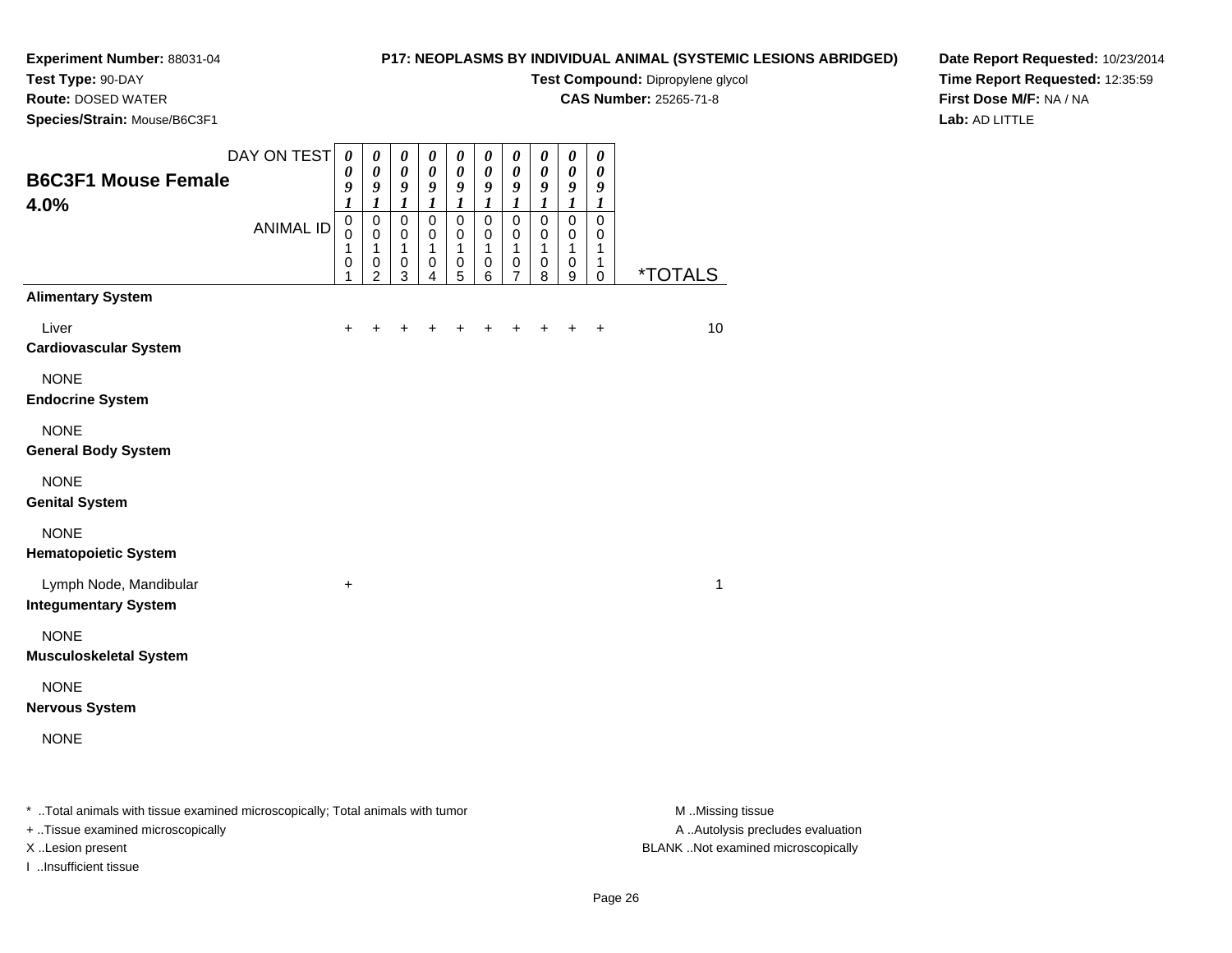**Test Type:** 90-DAY**Route:** DOSED WATER

# **P17: NEOPLASMS BY INDIVIDUAL ANIMAL (SYSTEMIC LESIONS ABRIDGED)**

**Test Compound:** Dipropylene glycol

**CAS Number:** 25265-71-8

**Species/Strain:** Mouse/B6C3F1

**Date Report Requested:** 10/23/2014**Time Report Requested:** 12:35:59**First Dose M/F:** NA / NA**Lab:** AD LITTLE

| DAY ON TEST<br><b>B6C3F1 Mouse Female</b><br>4.0% | 0<br>0<br>9<br>0 | 0<br>0<br>9<br>1<br>0 | $\boldsymbol{\theta}$<br>$\boldsymbol{\theta}$<br>9<br>$\mathbf 0$ | $\boldsymbol{\theta}$<br>0<br>9<br>$\mathbf 0$ | 0<br>0<br>9<br>0 | 0<br>0<br>9<br>0 | 0<br>0<br>9<br>0 | $\theta$<br>0<br>9<br>0 | 0<br>0<br>9<br>0 | 0<br>0<br>9<br>$\Omega$ |                       |
|---------------------------------------------------|------------------|-----------------------|--------------------------------------------------------------------|------------------------------------------------|------------------|------------------|------------------|-------------------------|------------------|-------------------------|-----------------------|
| <b>ANIMAL ID</b>                                  | 0<br>4<br>0      | $\mathbf 0$<br>0<br>2 | $\mathbf 0$<br>$\mathbf 0$<br>3                                    | $\mathbf 0$<br>0<br>4                          | 0<br>0<br>5      | 0<br>0<br>6      | 0<br>0<br>7      | 0<br>0<br>8             | 0<br>0<br>9      | 0<br>0                  | <i><b>*TOTALS</b></i> |
| <b>Respiratory System</b>                         |                  |                       |                                                                    |                                                |                  |                  |                  |                         |                  |                         |                       |
| <b>NONE</b><br><b>Special Senses System</b>       |                  |                       |                                                                    |                                                |                  |                  |                  |                         |                  |                         |                       |
| <b>NONE</b><br><b>Urinary System</b>              |                  |                       |                                                                    |                                                |                  |                  |                  |                         |                  |                         |                       |
| <b>NONE</b><br><b>SYSTEMIC LESIONS</b>            |                  |                       |                                                                    |                                                |                  |                  |                  |                         |                  |                         |                       |
| Multiple Organ                                    | +                |                       |                                                                    |                                                |                  |                  |                  |                         | +                | $\ddot{}$               | 10                    |

\* ..Total animals with tissue examined microscopically; Total animals with tumor **M** . Missing tissue M ..Missing tissue

+ ..Tissue examined microscopically

I ..Insufficient tissue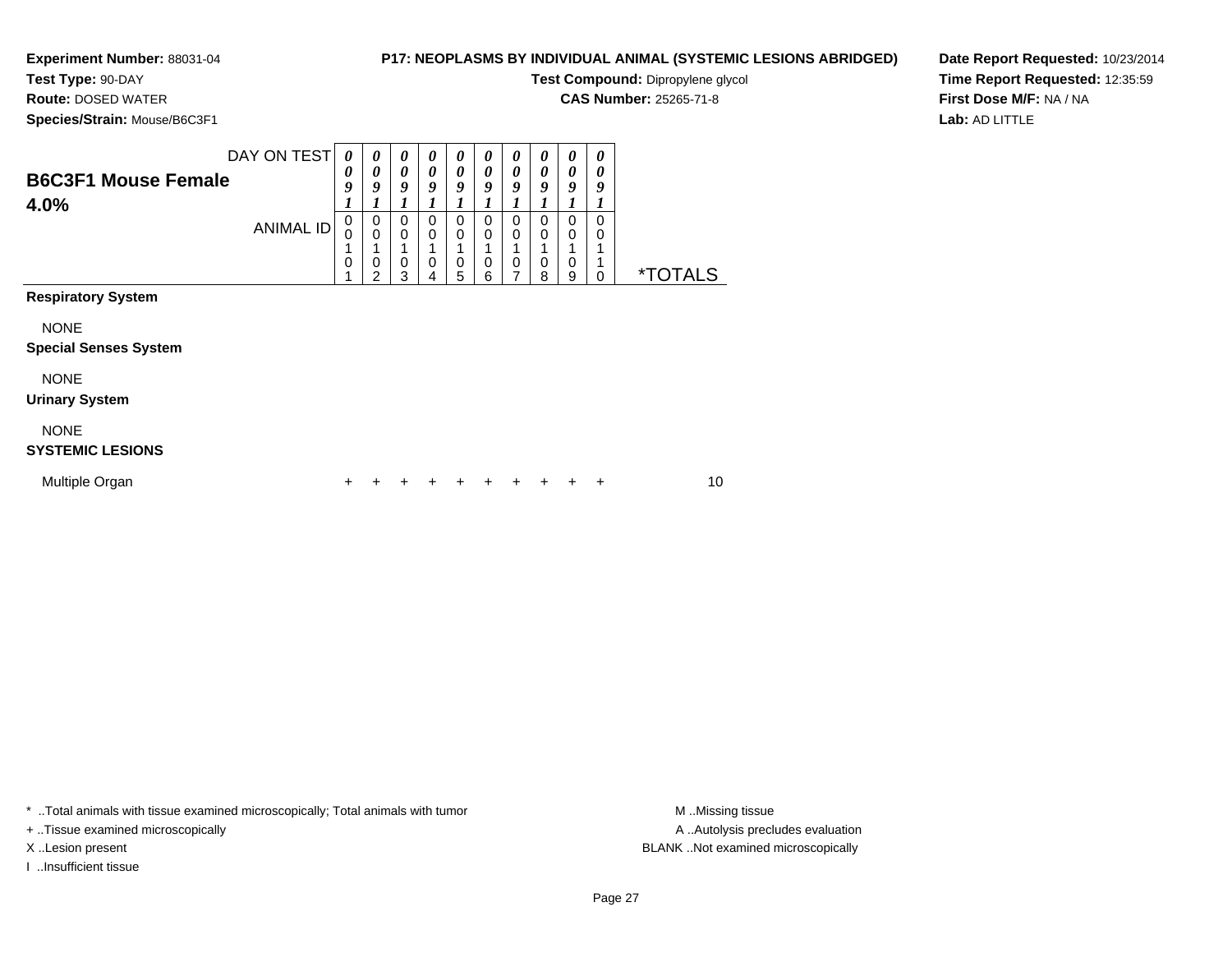**Test Type:** 90-DAY

**Route:** DOSED WATER

**Species/Strain:** Mouse/B6C3F1

## **P17: NEOPLASMS BY INDIVIDUAL ANIMAL (SYSTEMIC LESIONS ABRIDGED)**

**Test Compound:** Dipropylene glycol

**CAS Number:** 25265-71-8

**Date Report Requested:** 10/23/2014**Time Report Requested:** 12:35:59**First Dose M/F:** NA / NA**Lab:** AD LITTLE

| <b>B6C3F1 Mouse Female</b><br>8.0% | DAY ON TEST<br><b>ANIMAL ID</b> | 0<br>0<br>1<br>4<br>0<br>0<br>1<br>1<br>4 | 0<br>0<br>9<br>$\boldsymbol{l}$<br>0<br>$\pmb{0}$<br>1<br>1 | 0<br>$\boldsymbol{\theta}$<br>9<br>$\boldsymbol{l}$<br>$\Omega$<br>$\pmb{0}$<br>1<br>1<br>$\overline{2}$ | 0<br>$\boldsymbol{\theta}$<br>9<br>$\boldsymbol{l}$<br>$\Omega$<br>$\mathbf 0$<br>1<br>1<br>3 | 0<br>$\boldsymbol{\theta}$<br>9<br>$\boldsymbol{l}$<br>$\mathbf 0$<br>$\mathbf 0$<br>1<br>1<br>5 | 0<br>0<br>9<br>$\boldsymbol{l}$<br>$\Omega$<br>$\mathbf 0$<br>1<br>1<br>6 | 0<br>0<br>9<br>1<br>$\Omega$<br>$\mathbf 0$<br>1<br>1<br>$\overline{7}$ | 0<br>0<br>9<br>1<br>$\Omega$<br>$\mathbf 0$<br>1<br>1<br>8 | 0<br>$\boldsymbol{\theta}$<br>9<br>$\boldsymbol{l}$<br>$\mathbf 0$<br>$\pmb{0}$<br>1<br>1<br>9 | 0<br>0<br>9<br>$\boldsymbol{l}$<br>$\Omega$<br>$\mathbf 0$<br>1<br>$\overline{c}$<br>$\Omega$ | <i><b>*TOTALS</b></i> |
|------------------------------------|---------------------------------|-------------------------------------------|-------------------------------------------------------------|----------------------------------------------------------------------------------------------------------|-----------------------------------------------------------------------------------------------|--------------------------------------------------------------------------------------------------|---------------------------------------------------------------------------|-------------------------------------------------------------------------|------------------------------------------------------------|------------------------------------------------------------------------------------------------|-----------------------------------------------------------------------------------------------|-----------------------|
| <b>Alimentary System</b>           |                                 |                                           |                                                             |                                                                                                          |                                                                                               |                                                                                                  |                                                                           |                                                                         |                                                            |                                                                                                |                                                                                               |                       |
| Esophagus                          |                                 | +                                         | +                                                           | +                                                                                                        | +                                                                                             | +                                                                                                | +                                                                         | +                                                                       | +                                                          | +                                                                                              | $\ddot{}$                                                                                     | 10                    |
| Gallbladder                        |                                 | +                                         | $\ddot{}$                                                   | $\ddot{}$                                                                                                | +                                                                                             | +                                                                                                | +                                                                         | +                                                                       | +                                                          | +                                                                                              | $\ddot{}$                                                                                     | 10                    |
| Intestine Large, Cecum             |                                 | +                                         | +                                                           | +                                                                                                        | +                                                                                             | +                                                                                                | +                                                                         | +                                                                       | $\pm$                                                      | $\ddot{}$                                                                                      | $\ddot{}$                                                                                     | 10                    |
| Intestine Large, Colon             |                                 | $\ddot{}$                                 | $\ddot{}$                                                   | +                                                                                                        | $\ddot{}$                                                                                     | $\ddot{}$                                                                                        | $\ddot{}$                                                                 | $\ddot{}$                                                               | $\ddot{}$                                                  | $\ddot{}$                                                                                      | $\ddot{}$                                                                                     | 10                    |
| Intestine Large, Rectum            |                                 | $\ddot{}$                                 | +                                                           | $\ddot{}$                                                                                                | $\ddot{}$                                                                                     | $\ddot{}$                                                                                        | $\ddot{}$                                                                 | $\ddot{}$                                                               | $\ddot{}$                                                  | $\ddot{}$                                                                                      | $\ddot{}$                                                                                     | 10                    |
| Intestine Small, Duodenum          |                                 | $\ddot{}$                                 | $\ddot{}$                                                   | $\ddot{}$                                                                                                | $\ddot{}$                                                                                     | $\ddot{}$                                                                                        | $\ddot{}$                                                                 | $\ddot{}$                                                               | $\ddot{}$                                                  | $\ddot{}$                                                                                      | $\ddot{}$                                                                                     | 10                    |
| Intestine Small, Ileum             |                                 | $\ddot{}$                                 | $\ddot{}$                                                   | $\ddot{}$                                                                                                | $\ddot{}$                                                                                     | $\ddot{}$                                                                                        | $\ddot{}$                                                                 | $\ddot{}$                                                               | $\ddot{}$                                                  | $\ddot{}$                                                                                      | $\ddot{}$                                                                                     | 10                    |
| Intestine Small, Jejunum           |                                 | $\ddot{}$                                 | $\ddot{}$                                                   | $\ddot{}$                                                                                                | $\ddot{}$                                                                                     | $\ddot{}$                                                                                        | $\ddot{}$                                                                 | $\ddot{}$                                                               | $\ddot{}$                                                  | $\ddot{}$                                                                                      | $\ddot{}$                                                                                     | 10                    |
| Liver                              |                                 | +                                         | $\ddot{}$                                                   | $\ddot{}$                                                                                                | $\ddot{}$                                                                                     | $\ddot{}$                                                                                        | +                                                                         | $\ddot{}$                                                               | $\ddot{}$                                                  | $\ddot{}$                                                                                      | $\ddot{}$                                                                                     | 10                    |
| Pancreas                           |                                 | $\ddot{}$                                 | $\ddot{}$                                                   | $\ddot{}$                                                                                                | $\ddot{}$                                                                                     | $\ddot{}$                                                                                        | $\ddot{}$                                                                 | $\ddot{}$                                                               | $\ddot{}$                                                  | $+$                                                                                            | $\ddot{}$                                                                                     | 10                    |
| <b>Salivary Glands</b>             |                                 | $\ddot{}$                                 | $\ddot{}$                                                   | $\ddot{}$                                                                                                | $\ddot{}$                                                                                     | $\ddot{}$                                                                                        | $\ddot{}$                                                                 | $\ddot{}$                                                               | $+$                                                        | $+$                                                                                            | $+$                                                                                           | 10                    |
| Stomach, Forestomach               |                                 | $\ddot{}$                                 | $\ddot{}$                                                   | $\ddot{}$                                                                                                | $\ddot{}$                                                                                     | $\ddot{}$                                                                                        | $\ddot{}$                                                                 | $\ddot{}$                                                               | $\ddot{}$                                                  | $+$                                                                                            | $+$                                                                                           | 10                    |
| Stomach, Glandular                 |                                 | $\ddot{}$                                 | $\ddot{}$                                                   | $\ddot{}$                                                                                                | ÷                                                                                             | $\ddot{}$                                                                                        | $\ddot{}$                                                                 | $\ddot{}$                                                               | $\ddot{}$                                                  | $+$                                                                                            | $\ddot{}$                                                                                     | 10                    |
| <b>Cardiovascular System</b>       |                                 |                                           |                                                             |                                                                                                          |                                                                                               |                                                                                                  |                                                                           |                                                                         |                                                            |                                                                                                |                                                                                               |                       |
| <b>Blood Vessel</b>                |                                 | +                                         | +                                                           | +                                                                                                        | M                                                                                             | +                                                                                                | +                                                                         | +                                                                       | М                                                          | +                                                                                              | $\ddot{}$                                                                                     | 8                     |
| Heart                              |                                 | $\ddot{}$                                 |                                                             | $\ddot{}$                                                                                                |                                                                                               |                                                                                                  |                                                                           | $\ddot{}$                                                               | $\ddot{}$                                                  | $\ddot{}$                                                                                      | $\ddot{}$                                                                                     | 10                    |
| <b>Endocrine System</b>            |                                 |                                           |                                                             |                                                                                                          |                                                                                               |                                                                                                  |                                                                           |                                                                         |                                                            |                                                                                                |                                                                                               |                       |
| <b>Adrenal Cortex</b>              |                                 | +                                         | +                                                           | +                                                                                                        | +                                                                                             | +                                                                                                | +                                                                         | +                                                                       | +                                                          | +                                                                                              | +                                                                                             | 10                    |
| Adrenal Medulla                    |                                 | M                                         | +                                                           | +                                                                                                        |                                                                                               | +                                                                                                | +                                                                         | +                                                                       | +                                                          | +                                                                                              | +                                                                                             | 9                     |
| Islets, Pancreatic                 |                                 | +                                         | +                                                           | +                                                                                                        | +                                                                                             | +                                                                                                | +                                                                         | +                                                                       | +                                                          | +                                                                                              | +                                                                                             | 10                    |

\* ..Total animals with tissue examined microscopically; Total animals with tumor **M** . Missing tissue M ..Missing tissue

+ ..Tissue examined microscopically

I ..Insufficient tissue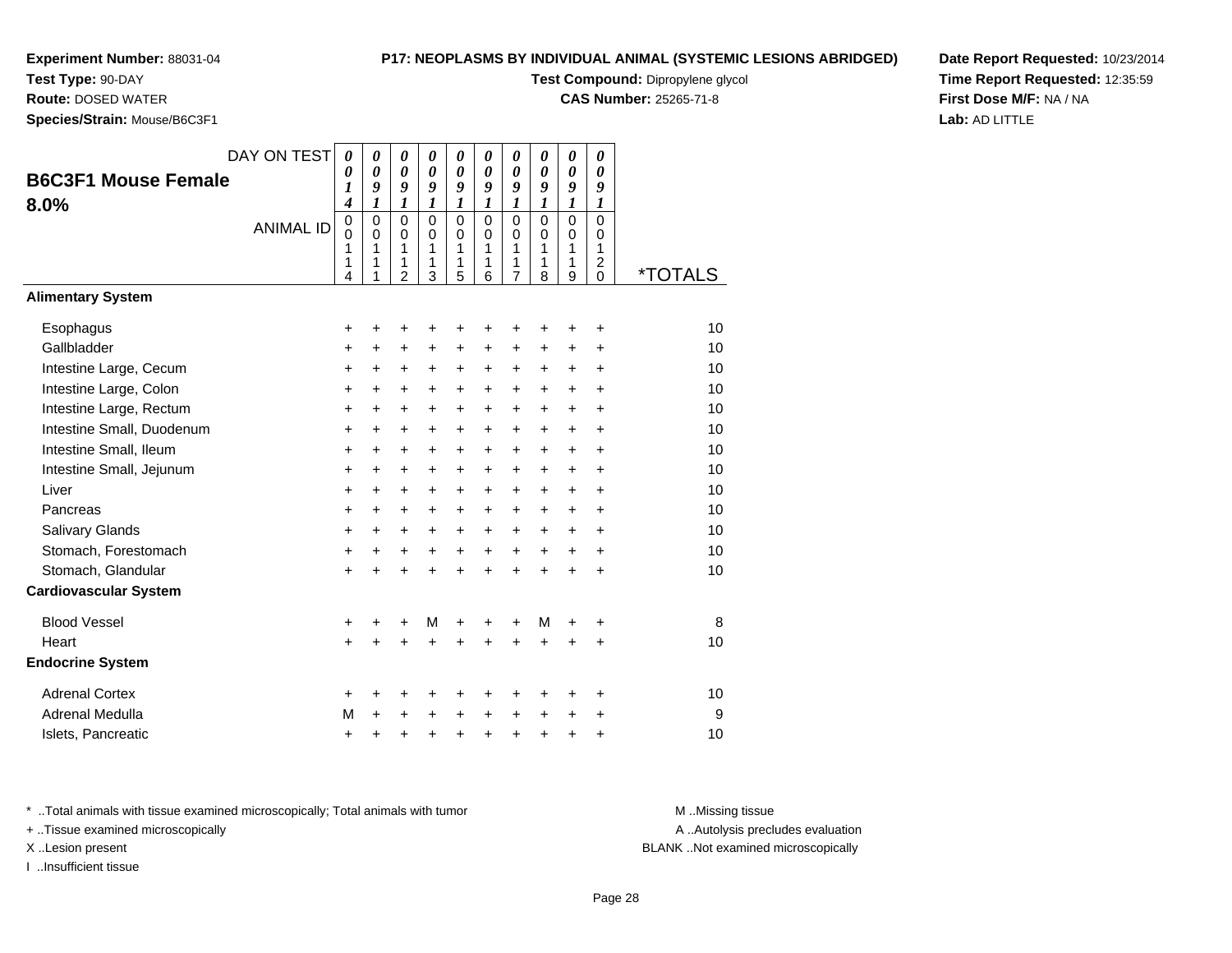# **Test Type:** 90-DAY

**Route:** DOSED WATER

**Species/Strain:** Mouse/B6C3F1

## **P17: NEOPLASMS BY INDIVIDUAL ANIMAL (SYSTEMIC LESIONS ABRIDGED)**

**Test Compound:** Dipropylene glycol

**CAS Number:** 25265-71-8

**Date Report Requested:** 10/23/2014**Time Report Requested:** 12:35:59**First Dose M/F:** NA / NA**Lab:** AD LITTLE

| <b>B6C3F1 Mouse Female</b><br>8.0% | DAY ON TEST      | $\boldsymbol{\theta}$<br>$\boldsymbol{\theta}$<br>$\boldsymbol{l}$<br>$\boldsymbol{4}$ | $\boldsymbol{\theta}$<br>$\boldsymbol{\theta}$<br>9<br>1 | $\boldsymbol{\theta}$<br>$\boldsymbol{\theta}$<br>9<br>1 | $\boldsymbol{\theta}$<br>$\boldsymbol{\theta}$<br>9<br>$\boldsymbol{l}$ | 0<br>$\boldsymbol{\theta}$<br>9<br>1 | 0<br>$\boldsymbol{\theta}$<br>9<br>$\boldsymbol{l}$ | 0<br>0<br>9<br>$\boldsymbol{l}$    | 0<br>$\boldsymbol{\theta}$<br>9<br>$\boldsymbol{l}$ | 0<br>$\boldsymbol{\theta}$<br>9<br>1 | 0<br>0<br>9<br>1                    |                       |
|------------------------------------|------------------|----------------------------------------------------------------------------------------|----------------------------------------------------------|----------------------------------------------------------|-------------------------------------------------------------------------|--------------------------------------|-----------------------------------------------------|------------------------------------|-----------------------------------------------------|--------------------------------------|-------------------------------------|-----------------------|
|                                    | <b>ANIMAL ID</b> | $\pmb{0}$<br>0<br>1<br>1<br>4                                                          | $\mathbf 0$<br>0<br>1<br>1<br>1                          | $\mathbf 0$<br>0<br>1<br>1<br>$\overline{c}$             | $\mathbf 0$<br>0<br>1<br>1<br>3                                         | $\mathbf 0$<br>0<br>1<br>1<br>5      | $\mathbf 0$<br>$\Omega$<br>1<br>1<br>6              | 0<br>0<br>1<br>1<br>$\overline{7}$ | $\Omega$<br>0<br>1<br>1<br>8                        | $\mathbf 0$<br>0<br>1<br>1<br>9      | $\Omega$<br>0<br>1<br>$\frac{2}{0}$ | <i><b>*TOTALS</b></i> |
| Parathyroid Gland                  |                  | $\ddot{}$                                                                              | $\ddot{}$                                                | $\ddot{}$                                                | $\ddot{}$                                                               | +                                    | $\ddot{}$                                           | $\ddot{}$                          | М                                                   | $\ddot{}$                            | M                                   | 8                     |
| <b>Pituitary Gland</b>             |                  | M                                                                                      | $\ddot{}$                                                | +                                                        | $\ddot{}$                                                               | +                                    | $\ddot{}$                                           | $\ddot{}$                          | $\ddot{}$                                           | $\ddot{}$                            | $\ddot{}$                           | 9                     |
| <b>Thyroid Gland</b>               |                  | $\ddot{}$                                                                              | $\ddot{}$                                                | $\ddot{}$                                                | $\ddot{}$                                                               | $\ddot{}$                            | $\ddot{}$                                           | $\ddot{}$                          | $\ddot{}$                                           | $\ddot{}$                            | $\ddot{}$                           | 10                    |
| <b>General Body System</b>         |                  |                                                                                        |                                                          |                                                          |                                                                         |                                      |                                                     |                                    |                                                     |                                      |                                     |                       |
| <b>NONE</b>                        |                  |                                                                                        |                                                          |                                                          |                                                                         |                                      |                                                     |                                    |                                                     |                                      |                                     |                       |
| <b>Genital System</b>              |                  |                                                                                        |                                                          |                                                          |                                                                         |                                      |                                                     |                                    |                                                     |                                      |                                     |                       |
| <b>Clitoral Gland</b>              |                  | +                                                                                      |                                                          |                                                          |                                                                         |                                      |                                                     | ٠                                  |                                                     |                                      | +                                   | 10                    |
| Ovary                              |                  | $\ddot{}$                                                                              | +                                                        | +                                                        | +                                                                       | +                                    | $\ddot{}$                                           | +                                  | +                                                   | +                                    | +                                   | 10                    |
| <b>Uterus</b>                      |                  | $\ddot{}$                                                                              |                                                          |                                                          |                                                                         | $\ddot{}$                            |                                                     | $\ddot{}$                          | ÷                                                   | $\ddot{}$                            | $\ddot{}$                           | 10                    |
| <b>Hematopoietic System</b>        |                  |                                                                                        |                                                          |                                                          |                                                                         |                                      |                                                     |                                    |                                                     |                                      |                                     |                       |
| <b>Bone Marrow</b>                 |                  | +                                                                                      | +                                                        | +                                                        | +                                                                       | +                                    | +                                                   | +                                  | +                                                   | +                                    | +                                   | 10                    |
| Lymph Node, Mandibular             |                  | +                                                                                      | $\ddot{}$                                                | $\ddot{}$                                                | $\ddot{}$                                                               | +                                    | $\ddot{}$                                           | +                                  | +                                                   | +                                    | +                                   | 10                    |
| Lymph Node, Mesenteric             |                  | M                                                                                      | $\ddot{}$                                                | +                                                        | +                                                                       | +                                    | +                                                   | +                                  | +                                                   | +                                    | +                                   | 9                     |
| Spleen                             |                  | $\ddot{}$                                                                              | $\ddot{}$                                                | +                                                        | +                                                                       | +                                    | $\ddot{}$                                           | $\ddot{}$                          | $\ddot{}$                                           | $\ddot{}$                            | $\ddot{}$                           | 10                    |
| Thymus                             |                  | M                                                                                      | $\ddot{}$                                                | +                                                        | +                                                                       | $\ddot{}$                            | $\ddot{}$                                           | $\ddot{}$                          | $\ddot{}$                                           | $\ddot{}$                            | $\ddot{}$                           | 9                     |
| <b>Integumentary System</b>        |                  |                                                                                        |                                                          |                                                          |                                                                         |                                      |                                                     |                                    |                                                     |                                      |                                     |                       |
| <b>Mammary Gland</b>               |                  | M                                                                                      | +                                                        | +                                                        | +                                                                       | +                                    | +                                                   | +                                  | +                                                   | +                                    | +                                   | 9                     |
| Skin                               |                  | $\ddot{}$                                                                              |                                                          |                                                          |                                                                         |                                      |                                                     | +                                  |                                                     | +                                    | $\ddot{}$                           | 10                    |
| <b>Musculoskeletal System</b>      |                  |                                                                                        |                                                          |                                                          |                                                                         |                                      |                                                     |                                    |                                                     |                                      |                                     |                       |
| <b>Bone</b>                        |                  | +                                                                                      |                                                          |                                                          |                                                                         |                                      |                                                     | +                                  | +                                                   | +                                    | +                                   | 10                    |

\* ..Total animals with tissue examined microscopically; Total animals with tumor **M** . Missing tissue M ..Missing tissue

+ ..Tissue examined microscopically

I ..Insufficient tissue